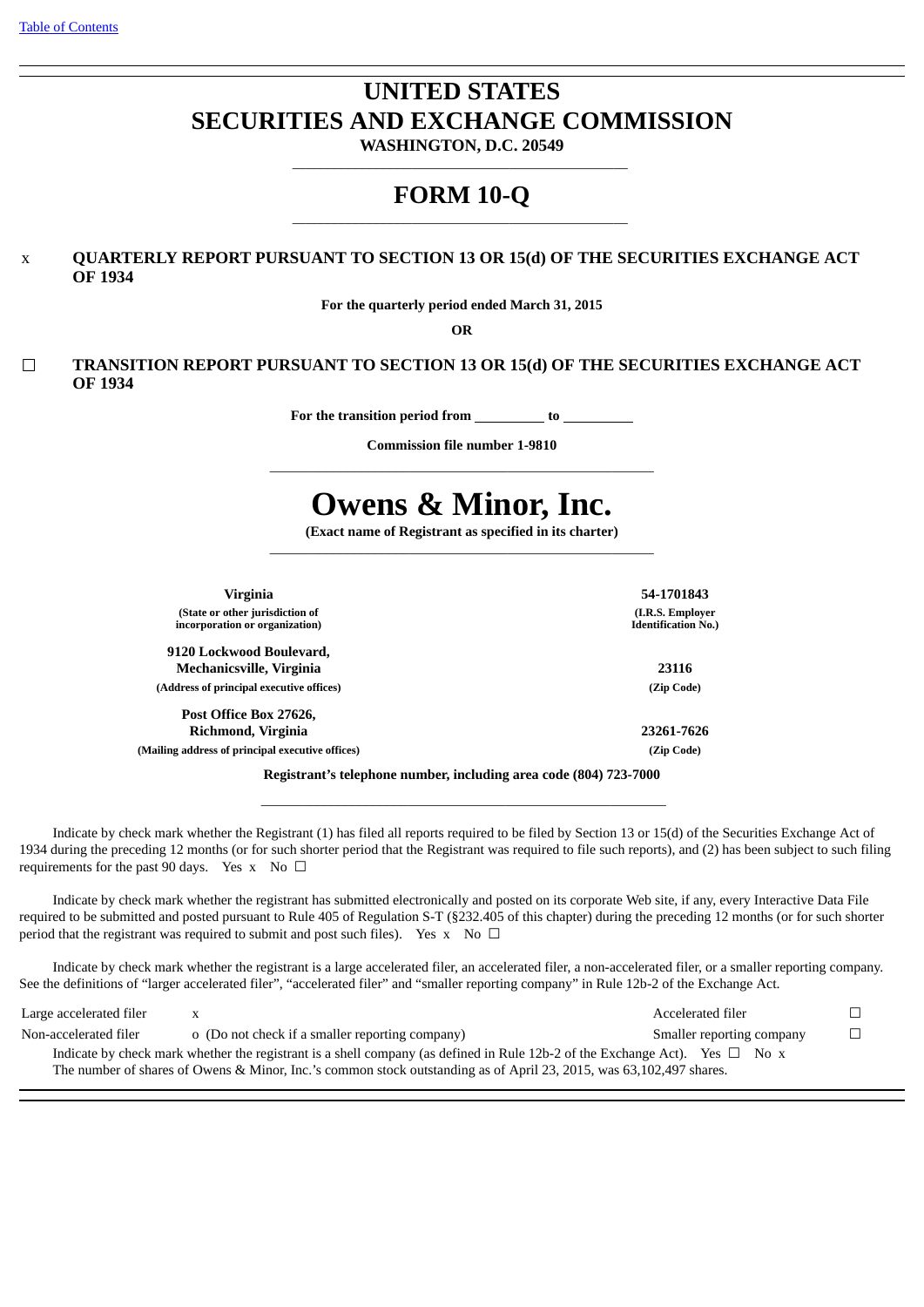### **Owens & Minor, Inc. and Subsidiaries Index**

# **Part I. Financial [Information](#page-1-0) Page**

<span id="page-1-0"></span>

| Item 1.  | <b>Financial Statements</b>                                                                        |                |
|----------|----------------------------------------------------------------------------------------------------|----------------|
|          | Consolidated Statements of Income—Three Months Ended March 31, 2015 and 2014                       | 3              |
|          | <u>Consolidated Statements of Comprehensive Income—Three Months Ended March 31, 2015 and 2014</u>  | $\overline{4}$ |
|          | Consolidated Balance Sheets-March 31, 2015 and December 31, 2014                                   | 5              |
|          | <u>Consolidated Statements of Cash Flows—Three Months Ended March 31, 2015 and 2014</u>            | 6              |
|          | <u>Consolidated Statements of Changes in Equity-Three Months Ended March 31, 2015 and 2014</u>     |                |
|          | <b>Notes to Consolidated Financial Statements</b>                                                  | 8              |
| Item 2.  | <b>Management's Discussion and Analysis of Financial Condition and Results of Operations</b>       | 21             |
| Item 3.  | Quantitative and Qualitative Disclosures About Market Risk                                         | 27             |
| Item 4.  | <b>Controls and Procedures</b>                                                                     | 28             |
|          | <b>Part II. Other Information</b>                                                                  |                |
| Item 1.  | <b>Legal Proceedings</b>                                                                           | 28             |
| Item 1A. | <b>Risk Factors</b>                                                                                | 28             |
| Item 2.  | Unregistered Sales of Equity Securities, Use of Proceeds and Issuer Purchases of Equity Securities | 28             |
| Item 6.  | <b>Exhibits</b>                                                                                    | 30             |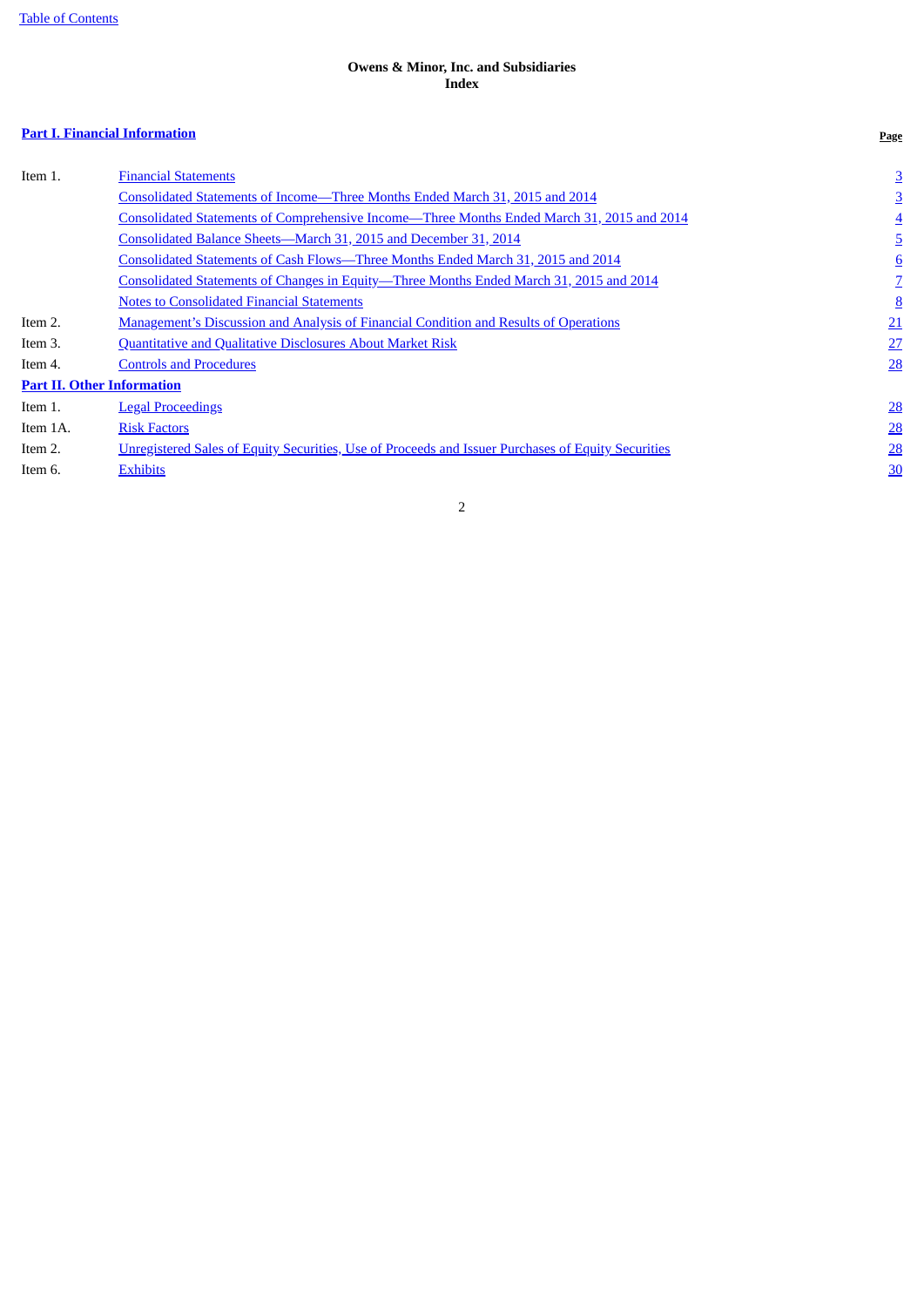# **Part I. Financial Information**

# <span id="page-2-1"></span><span id="page-2-0"></span>**Item 1. Financial Statements**

### **Owens & Minor, Inc. and Subsidiaries Consolidated Statements of Income** *(unaudited)*

|                                                      | <b>Three Months Ended</b> |           |              |           |  |
|------------------------------------------------------|---------------------------|-----------|--------------|-----------|--|
| (in thousands, except per share data)                |                           | 2015      |              | 2014      |  |
| Net revenue                                          | \$                        | 2,391,196 | $\mathbb{S}$ | 2,256,380 |  |
| Cost of goods sold                                   |                           | 2,093,595 |              | 1,975,185 |  |
| Gross margin                                         |                           | 297,601   |              | 281,195   |  |
| Selling, general and administrative expenses         |                           | 233,825   |              | 225,610   |  |
| Acquisition-related and exit and realignment charges |                           | 9,916     |              | 3,262     |  |
| Depreciation and amortization                        |                           | 15,869    |              | 13,864    |  |
| Other operating income, net                          |                           | (2,984)   |              | (7, 825)  |  |
| Operating earnings                                   |                           | 40,975    |              | 46,284    |  |
| Interest expense, net                                |                           | 6,880     |              | 3,246     |  |
| Income before income taxes                           |                           | 34,095    |              | 43,038    |  |
| Income tax provision                                 |                           | 15,155    |              | 17,553    |  |
| Net income                                           | \$.                       | 18,940    | £.           | 25,485    |  |
| Net income per common share:                         |                           |           |              |           |  |
| <b>Basic</b>                                         | \$                        | 0.30      | \$           | 0.41      |  |
| <b>Diluted</b>                                       | \$                        | 0.30      | \$           | 0.41      |  |
| Cash dividends per common share                      | \$                        | 0.2525    | \$           | 0.25      |  |

<span id="page-2-2"></span>See accompanying notes to consolidated financial statements.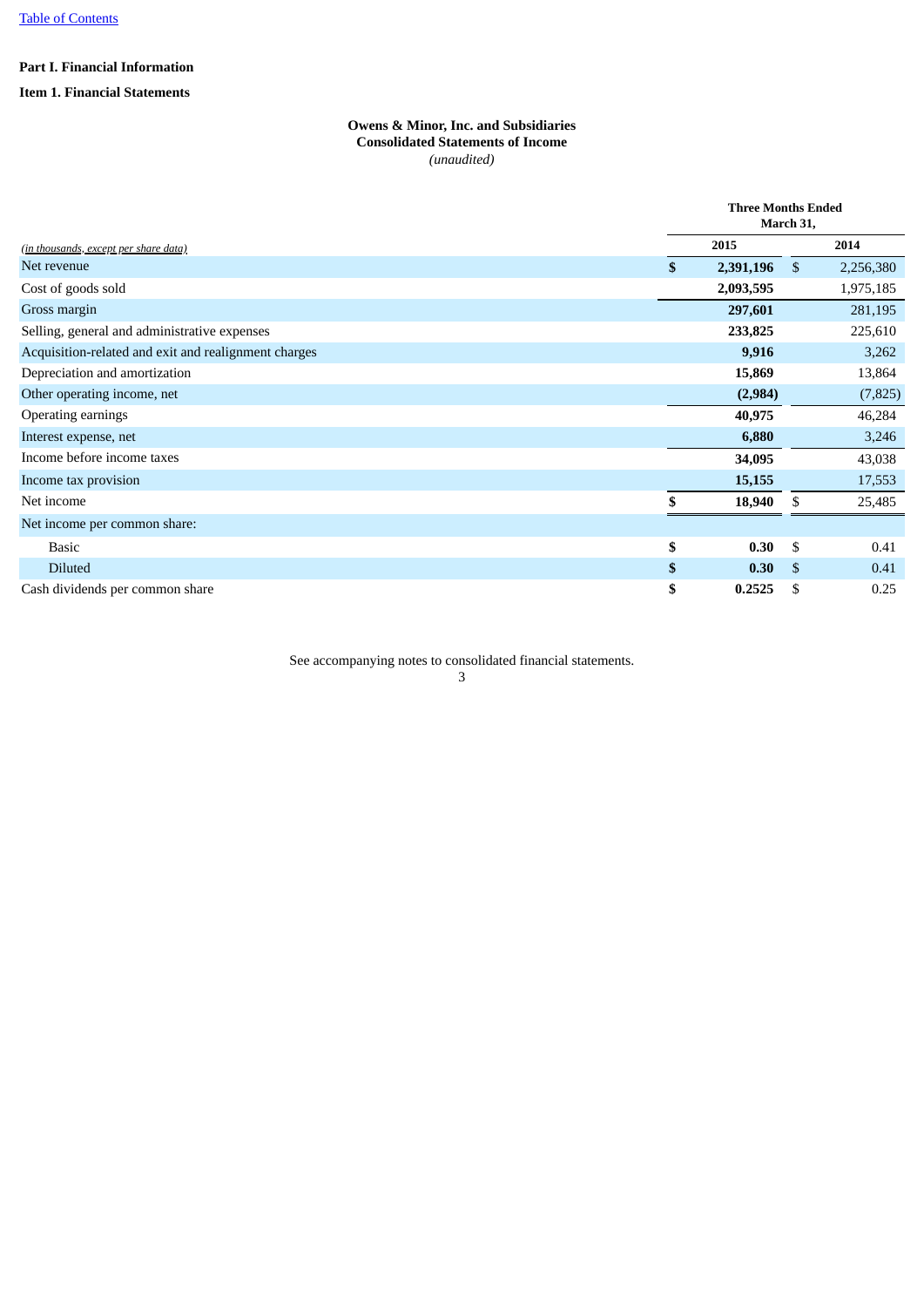### **Owens & Minor, Inc. and Subsidiaries Consolidated Statements of Comprehensive Income** *(unaudited)*

|                                                                                                         | <b>Three Months Ended</b><br>March 31, |           |     |        |  |
|---------------------------------------------------------------------------------------------------------|----------------------------------------|-----------|-----|--------|--|
| (in thousands)                                                                                          |                                        | 2015      |     | 2014   |  |
| Net income                                                                                              |                                        | 18,940    | - S | 25,485 |  |
| Other comprehensive income (loss), net of tax:                                                          |                                        |           |     |        |  |
| Currency translation adjustments (net of income tax of \$0 in 2015 and 2014)                            |                                        | (27, 941) |     | 467    |  |
| Change in unrecognized net periodic pension costs (net of income tax of \$143 in 2015 and \$97 in 2014) |                                        | 258       |     | 107    |  |
| Other (net of income tax of \$0 in 2015 and \$8 in 2014)                                                |                                        | 38        |     | (9)    |  |
| Total other comprehensive income (loss), net of tax                                                     |                                        | (27, 645) |     | 565    |  |
| Comprehensive income (loss)                                                                             |                                        | (8,705)   |     | 26,050 |  |

<span id="page-3-0"></span>See accompanying notes to consolidated financial statements.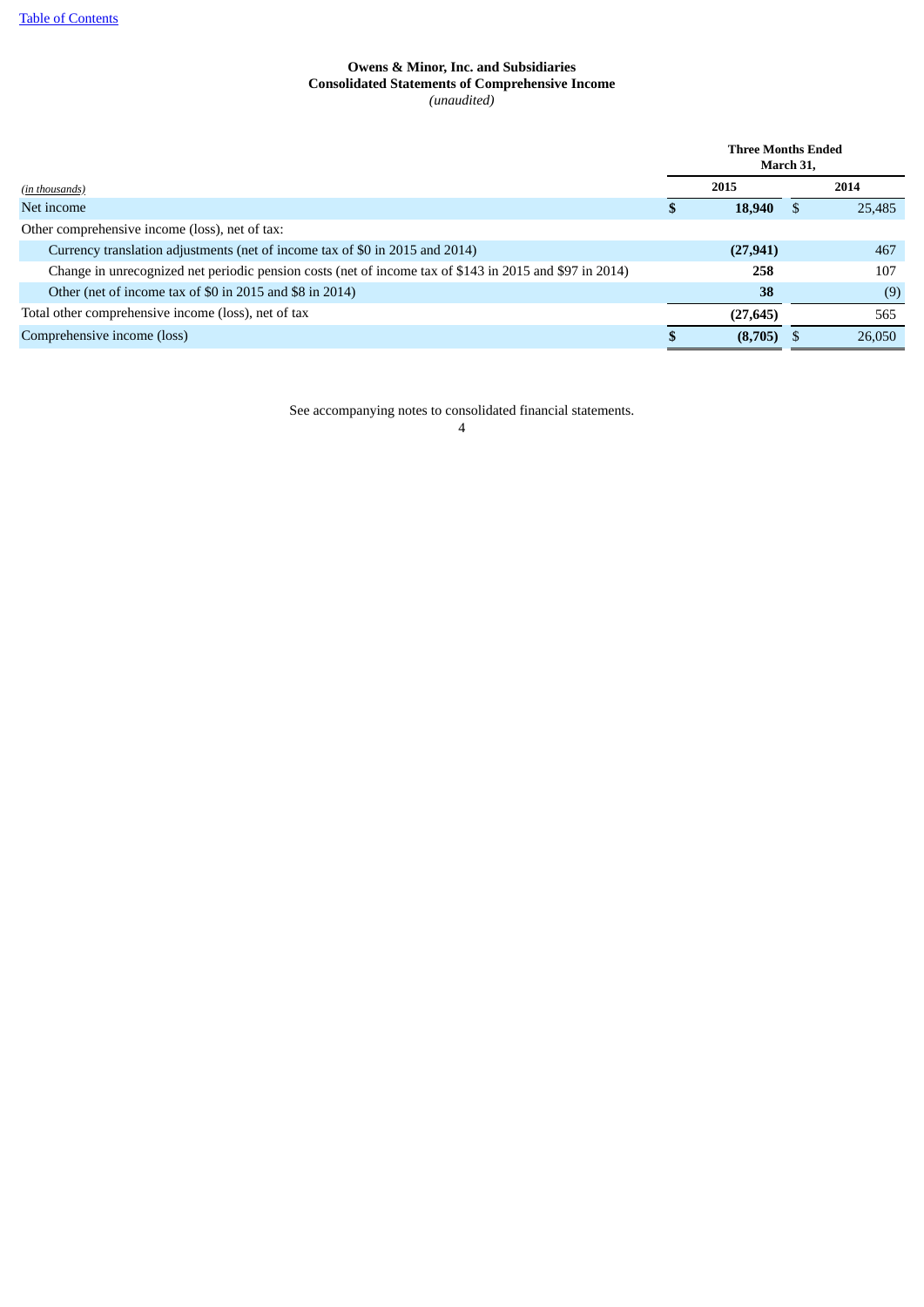### **Owens & Minor, Inc. and Subsidiaries Consolidated Balance Sheets** *(unaudited)*

|                                                                                                     | March 31, |           |    | December 31, |
|-----------------------------------------------------------------------------------------------------|-----------|-----------|----|--------------|
| <u>(in thousands, except per share data)</u>                                                        |           | 2015      |    | 2014         |
| <b>Assets</b>                                                                                       |           |           |    |              |
| <b>Current assets</b>                                                                               |           |           |    |              |
| Cash and cash equivalents                                                                           | \$        | 159,056   | \$ | 56,772       |
| Accounts and notes receivable, net of allowances of \$13,295 and \$13,306                           |           | 597,235   |    | 626,192      |
| Merchandise inventories                                                                             |           | 874,738   |    | 872,457      |
| Other current assets                                                                                |           | 233,318   |    | 315,285      |
| <b>Total current assets</b>                                                                         |           | 1,864,347 |    | 1,870,706    |
| Property and equipment, net of accumulated depreciation of \$167,835 and \$163,377                  |           | 221,950   |    | 232,979      |
| Goodwill, net                                                                                       |           | 419,453   |    | 423,276      |
| Intangible assets, net                                                                              |           | 102,122   |    | 108,593      |
| Other assets, net                                                                                   |           | 91,638    |    | 99,852       |
| <b>Total assets</b>                                                                                 | \$        | 2,699,510 | \$ | 2,735,406    |
| <b>Liabilities and equity</b>                                                                       |           |           |    |              |
| <b>Current liabilities</b>                                                                          |           |           |    |              |
| Accounts payable                                                                                    | \$        | 693,699   | \$ | 608,846      |
| Accrued payroll and related liabilities                                                             |           | 24,991    |    | 31,507       |
| Deferred income taxes                                                                               |           | 37,820    |    | 37,979       |
| Other accrued liabilities                                                                           |           | 273,104   |    | 326,223      |
| <b>Total current liabilities</b>                                                                    |           | 1,029,614 |    | 1,004,555    |
| Long-term debt, excluding current portion                                                           |           | 574,606   |    | 608,551      |
| Deferred income taxes                                                                               |           | 63,321    |    | 63,901       |
| Other liabilities                                                                                   |           | 63,696    |    | 67,561       |
| <b>Total liabilities</b>                                                                            |           | 1,731,237 |    | 1,744,568    |
| <b>Commitments and contingencies</b>                                                                |           |           |    |              |
| <b>Equity</b>                                                                                       |           |           |    |              |
| Owens & Minor, Inc. shareholders' equity:                                                           |           |           |    |              |
| Common stock, par value \$2 per share; authorized - 200,000 shares; issued and outstanding - 63,102 |           |           |    |              |
| shares and 63,070 shares                                                                            |           | 126,205   |    | 126,140      |
| Paid-in capital                                                                                     |           | 204,901   |    | 202,934      |
| Retained earnings                                                                                   |           | 688,813   |    | 685,765      |
| Accumulated other comprehensive income                                                              |           | (51, 646) |    | (24,001)     |
| <b>Total equity</b>                                                                                 |           | 968,273   |    | 990,838      |
| <b>Total liabilities and equity</b>                                                                 | \$        | 2,699,510 | \$ | 2,735,406    |

<span id="page-4-0"></span>See accompanying notes to consolidated financial statements.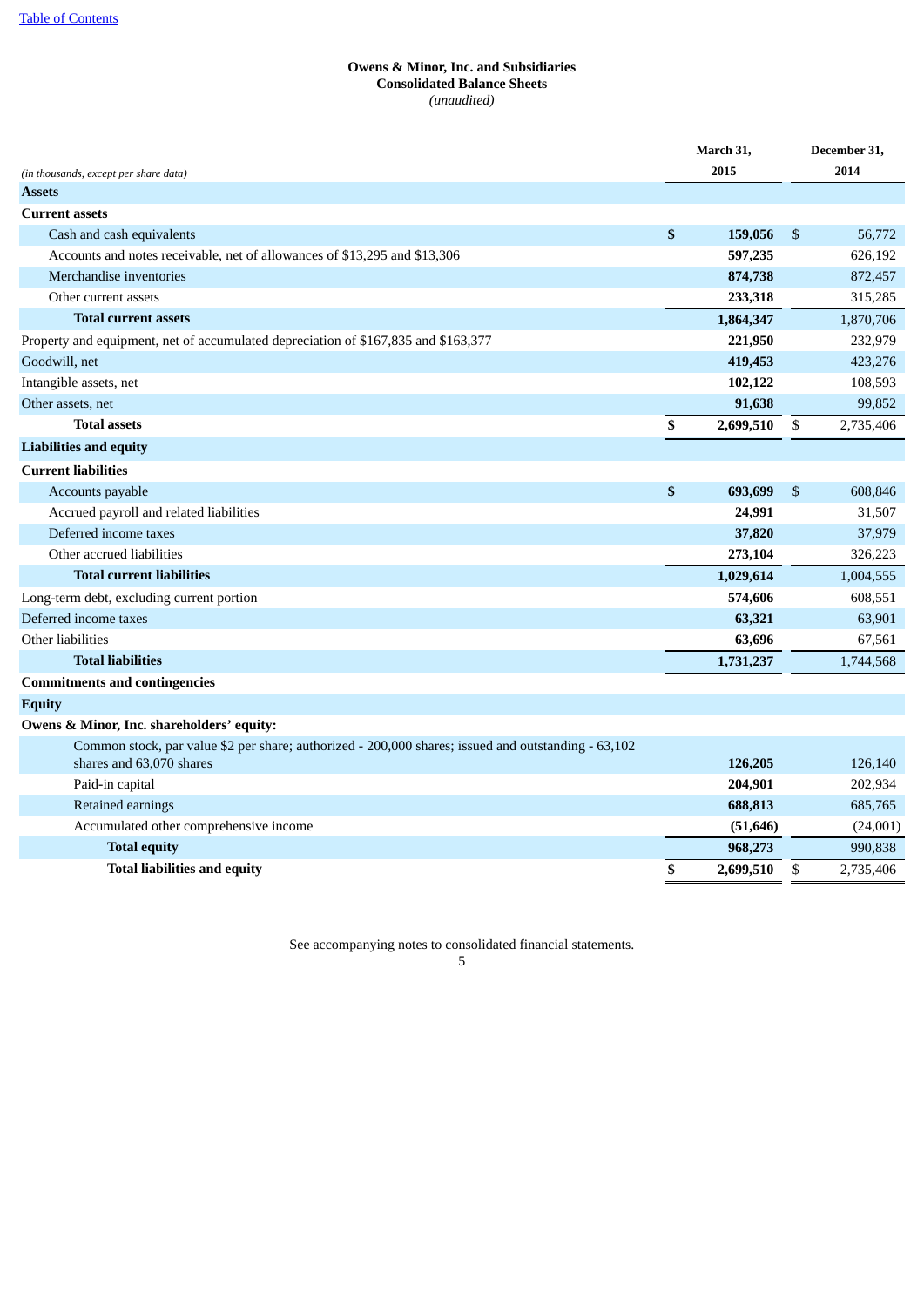### **Owens & Minor, Inc. and Subsidiaries Consolidated Statements of Cash Flows** *(unaudited)*

|                                                                               |    | <b>Three Months Ended March 31,</b> |    |           |
|-------------------------------------------------------------------------------|----|-------------------------------------|----|-----------|
| (in thousands)                                                                |    | 2015                                |    | 2014      |
| <b>Operating activities:</b>                                                  |    |                                     |    |           |
| Net income                                                                    | \$ | 18,940                              | \$ | 25,485    |
| Adjustments to reconcile net income to cash provided by operating activities: |    |                                     |    |           |
| Depreciation and amortization                                                 |    | 19,123                              |    | 13,864    |
| Share-based compensation expense                                              |    | 2,597                               |    | 2,642     |
| Provision for losses on accounts and notes receivable                         |    | 220                                 |    | 54        |
| Deferred income tax expense (benefit)                                         |    | 510                                 |    | (822)     |
| Changes in operating assets and liabilities:                                  |    |                                     |    |           |
| Accounts and notes receivable                                                 |    | 27,356                              |    | 29,828    |
| Merchandise inventories                                                       |    | (3,888)                             |    | 3,707     |
| Accounts payable                                                              |    | 88,944                              |    | 15,815    |
| Net change in other assets and liabilities                                    |    | 13,580                              |    | 3,921     |
| Other, net                                                                    |    | 1,321                               |    | (1,292)   |
| <b>Cash provided by operating activities</b>                                  |    | 168,703                             |    | 93,202    |
| <b>Investing activities:</b>                                                  |    |                                     |    |           |
| Additions to property and equipment                                           |    | (7,619)                             |    | (7,299)   |
| Additions to computer software and intangible assets                          |    | (3, 947)                            |    | (6,930)   |
| Proceeds from sale of investment                                              |    |                                     |    | 1,937     |
| Proceeds from sale of property and equipment                                  |    | 50                                  |    | 105       |
| <b>Cash used for investing activities</b>                                     |    | (11, 516)                           |    | (12, 187) |
| <b>Financing activities:</b>                                                  |    |                                     |    |           |
| Change in bank overdraft                                                      |    | 1,179                               |    | 20,578    |
| Repayment of revolving credit facility                                        |    | (33,700)                            |    |           |
| Cash dividends paid                                                           |    | (15, 934)                           |    | (15,785)  |
| Repurchases of common stock                                                   |    |                                     |    | (5,000)   |
| Excess tax benefits related to share-based compensation                       |    | 240                                 |    | 346       |
| Proceeds from exercise of stock options                                       |    | 125                                 |    | 937       |
| Other, net                                                                    |    | (2, 324)                            |    | (1,868)   |
| <b>Cash used for financing activities</b>                                     |    | (50, 414)                           |    | (792)     |
| Effect of exchange rate changes on cash and cash equivalents                  |    | (4, 489)                            |    | 245       |
| Net increase in cash and cash equivalents                                     |    | 102,284                             |    | 80,468    |
| Cash and cash equivalents at beginning of period                              |    | 56,772                              |    | 101,905   |
| Cash and cash equivalents at end of period                                    | \$ | 159,056                             | \$ | 182,373   |
| Supplemental disclosure of cash flow information:                             |    |                                     |    |           |
| Income taxes paid, net                                                        | \$ | 4,509                               | \$ | 15,161    |
| Interest paid                                                                 | \$ | 5,924                               | \$ | 539       |

<span id="page-5-0"></span>See accompanying notes to consolidated financial statements.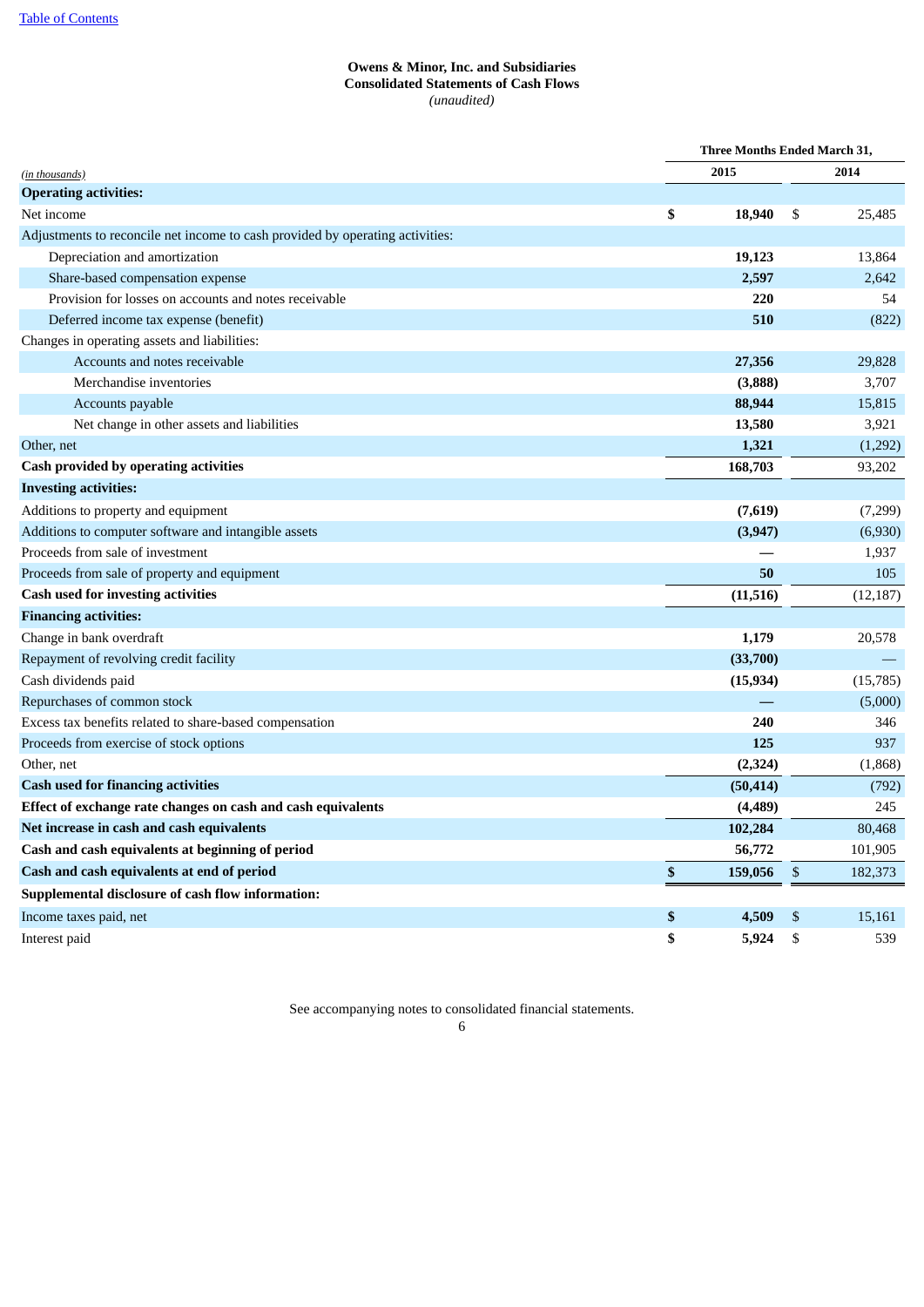### **Owens & Minor, Inc. and Subsidiaries Consolidated Statements of Changes in Equity** *(unaudited)*

|                                                          |                                        |               |                                           |               | Owens & Minor, Inc. Shareholders' Equity |     |                                    |                |                                                                      |     |                            |              |                               |
|----------------------------------------------------------|----------------------------------------|---------------|-------------------------------------------|---------------|------------------------------------------|-----|------------------------------------|----------------|----------------------------------------------------------------------|-----|----------------------------|--------------|-------------------------------|
| (in thousands, except per share data)                    | Common<br><b>Shares</b><br>Outstanding |               | Common<br><b>Stock</b><br>$$2$ par value) |               | Paid-In<br>Capital                       |     | <b>Retained</b><br><b>Earnings</b> |                | <b>Accumulated</b><br>Other<br><b>Comprehensive Income</b><br>(Loss) |     | Noncontrolling<br>Interest |              | <b>Total</b><br><b>Equity</b> |
| Balance December 31, 2013                                | 63,096                                 | <sup>\$</sup> | 126,193                                   | <sup>\$</sup> | 196,605                                  | \$. | 691,547                            | $\mathfrak{S}$ | 9,568                                                                | \$  | 1,130                      | <b>S</b>     | 1,025,043                     |
| Net income                                               |                                        |               |                                           |               |                                          |     | 25,485                             |                |                                                                      |     |                            |              | 25,485                        |
| Other comprehensive income (loss)                        |                                        |               |                                           |               |                                          |     |                                    |                | 565                                                                  |     |                            |              | 565                           |
| Dividends declared (\$0.25 per share)                    |                                        |               |                                           |               |                                          |     | (15,744)                           |                |                                                                      |     |                            |              | (15,744)                      |
| Shares repurchased and retired                           | (143)                                  |               | (286)                                     |               |                                          |     | (4,714)                            |                |                                                                      |     |                            |              | (5,000)                       |
| Share-based compensation expense, exercises<br>and other | 138                                    |               | 275                                       |               | 2,543                                    |     |                                    |                |                                                                      |     |                            |              | 2,818                         |
| Balance March 31, 2014                                   | 63,091                                 | $\mathbb{S}$  | 126,182                                   | \$            | 199,148                                  | \$  | 696,574                            | $\mathfrak{S}$ | 10,133                                                               | \$  | 1,130                      | S            | 1,033,167                     |
|                                                          |                                        |               |                                           |               |                                          |     |                                    |                |                                                                      |     |                            |              |                               |
| Balance December 31, 2014                                | 63,070                                 | $\mathbb{S}$  | 126,140                                   | \$            | 202,934                                  | \$  | 685,765                            | $\mathbb{S}$   | (24,001)                                                             | -\$ |                            | $\mathbb{S}$ | 990,838                       |
| Net income                                               |                                        |               |                                           |               |                                          |     | 18,940                             |                |                                                                      |     |                            |              | 18,940                        |
| Other comprehensive income (loss)                        |                                        |               |                                           |               |                                          |     |                                    |                | (27, 645)                                                            |     |                            |              | (27, 645)                     |
| Dividends declared (\$0.2525 per share)                  |                                        |               |                                           |               |                                          |     | (15,892)                           |                |                                                                      |     |                            |              | (15,892)                      |
| Shares repurchased and retired                           |                                        |               |                                           |               |                                          |     |                                    |                |                                                                      |     |                            |              |                               |
| Share-based compensation expense, exercises<br>and other | 32                                     |               | 65                                        |               | 1,967                                    |     |                                    |                |                                                                      |     |                            |              | 2,032                         |
| <b>Balance March 31, 2015</b>                            | 63,102                                 | S.            | 126,205                                   | S.            | 204,901                                  | S   | 688,813                            | <sup>\$</sup>  | (51, 646)                                                            | \$  |                            |              | 968,273                       |

<span id="page-6-0"></span>See accompanying notes to consolidated financial statements.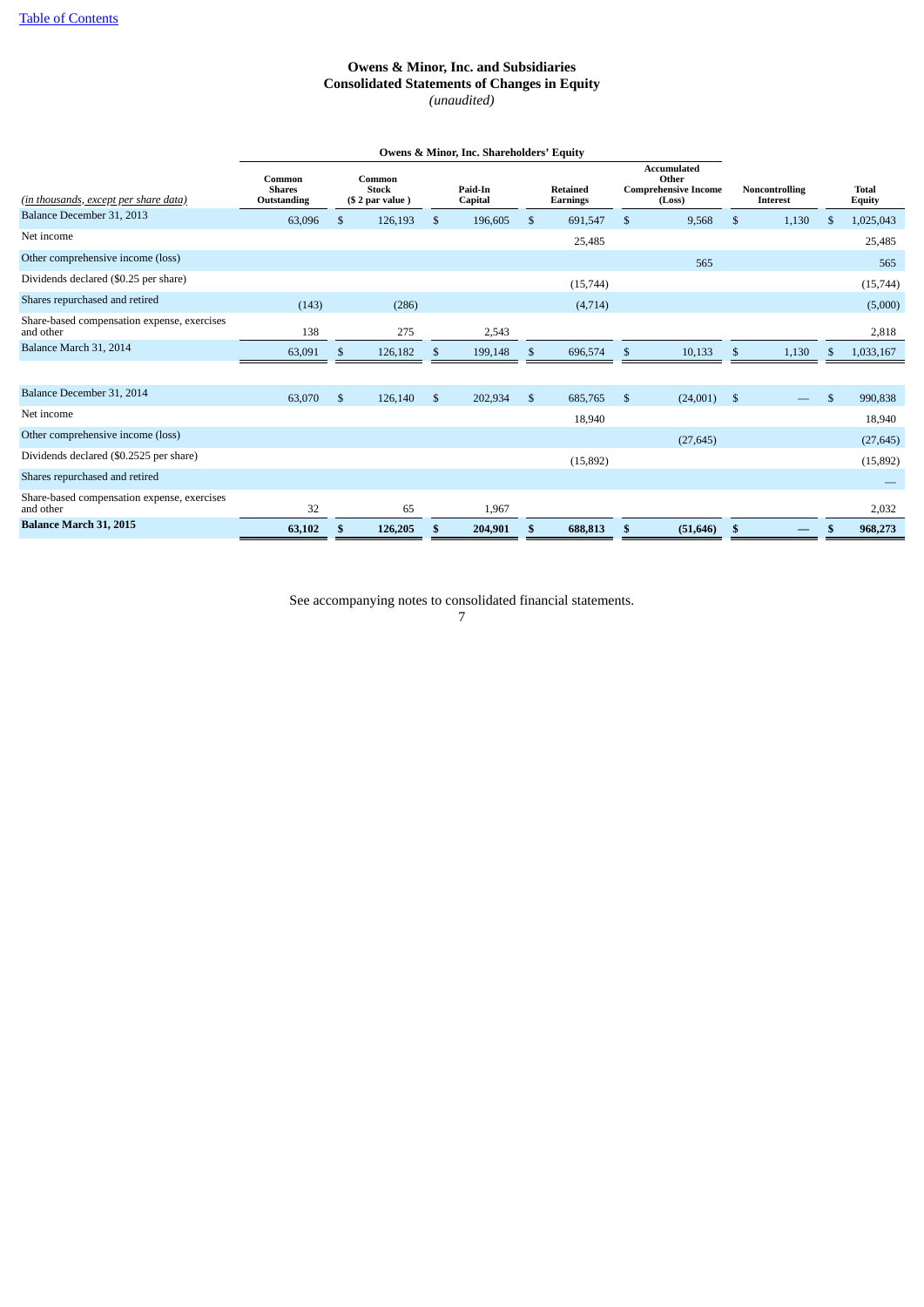### **Owens & Minor, Inc. and Subsidiaries Notes to Consolidated Financial Statements** *(unaudited) (in thousands, unless otherwise indicated)*

#### **Note 1—Basis of Presentation and Use of Estimates**

#### *Basis of Presentation*

The accompanying unaudited consolidated financial statements include the accounts of Owens & Minor, Inc. and the subsidiaries it controls (we, us, or our) and contain all adjustments (which are comprised only of normal recurring accruals and use of estimates) necessary to conform with U.S. generally accepted accounting principles (GAAP). All significant intercompany accounts and transactions have been eliminated. The results of operations for interim periods are not necessarily indicative of the results expected for the full year.

#### *Reclassifications*

Certain prior year amounts have been reclassified to conform to current year presentation.

#### *Use of Estimates*

The preparation of consolidated financial statements in conformity with GAAP requires us to make assumptions and estimates that affect reported amounts and related disclosures. Actual results may differ from these estimates.

#### **Note 2—Fair Value**

The carrying amounts of cash and cash equivalents, accounts receivable, financing receivables, accounts payable and financing payables included in the consolidated balance sheets approximate fair value due to the short-term nature of these instruments. The fair value of long-term debt is estimated based on quoted market prices or dealer quotes for the identical liability when traded as an asset in an active market (Level 1) or, if quoted market prices or dealer quotes are not available, on the borrowing rates currently available for loans with similar terms, credit ratings and average remaining maturities (Level 2). We determine the fair value of our derivatives based on quoted market prices. See Note 8 for the fair value of long-term debt and Note 9 for the fair value of derivatives.

#### **Note 3—Acquisitions**

On October 1, 2014, we completed the acquisition of Medical Action Industries Inc., (Medical Action), a leading producer of surgical kits and procedure trays, which will enable an expansion of our capabilities in the assembly of kits, packs and trays for the healthcare market.

On November 1, 2014, we acquired ArcRoyal, a privately held surgical kitting company based in Ireland (ArcRoyal). The transaction expanded our capabilities in the assembly of kits, packs and trays in the European healthcare market.

The combined consideration for these two acquisitions was \$261.6 million, net of cash acquired, and including debt assumed of \$13.4 million (capitalized lease obligations).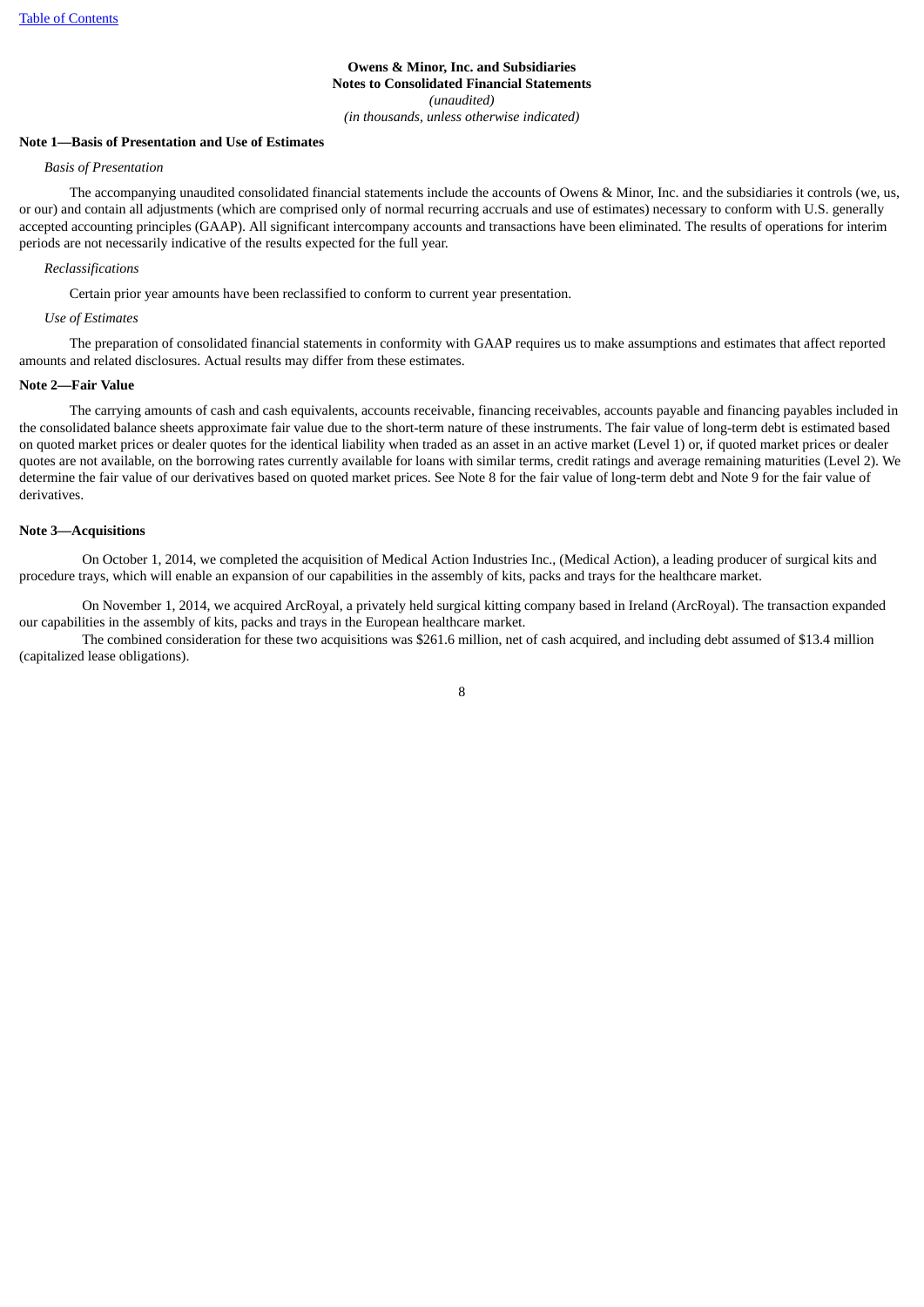The purchase price was allocated to the underlying assets acquired and liabilities assumed based upon our preliminary estimate of their fair values at the date of acquisition, with certain exceptions permitted under GAAP. The combined purchase price exceeded the preliminary estimated fair value of the net tangible and identifiable intangible assets by \$150.6 million, which was allocated to goodwill. The following table presents, in the aggregate, the preliminary estimated fair value of the assets acquired and liabilities assumed recognized as of the acquisition date. Adjustments relate to revised estimates pending completion of our valuation. The allocation of purchase price to assets and liabilities acquired is not yet complete.

|                                                | <b>Preliminary Fair</b><br>Value Estimated as of<br><b>Acquisition Date</b> | <b>Differences Between Prior</b><br>and Current Period<br><b>Preliminary Fair Value</b><br>Estimate |       |     | <b>Preliminary Fair</b><br><b>Value Currently</b><br><b>Estimated as of</b><br><b>Acquisition Date</b> |
|------------------------------------------------|-----------------------------------------------------------------------------|-----------------------------------------------------------------------------------------------------|-------|-----|--------------------------------------------------------------------------------------------------------|
| Assets acquired:                               |                                                                             |                                                                                                     |       |     |                                                                                                        |
| Current assets                                 | \$<br>90,608                                                                | \$                                                                                                  | 98    | -\$ | 90,706                                                                                                 |
| Property and equipment                         | 34,048                                                                      |                                                                                                     | (448) |     | 33,600                                                                                                 |
| Goodwill                                       | 150,492                                                                     |                                                                                                     | 79    |     | 150,571                                                                                                |
| Intangible assets                              | 77,623                                                                      |                                                                                                     |       |     | 77,623                                                                                                 |
| Total assets                                   | 352,771                                                                     |                                                                                                     | (271) |     | 352,500                                                                                                |
| Liabilities assumed:                           |                                                                             |                                                                                                     |       |     |                                                                                                        |
| <b>Current liabilities</b>                     | 64,736                                                                      |                                                                                                     | (271) |     | 64,465                                                                                                 |
| Noncurrent liabilities                         | 26,426                                                                      |                                                                                                     |       |     | 26,426                                                                                                 |
| <b>Total liabilities</b>                       | 91,162                                                                      |                                                                                                     | (271) |     | 90,891                                                                                                 |
| Fair value of net assets acquired, net of cash | \$<br>261,609                                                               | \$                                                                                                  |       |     | 261,609                                                                                                |

We are amortizing the fair value of acquired intangible assets, primarily customer relationships, over their remaining weighted average useful lives of 14 years.

Goodwill of \$150.6 million consists largely of expected opportunities to expand our kitting capabilities. We assigned goodwill of \$21.9 million to our International segment and \$128.7 million to our Domestic segment. None of the goodwill recognized is expected to be deductible for income tax purposes.

Pro forma results of operations for these acquisitions have not been presented because the effects on revenue and net income were not material to our historic consolidated financial statements.

Acquisition-related expenses in the current quarter consisted primarily of transition costs incurred to integrate the acquired operations (including certain severance and contractual payments to former management). We recognized pre-tax acquisition-related expenses of \$2.6 million in 2015 related to these activities.

Acquisition-related expenses of \$0.6 million for the quarter ended March 31, 2014 consisted primarily of costs to resolve certain contingencies with the former Movianto owner as well as remaining costs to transition Movianto's information technology and administrative functions.

#### **Note 4—Financing Receivables and Payables**

At March 31, 2015 and December 31, 2014, we had financing receivables of \$135.1 million and \$196.2 million and related payables of \$133.7 million and \$168.8 million outstanding under our order-to-cash program and product financing arrangements, which were included in other current assets and other current liabilities, respectively, in the consolidated balance sheets.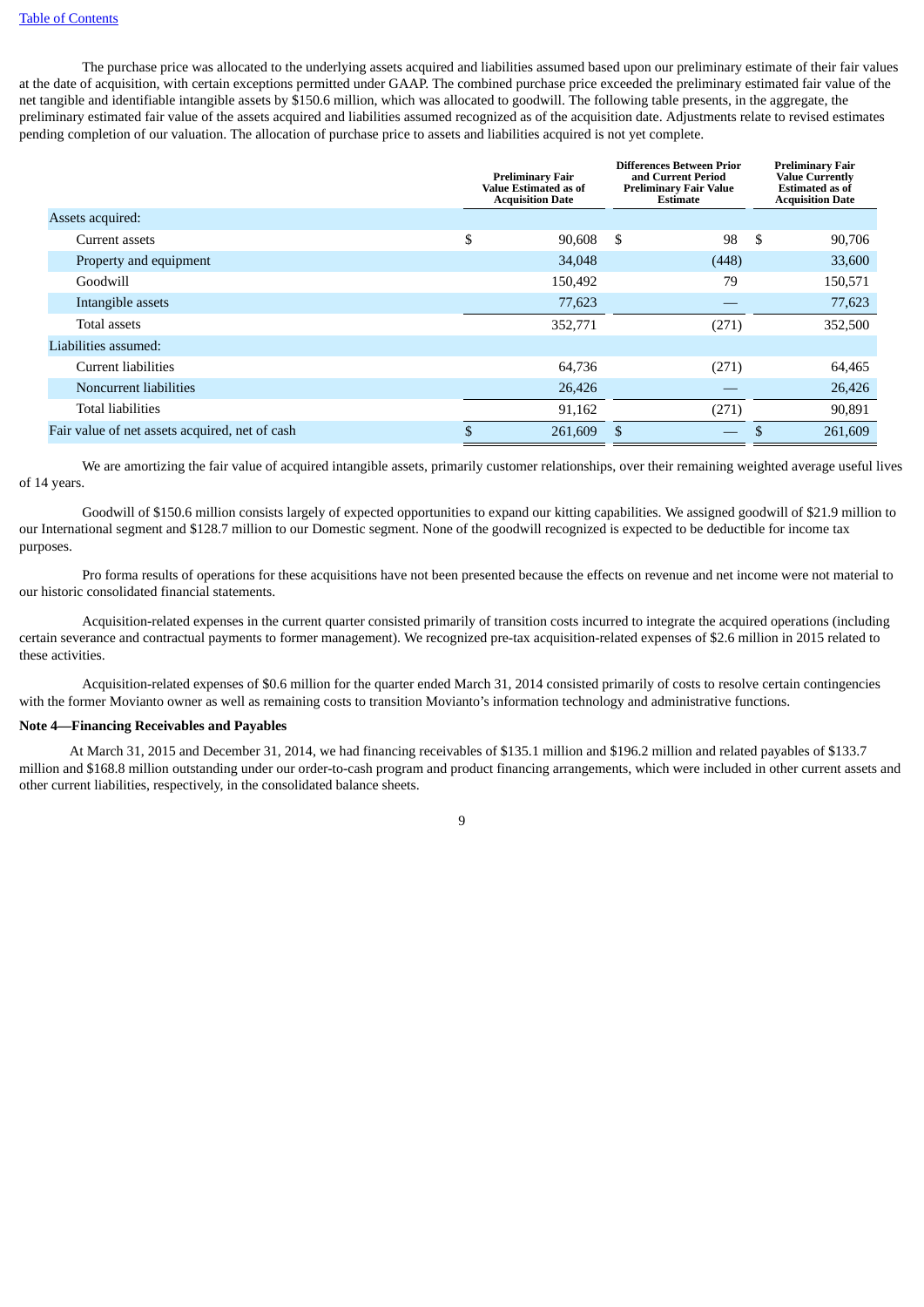### **Note 5—Goodwill and Intangible Assets**

The following table summarizes the changes in the carrying amount of goodwill through March 31, 2015:

|                                                | <b>Domestic</b><br>Segment | <b>International</b><br>Segment | <b>Total</b> |
|------------------------------------------------|----------------------------|---------------------------------|--------------|
| Carrying amount of goodwill, December 31, 2014 | 377,089                    | 46.187                          | 423,276      |
| Currency translation adjustments               |                            | (3,902)                         | (3,902)      |
| Acquisitions (see Note 3)                      | 79                         |                                 | 79           |
| Carrying amount of goodwill, March 31, 2015    | 377,168                    | 42,285                          | 419,453      |

Intangible assets at March 31, 2015, and December 31, 2014, were as follows:

|                          | March 31, 2015                   |           |                             |       | <b>December 31, 2014</b>         |          |  |                             |  |
|--------------------------|----------------------------------|-----------|-----------------------------|-------|----------------------------------|----------|--|-----------------------------|--|
|                          | Customer<br><b>Relationships</b> |           | Other<br><b>Intangibles</b> |       | Customer<br><b>Relationships</b> |          |  | Other<br><b>Intangibles</b> |  |
|                          |                                  |           |                             |       |                                  |          |  |                             |  |
| Gross intangible assets  |                                  | 121,783   |                             | 2,565 | \$                               | 125,448  |  | 3,405                       |  |
| Accumulated amortization |                                  | (22, 117) |                             | (109) |                                  | (19,773) |  | (487)                       |  |
| Net intangible assets    |                                  | 99,666    |                             | 2,456 | S                                | 105,675  |  | 2,918                       |  |

At March 31, 2015, \$64.6 million in net intangible assets were held in the Domestic segment and \$37.5 million were held in the International segment. Amortization expense for intangible assets was \$2.4 million and \$1.1 million for the three months ended March 31, 2015 and 2014.

Based on the current carrying value of intangible assets subject to amortization, estimated amortization expense is \$7.6 million for the remainder of 2015, \$10.0 million for 2016, \$9.9 million for 2017, \$9.2 million for 2018, \$9.1 million for 2019 and \$9.1 million for 2020.

#### **Note 6—Exit and Realignment Costs**

We periodically incur exit and realignment and other charges associated with optimizing our operations which include the closure and consolidation of certain distribution and logistics centers, administrative offices and warehouses in the United States and Europe. These charges also include costs associated with our strategic organizational realignment which include management changes, certain professional fees, and costs to streamline administrative functions and processes.

Exit and realignment charges by segment for the three months ended March 31, 2015 and 2014 were as follows:

|                                    | Three Months Ended March 31, |       |  |       |  |  |
|------------------------------------|------------------------------|-------|--|-------|--|--|
|                                    |                              | 2015  |  | 2014  |  |  |
| Domestic segment                   |                              | 2.639 |  | 1,294 |  |  |
| International segment              |                              | 4.672 |  | 1,330 |  |  |
| Total exit and realignment charges |                              | 7.311 |  | 2,624 |  |  |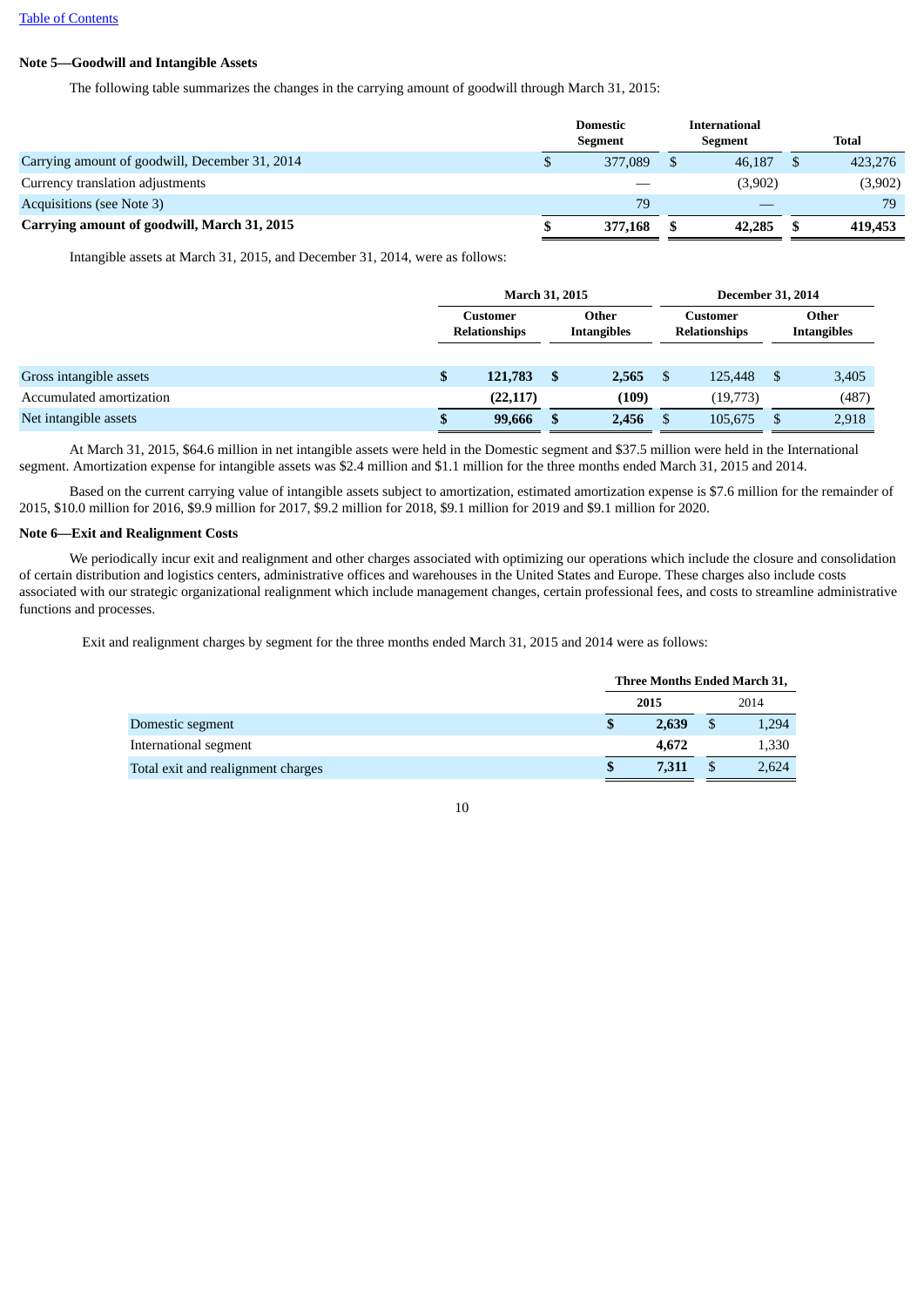The following table summarizes the activity related to exit and realignment cost accruals through March 31, 2015 and 2014:

|                                                       |    | Lease<br><b>Obligations</b> |      | Severance and<br>Other |      | <b>Total</b> |
|-------------------------------------------------------|----|-----------------------------|------|------------------------|------|--------------|
| Accrued exit and realignment costs, December 31, 2014 | S  | 3,575                       | S.   | 2,887                  | -S   | 6,462        |
| Provision for exit and realignment activities         |    | 256                         |      | 142                    |      | 398          |
| Cash payments, net of sublease income                 |    | (385)                       |      | (873)                  |      | (1,258)      |
| Accrued exit and realignment costs, March 31, 2015    |    | 3,446                       |      | 2,156                  | -S   | 5,602        |
|                                                       |    |                             |      |                        |      |              |
|                                                       |    |                             |      |                        |      |              |
| Accrued exit and realignment costs, December 31, 2013 | \$ | 2,434                       | - \$ | 475                    | - \$ | 2,909        |
| Provision for exit and realignment activities         |    | 532                         |      | 807                    |      | 1,339        |
| Cash payments, net of sublease income                 |    | (411)                       |      | (327)                  |      | (738)        |
| Accrued exit and realignment costs, March 31, 2014    |    | 2,555                       |      | 955                    |      | 3,510        |

In addition to the exit and realignment accruals in the preceding table, we also incurred \$6.9 million of costs that were expensed as incurred for the quarter ended March 31, 2015, including \$3.0 million in accelerated amortization of an information system that is being replaced, \$1.8 million in facility costs, \$1.3 million in labor costs, \$0.3 million in information systems costs and \$0.5 million in other costs.

We incurred \$1.3 million in charges that were expensed as incurred for the quarter ended March 31, 2014 including \$0.5 million in relocation costs, \$0.5 million in property related costs, and \$0.3 million in labor and other costs.

We expect additional exit and realignment charges of approximately \$7.0 million over the remainder of 2015 for activities initiated through March 31, 2015.

#### **Note 7—Retirement Plans**

We have a noncontributory, unfunded retirement plan for certain officers and other key employees in the United States. Certain of our foreign subsidiaries also have defined benefit pension plans covering substantially all of their respective employees.

The components of net periodic benefit cost, which are included in selling, general and administrative expenses, for the three months ended March 31, 2015 and 2014, were as follows:

|                               | <b>Three Months Ended</b> | March 31, |      |
|-------------------------------|---------------------------|-----------|------|
|                               | 2015                      |           | 2014 |
| Service cost                  | \$<br>33                  | \$        | 36   |
| Interest cost                 | 464                       |           | 482  |
| Recognized net actuarial loss | 401                       |           | 204  |
| Net periodic benefit cost     | \$<br>898                 | S         | 722  |

Certain of our foreign subsidiaries have health and welfare plans covering substantially all of their respective employees. Our expense for these plans totaled \$0.5 million and \$0.4 million for the three months ended March 31, 2015 and 2014.

#### **Note 8—Debt**

We have \$275 million of 3.875% senior notes due 2021 (the "2021 Notes") and \$275 million of 4.375% senior notes due 2024 (the "2024 Notes"), with interest payable semi-annually. The 2021 Notes were sold at 99.5% of the principal amount with an effective yield of 3.951%. The 2024 Notes were sold at 99.6% of the principal with an effective yield of 4.422%. We have the option to redeem the 2021 Notes and 2024 Notes in part or in whole prior to maturity at a redemption price equal to the greater of 100% of the principal amount or the present value of the remaining scheduled payments discounted at the Treasury Rate plus 30 basis points. As of March 31, 2015 and December 31, 2014, the estimated fair value of the 2021 Notes was \$287.4 million and \$275.1 million and the estimated fair value of the 2024 Notes was \$291.4 million and \$283.9 million, respectively.

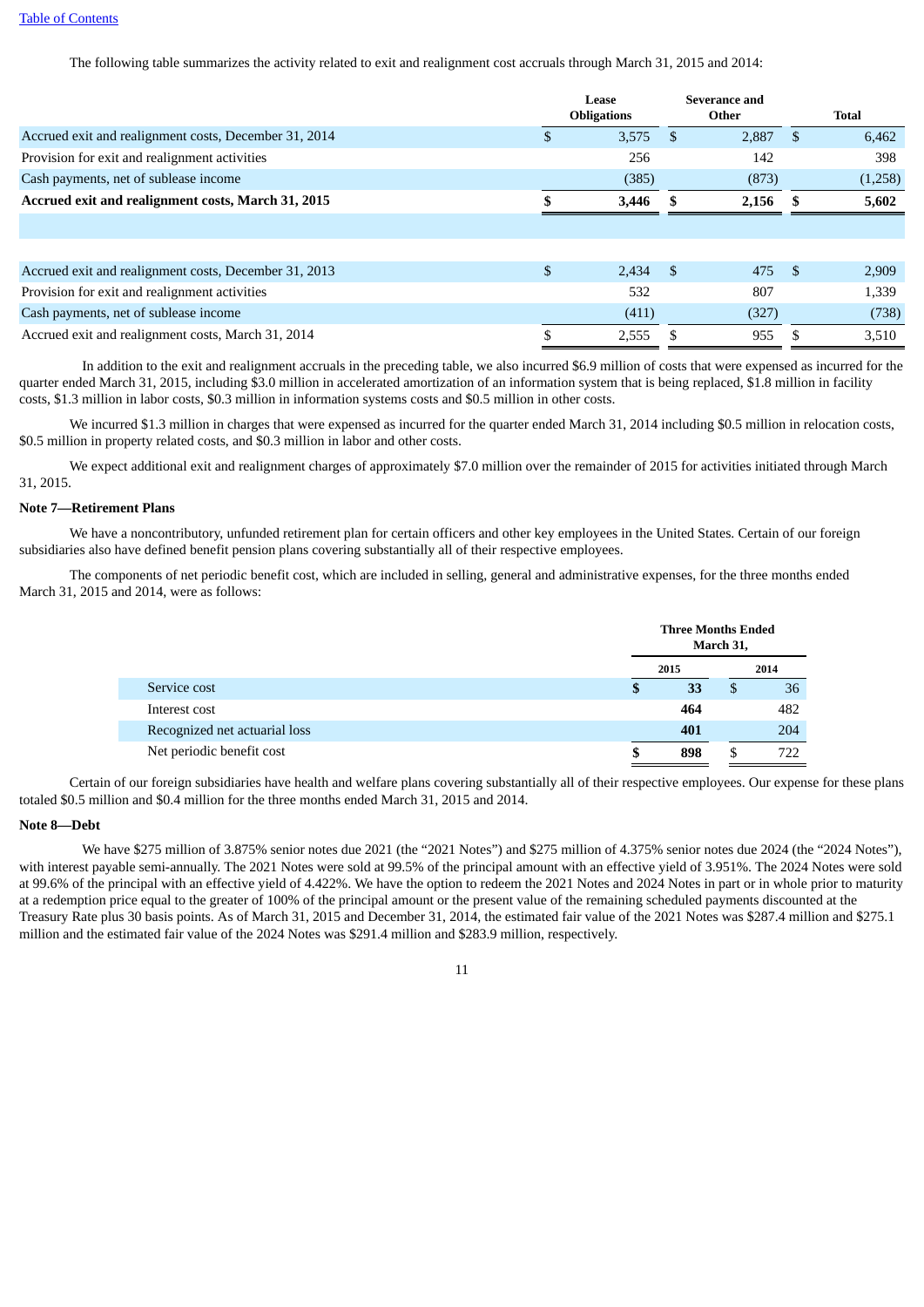We have a Credit Agreement with a \$450 million borrowing capacity which extends through September 2019. Under the Amended Credit Agreement, we have the ability to request two one-year extensions and to request an increase in aggregate commitments by up to \$200 million. The interest rate on the Amended Credit Agreement, which is subject to adjustment quarterly, is based on the London Interbank Offered Rate (LIBOR), the Federal Funds Rate or the Prime Rate, plus an adjustment based on the better of our debt ratings or leverage ratio (Credit Spread) as defined by the Amended Credit Agreement. We are charged a commitment fee of between 12.5 and 25.0 basis points on the unused portion of the facility. The terms of the Amended Credit Agreement limit the amount of indebtedness that we may incur and require us to maintain ratios for leverage and interest coverage, including on a pro forma basis in the event of an acquisition. Based on our leverage ratio at March 31, 2015, the interest rate under the credit facility is LIBOR plus 1.375%.

At March 31, 2015, we had no borrowings and letters of credit of approximately \$5.0 million outstanding under the Amended Credit Agreement, leaving \$445 million available for borrowing. We also have a \$1.2 million letter of credit outstanding as of March 31, 2015 and 2014, which supports our facilities leased in Europe.

The Amended Credit Agreement and senior notes contain cross-default provisions which could result in the acceleration of payments due in the event of default of either agreement. We believe we were in compliance with our debt covenants at March 31, 2015.

#### **Note 9—Derivatives**

When deemed appropriate, we use derivatives, primarily forward contracts, as a risk management tool to mitigate the potential impact of foreign currency exchange risk. The total notional values of our foreign currency derivatives was \$7.0 million at March 31, 2015 and \$10.0 million as of December 31, 2014. We do not currently have any derivatives designated as hedging instruments and all gains and losses resulting from changes in the fair value of derivative instruments are immediately recognized into earnings. At March 31, 2015 and December 31, 2014 the fair value of our foreign currency contracts included in other assets on the consolidated balance sheet was \$1.3 million and \$0.7 million. The impact from changes in the fair value of these foreign currency derivatives included in other operating income, net was \$0.8 million for the first quarter of 2015. We did not hold foreign currency contracts in the first quarter of 2014. We consider the risk of counterparty default to be minimal.

#### **Note 10—Income Taxes**

The effective tax rate was 44.4% for the three months ended March 31, 2015, compared to 40.8% in the same quarter of 2014. The change in rate is due to the impact of foreign taxes and certain acquisition-related charges which are not deductible for tax purposes. The liability for unrecognized tax benefits was \$6.9 million at March 31, 2015 and \$6.7 million at December 31, 2014. Included in the liability at March 31, 2015 were \$4.3 million of tax positions for which ultimate deductibility is highly certain but for which there is uncertainty about the timing of such deductibility.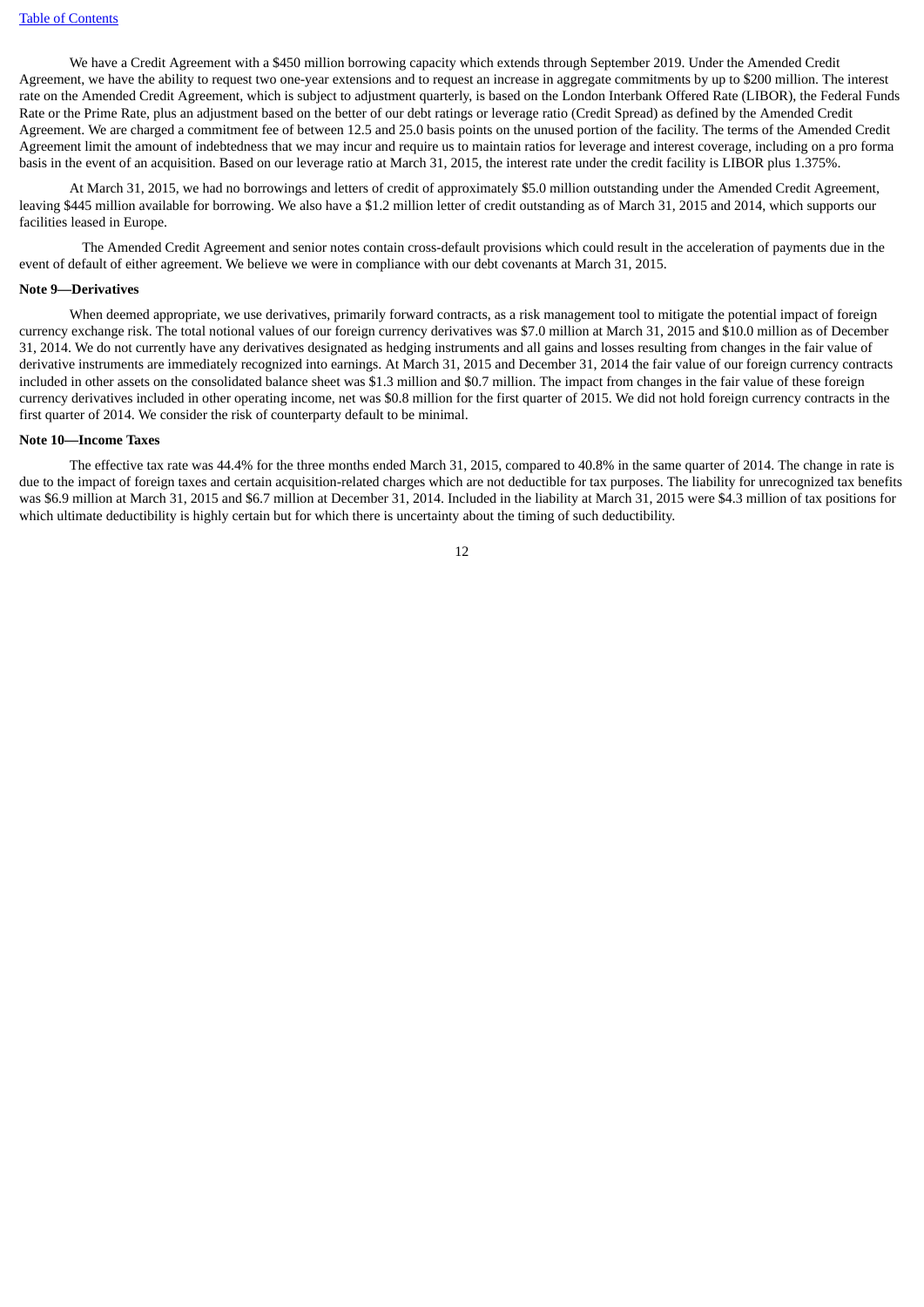### **Note 11—Net Income per Common Share**

The following summarizes the calculation of net income per common share attributable to common shareholders for the three months ended March 31, 2015 and 2014.

|                                                                                 |    | <b>Three Months Ended</b> | March 31,     |        |
|---------------------------------------------------------------------------------|----|---------------------------|---------------|--------|
| (in thousands, except per share data)                                           |    |                           | 2014          |        |
| Numerator:                                                                      |    |                           |               |        |
| Net income                                                                      | \$ | 18,940                    | \$.           | 25,485 |
| Less: income allocated to unvested restricted shares                            |    | (161)                     |               | (188)  |
| Net income attributable to common shareholders - basic                          |    | 18,779                    |               | 25,297 |
| Add: undistributed income attributable to unvested restricted shares - basic    |    | 18                        |               | 51     |
| Less: undistributed income attributable to unvested restricted shares - diluted |    | (18)                      |               | (51)   |
| Net income attributable to common shareholders - diluted                        | \$ | 18,779                    | -\$           | 25,297 |
| Denominator:                                                                    |    |                           |               |        |
| Weighted average shares outstanding - basic                                     |    | 62,264                    |               | 62,304 |
| Dilutive shares - stock options                                                 |    | $\overline{2}$            |               | 13     |
| Weighted average shares outstanding - diluted                                   |    | 62,266                    |               | 62,317 |
| Net income per share attributable to common shareholders:                       |    |                           |               |        |
| <b>Basic</b>                                                                    | \$ | 0.30                      | $\mathbf{\$}$ | 0.41   |
| <b>Diluted</b>                                                                  | \$ | 0.30                      | \$            | 0.41   |

#### **Note 12—Shareholders' Equity**

Our Board of Directors has authorized a share repurchase program of up to \$100 million of our outstanding common stock to be executed at the discretion of management over a three-year period, expiring in February 2017. The program is intended, in part, to offset shares issued in conjunction with our stock incentive plans and return capital to shareholders. The program may be suspended or discontinued at any time. We did not purchase any shares during the three months ended March 31, 2015. As of March 31, 2015, we have approximately \$90.1 million remaining under the repurchase program. We have elected to allocate any excess of share repurchase price over par value to retained earnings.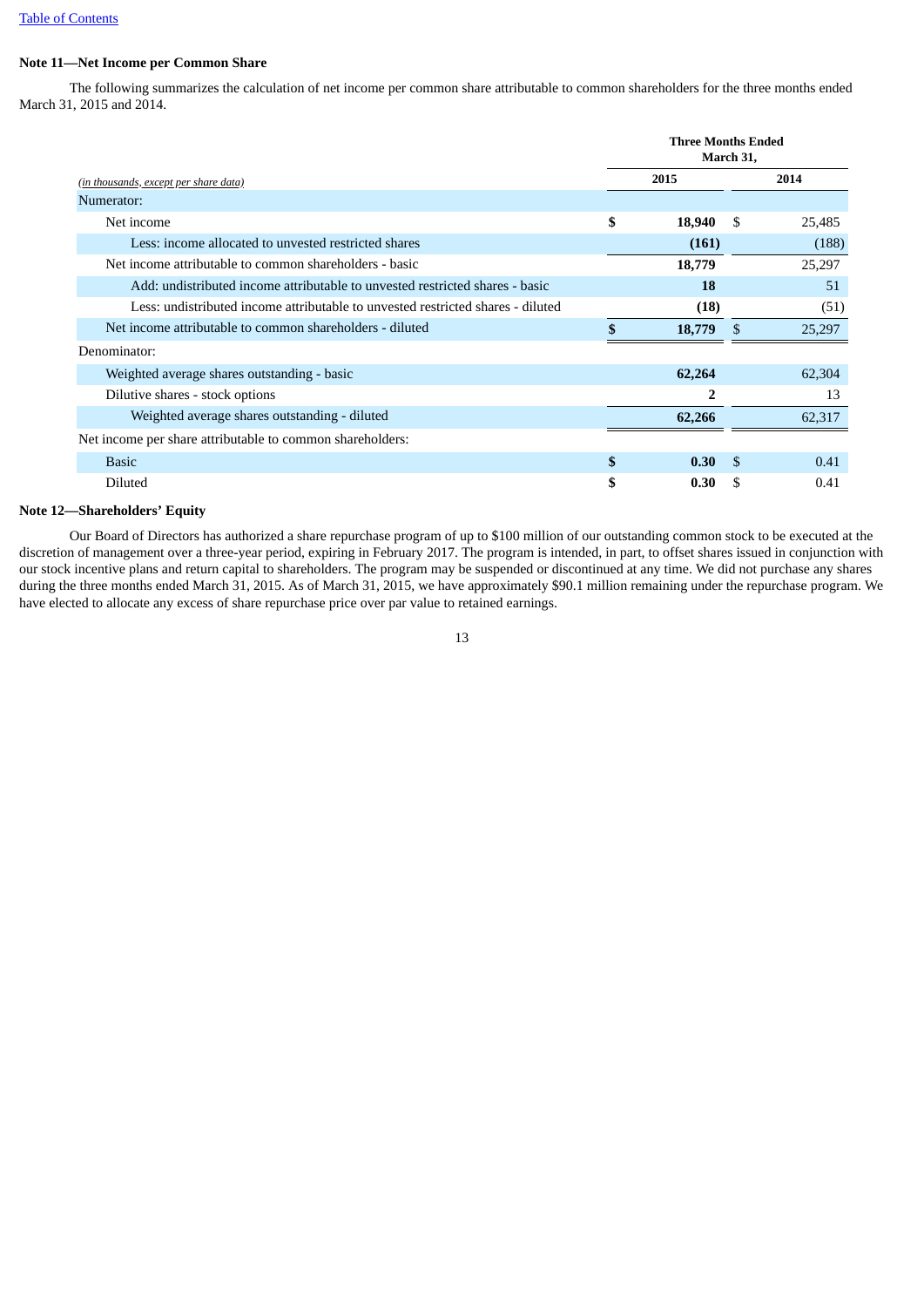### **Note 13—Accumulated Other Comprehensive Income**

The following table shows the changes in accumulated other comprehensive income (loss) by component for the three months ended March 31, 2015 and 2014:

|                                                                                        | <b>Defined Benefit</b><br><b>Pension</b><br><b>Plans</b> | Currency<br><b>Translation</b><br><b>Adjustments</b> | Other     | <b>Total</b>    |
|----------------------------------------------------------------------------------------|----------------------------------------------------------|------------------------------------------------------|-----------|-----------------|
| Accumulated other comprehensive income (loss), December 31, 2014 \$                    | (10,323)                                                 | $(13,647)$ \$<br>S.                                  | $(31)$ \$ | (24,001)        |
| Other comprehensive income (loss) before reclassifications                             |                                                          | (27, 941)                                            | 38        | (27, 903)       |
| Income tax                                                                             |                                                          |                                                      |           |                 |
| Other comprehensive income (loss) before reclassifications,<br>net of tax              |                                                          | (27, 941)                                            | 38        | (27, 903)       |
| Amounts reclassified from accumulated other comprehensive<br>income (loss)             | 401                                                      |                                                      |           | 401             |
| Income tax                                                                             | (143)                                                    |                                                      |           | (143)           |
| Amounts reclassified from accumulated other<br>comprehensive income (loss), net of tax | 258                                                      |                                                      |           | 258             |
| Other comprehensive income (loss)                                                      | 258                                                      | (27, 941)                                            | 38        | (27, 645)       |
| Accumulated other comprehensive income (loss), March 31, 2015 \$                       | (10, 065)                                                | (41,588)                                             | 7<br>S    | (51, 646)<br>-S |

|                                                                                        | <b>Defined Benefit</b><br>Pension  | Currency<br><b>Translation</b> |                      |             |
|----------------------------------------------------------------------------------------|------------------------------------|--------------------------------|----------------------|-------------|
|                                                                                        | Plans                              | <b>Adjustments</b>             | Other                | Total       |
| Accumulated other comprehensive income (loss), December 31, 2013 \$                    | (6, 479)                           | 15,892                         | 155<br><sup>\$</sup> | 9,568<br>-S |
| Other comprehensive income (loss) before reclassifications                             |                                    | 467                            |                      | 467         |
| Income tax                                                                             |                                    |                                |                      |             |
| Other comprehensive income (loss) before reclassifications,<br>net of tax              |                                    | 467                            |                      | 467         |
| Amounts reclassified from accumulated other comprehensive<br>income (loss)             | 204                                |                                | (17)                 | 187         |
| Income tax                                                                             | (97)                               |                                | 8                    | (89)        |
| Amounts reclassified from accumulated other<br>comprehensive income (loss), net of tax | 107                                |                                | (9)                  | 98          |
| Other comprehensive income (loss)                                                      | 107                                | 467                            | (9)                  | 565         |
| Accumulated other comprehensive income (loss), March 31, 2014                          | $\mathbf{\mathfrak{K}}$<br>(6,372) | 16,359                         | 146                  | 10,133      |

We include amounts reclassified out of accumulated other comprehensive income related to defined benefit pension plans as a component of net periodic pension cost recorded in selling, general & administrative expenses. For the three months ended March 31, 2015 and 2014, we reclassified \$0.4 million and \$0.2 million of actuarial net losses.

#### **Note 14—Commitments and Contingencies**

Prior to exiting the direct-to-consumer business in January 2009, we received reimbursements from Medicare, Medicaid, and private healthcare insurers for certain customer billings. We are subject to audits of these reimbursements for up to seven years from the date of the service.

In the first quarter of 2015, we settled our dispute and terminated the service contract with a customer in the United Kingdom. As part of the settlement, we entered into a transition agreement for the transfer of services back to this customer and paid approximately \$3.9 million that was fully accrued at December 31, 2014. Substantially all outstanding accounts receivable as of December 31, 2014 related to this contract have been received.

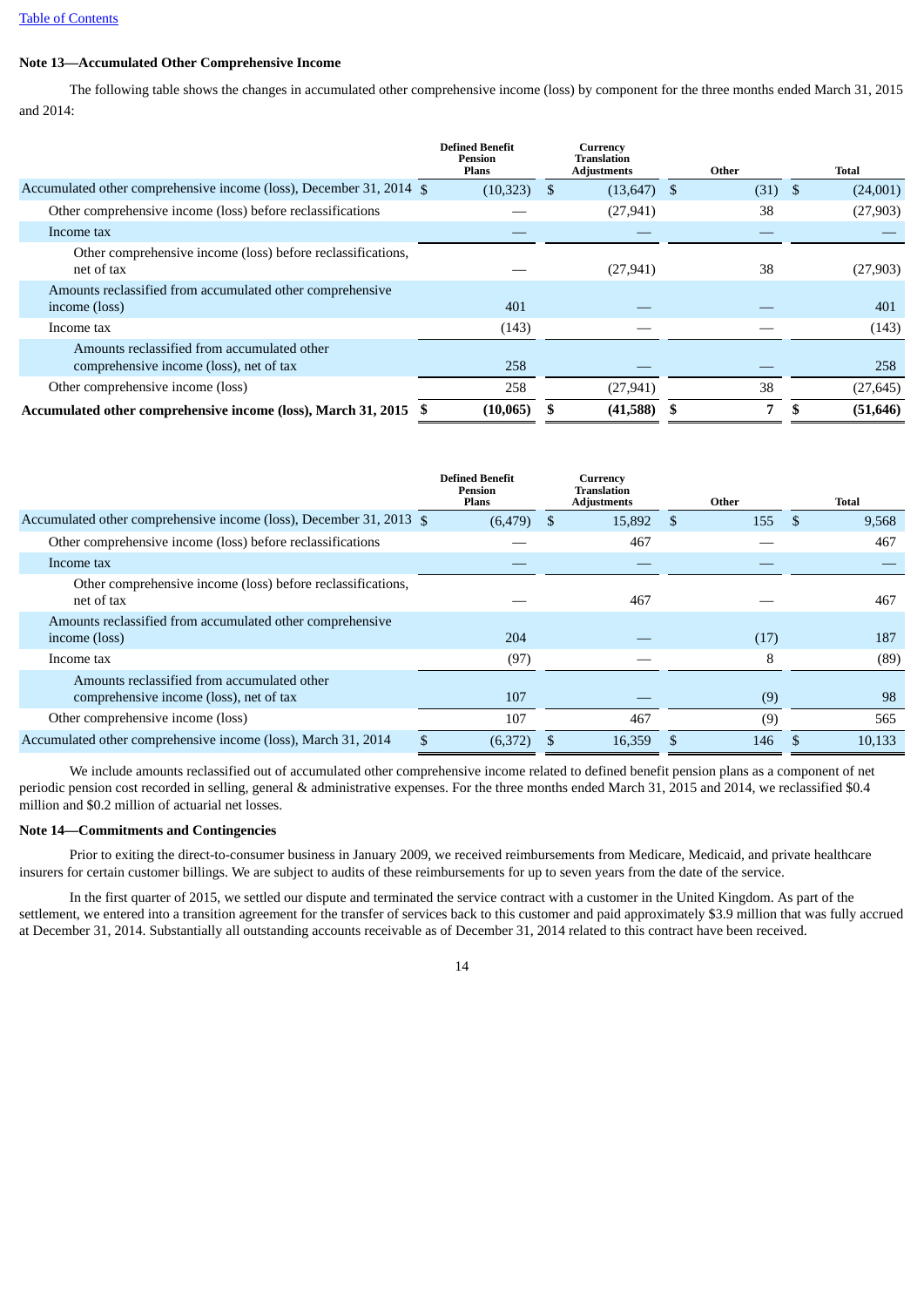### **Note 15—Segment Information**

We evaluate the performance of our segments based on the operating earnings of the segments, excluding acquisition-related and exit and realignment charges.

The following tables present financial information by segment:

|                                                                                                        |                    | <b>Three Months Ended</b> | March 31, |                          |
|--------------------------------------------------------------------------------------------------------|--------------------|---------------------------|-----------|--------------------------|
|                                                                                                        |                    | 2015                      |           | 2014                     |
| Net revenue:                                                                                           |                    |                           |           |                          |
| Domestic                                                                                               | \$                 | 2,285,635                 | \$        | 2,148,915                |
| International                                                                                          |                    | 105,561                   |           | 107,465                  |
| Consolidated net revenue                                                                               | \$                 | 2,391,196                 | \$        | 2,256,380                |
|                                                                                                        |                    |                           |           |                          |
| Operating earnings (loss):                                                                             |                    |                           |           |                          |
| Domestic<br>International                                                                              | $\$$               | 50,512<br>379             | $\$$      | 52,734                   |
|                                                                                                        |                    |                           |           | (3, 188)                 |
| Acquisition-related and exit and realignment charges <sup>(1)</sup><br>Consolidated operating earnings |                    | (9, 916)<br>40,975        |           | (3,262)<br>46,284        |
|                                                                                                        | \$                 |                           | \$        |                          |
| Depreciation and amortization:                                                                         |                    |                           |           |                          |
| Domestic                                                                                               | $\pmb{\mathbb{S}}$ | 10,738                    | $\$$      | 8,975                    |
| International                                                                                          |                    | 5,431                     |           | 4,889                    |
| Consolidated depreciation and amortization                                                             | $\$$               | 16,169                    | \$        | 13,864                   |
| Capital expenditures:                                                                                  |                    |                           |           |                          |
| Domestic                                                                                               | \$                 | 8,651                     | \$        | 10,175                   |
| International                                                                                          |                    | 2,915                     |           | 4,054                    |
| Consolidated capital expenditures                                                                      | \$                 | 11,566                    | \$        | 14,229                   |
|                                                                                                        |                    | March 31, 2015            |           | <b>December 31, 2014</b> |
| Total assets:                                                                                          |                    |                           |           |                          |
| Domestic                                                                                               | \$                 | 2,101,477                 | \$        | 2,139,972                |
| International                                                                                          |                    | 438,977                   |           | 538,662                  |
| Segment assets                                                                                         |                    | 2,540,454                 |           | 2,678,634                |
| Cash and cash equivalents                                                                              |                    | 159,056                   |           | 56,772                   |
| Consolidated total assets                                                                              | \$                 | 2,699,510                 | \$        | 2,735,406                |

(1) The first quarter of 2015 includes \$3.0 million in accelerated amortization related to an information system that is being replaced.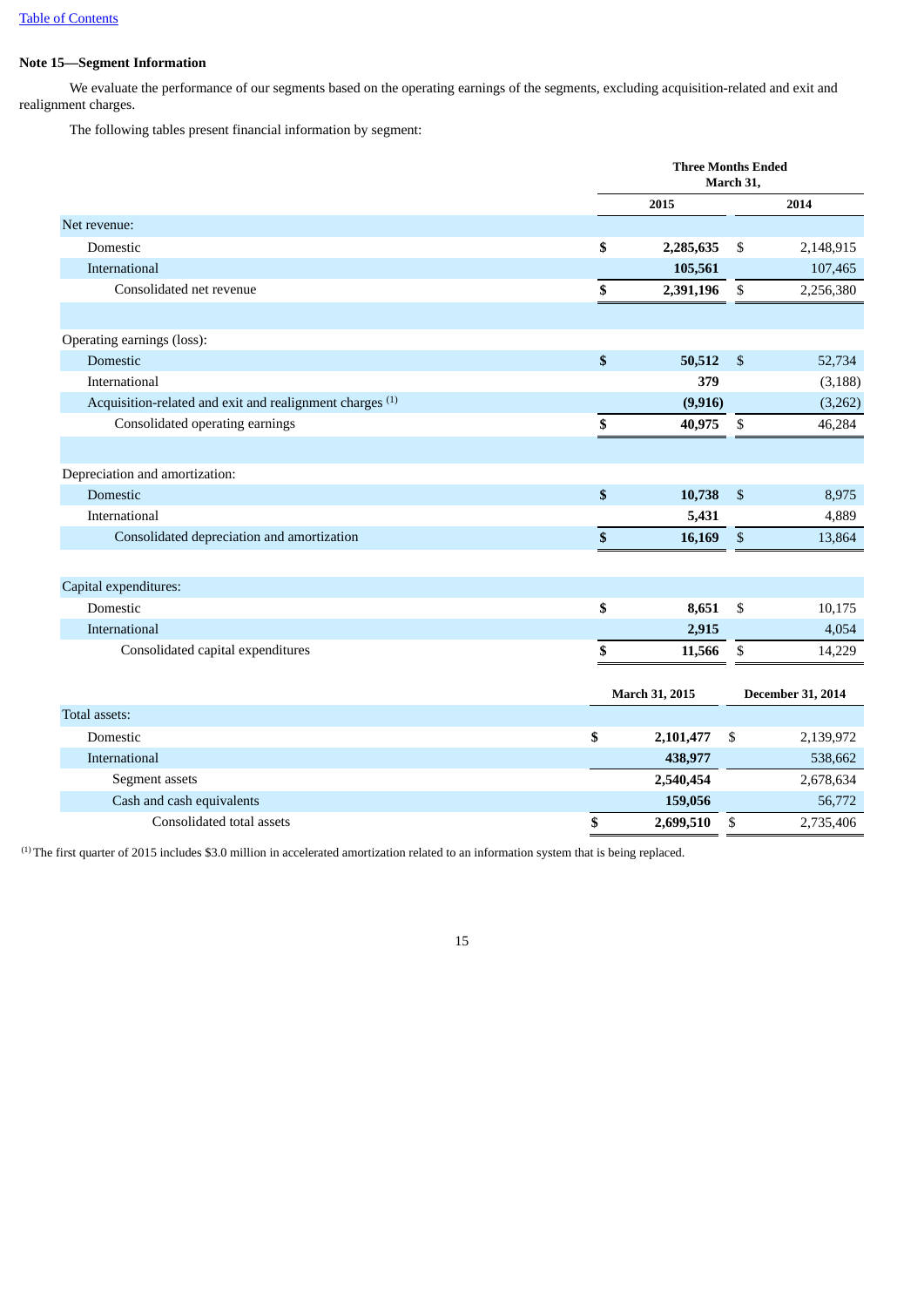### **Note 16—Condensed Consolidating Financial Information**

The following tables present condensed consolidating financial information for: Owens & Minor, Inc. (O&M); the guarantors of Owens & Minor, Inc.'s 2021 Notes and 2024 Notes, on a combined basis; and the non-guarantor subsidiaries of the 2021 Notes and 2024 Notes, on a combined basis. The guarantor subsidiaries are 100% owned by Owens & Minor, Inc. Separate financial statements of the guarantor subsidiaries are not presented because the guarantees by our guarantor subsidiaries are full and unconditional, as well as joint and several, and we believe the condensed consolidating financial information is more meaningful in understanding the financial position, results of operations and cash flows of the guarantor subsidiaries.

| <b>Three Months Ended March 31, 2015</b>             | Owens &<br>Minor, Inc. | Guarantor<br><b>Subsidiaries</b> |           | Non-guarantor<br><b>Subsidiaries</b> |           | <b>Eliminations</b> |           |    | Consolidated |  |
|------------------------------------------------------|------------------------|----------------------------------|-----------|--------------------------------------|-----------|---------------------|-----------|----|--------------|--|
| <b>Statements of Income</b>                          |                        |                                  |           |                                      |           |                     |           |    |              |  |
| Net revenue                                          | \$                     | \$                               | 2,250,704 | \$                                   | 180,361   | \$                  | (39, 869) | \$ | 2,391,196    |  |
| Cost of goods sold                                   |                        |                                  | 2,034,032 |                                      | 99,818    |                     | (40, 255) |    | 2,093,595    |  |
| Gross margin                                         |                        |                                  | 216,672   |                                      | 80,543    |                     | 386       |    | 297,601      |  |
| Selling, general and administrative expenses         | 39                     |                                  | 160,577   |                                      | 73,209    |                     |           |    | 233,825      |  |
| Acquisition-related and exit and realignment charges |                        |                                  | 3,577     |                                      | 6,339     |                     |           |    | 9,916        |  |
| Depreciation and amortization                        |                        |                                  | 9,103     |                                      | 6,766     |                     |           |    | 15,869       |  |
| Other operating income, net                          |                        |                                  | (976)     |                                      | (2,008)   |                     |           |    | (2,984)      |  |
| Operating earnings (loss)                            | (39)                   |                                  | 44,391    |                                      | (3,763)   |                     | 386       |    | 40,975       |  |
| Interest expense (income), net                       | 5,947                  |                                  | 764       |                                      | 169       |                     |           |    | 6,880        |  |
| Income (loss) before income taxes                    | (5,986)                |                                  | 43,627    |                                      | (3,932)   |                     | 386       |    | 34,095       |  |
| Income tax (benefit) provision                       | (773)                  |                                  | 15,231    |                                      | 697       |                     |           |    | 15,155       |  |
| Equity in earnings of subsidiaries                   | 24,153                 |                                  |           |                                      |           |                     | (24, 153) |    |              |  |
| Net income (loss)                                    | 18,940                 |                                  | 28,396    |                                      | (4,629)   |                     | (23,767)  |    | 18,940       |  |
| Other comprehensive income (loss)                    | (27, 645)              |                                  | 504       |                                      | (28, 149) |                     | 27,645    |    | (27, 645)    |  |
| <b>Comprehensive income (loss)</b>                   | \$<br>(8,705)          | \$                               | 28,900    | \$                                   | (32, 778) |                     | 3,878     | S  | (8,705)      |  |

| Three Months Ended March 31, 2014                    | Owens &<br>Minor, Inc. | Guarantor<br>Non-guarantor<br><b>Subsidiaries</b><br><b>Subsidiaries</b> |           | <b>Eliminations</b> |                 | Consolidated |           |
|------------------------------------------------------|------------------------|--------------------------------------------------------------------------|-----------|---------------------|-----------------|--------------|-----------|
| <b>Statements of Income</b>                          |                        |                                                                          |           |                     |                 |              |           |
| Net revenue                                          | \$                     | \$                                                                       | 2,148,365 | \$<br>119,873       | \$<br>(11, 858) | \$           | 2,256,380 |
| Cost of goods sold                                   |                        |                                                                          | 1,939,464 | 47,599              | (11, 878)       |              | 1,975,185 |
| Gross margin                                         |                        |                                                                          | 208,901   | 72,274              | 20              |              | 281,195   |
| Selling, general and administrative expenses         | 47                     |                                                                          | 154,156   | 71,407              |                 |              | 225,610   |
| Acquisition-related and exit and realignment charges |                        |                                                                          | 1,294     | 1,968               |                 |              | 3,262     |
| Depreciation and amortization                        | $\overline{2}$         |                                                                          | 8,952     | 4,910               |                 |              | 13,864    |
| Other operating income, net                          |                        |                                                                          | (7,062)   | (763)               |                 |              | (7,825)   |
| Operating earnings (loss)                            | (49)                   |                                                                          | 51,561    | (5,248)             | 20              |              | 46,284    |
| Interest expense (income), net                       | 2,472                  |                                                                          | 1,243     | (469)               |                 |              | 3,246     |
| Income (loss) before income taxes                    | (2,521)                |                                                                          | 50,318    | (4,779)             | 20              |              | 43,038    |
| Income tax (benefit) provision                       | (952)                  |                                                                          | 20,160    | (1,655)             |                 |              | 17,553    |
| Equity in earnings of subsidiaries                   | 27,054                 |                                                                          |           |                     | (27,054)        |              |           |
| <b>Net income (loss)</b>                             | 25,485                 |                                                                          | 30,158    | (3, 124)            | (27, 034)       |              | 25,485    |
| Other comprehensive income (loss)                    | 565                    |                                                                          | 106       | 467                 | (573)           |              | 565       |
| <b>Comprehensive income (loss)</b>                   | \$<br>26,050           | \$                                                                       | 30,264    | \$<br>(2,657)       | (27, 607)       | S            | 26,050    |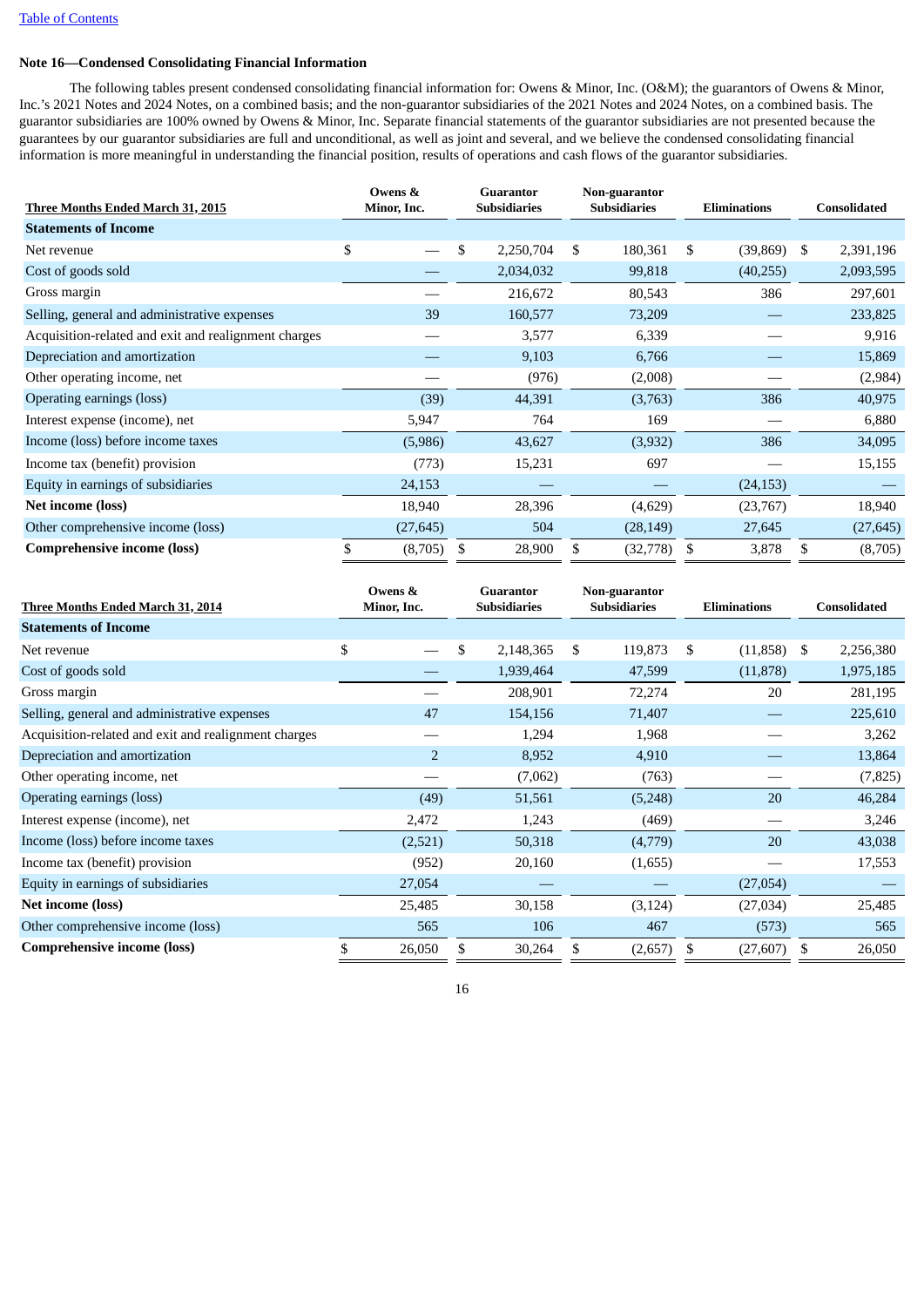| <b>March 31, 2015</b>                                      |                           | Owens &<br>Minor, Inc. |                | Guarantor<br>Subsidiaries | Non-<br>guarantor<br><b>Subsidiaries</b> |              | <b>Eliminations</b> | <b>Consolidated</b> |
|------------------------------------------------------------|---------------------------|------------------------|----------------|---------------------------|------------------------------------------|--------------|---------------------|---------------------|
| <b>Balance Sheets</b>                                      |                           |                        |                |                           |                                          |              |                     |                     |
| <b>Assets</b>                                              |                           |                        |                |                           |                                          |              |                     |                     |
| <b>Current assets</b>                                      |                           |                        |                |                           |                                          |              |                     |                     |
| Cash and cash equivalents                                  | \$                        | 115,613                | \$             | 10,135                    | \$<br>33,308                             | \$           |                     | \$<br>159,056       |
| Accounts and notes receivable, net                         |                           |                        |                | 494,303                   | 112,957                                  |              | (10, 025)           | 597,235             |
| Merchandise inventories                                    |                           |                        |                | 819,263                   | 59,608                                   |              | (4, 133)            | 874,738             |
| Other current assets                                       |                           | 15                     |                | 78,295                    | 155,008                                  |              |                     | 233,318             |
| <b>Total current assets</b>                                |                           | 115,628                |                | 1,401,996                 | 360,881                                  |              | (14, 158)           | 1,864,347           |
| Property and equipment, net                                |                           |                        |                | 110,753                   | 111,197                                  |              |                     | 221,950             |
| Goodwill, net                                              |                           |                        |                | 247,271                   | 172,182                                  |              |                     | 419,453             |
| Intangible assets, net                                     |                           |                        |                | 15,286                    | 86,836                                   |              |                     | 102,122             |
| Due from O&M and subsidiaries                              |                           |                        |                | 480,429                   |                                          |              | (480, 429)          |                     |
| Advances to and investment in consolidated<br>subsidiaries |                           | 1,855,506              |                |                           |                                          |              | (1,855,506)         |                     |
| Other assets, net                                          |                           | 4,498                  |                | 64,961                    | 22,179                                   |              |                     | 91,638              |
| <b>Total assets</b>                                        | $\boldsymbol{\mathsf{S}}$ | 1,975,632              | $\mathfrak{S}$ | 2,320,696                 | \$<br>753,275                            | \$           | (2,350,093)         | \$<br>2,699,510     |
| <b>Liabilities and equity</b>                              |                           |                        |                |                           |                                          |              |                     |                     |
| <b>Current liabilities</b>                                 |                           |                        |                |                           |                                          |              |                     |                     |
| Accounts payable                                           | \$                        |                        | \$             | 659,644                   | \$<br>43,038                             | \$           | (8,983)             | \$<br>693,699       |
| Accrued payroll and related liabilities                    |                           |                        |                | 14,227                    | 10,764                                   |              |                     | 24,991              |
| Deferred income taxes                                      |                           |                        |                | 39,602                    | (1,782)                                  |              |                     | 37,820              |
| Other accrued liabilities                                  |                           | 6,709                  |                | 89,991                    | 176,404                                  |              |                     | 273,104             |
| <b>Total current liabilities</b>                           |                           | 6,709                  |                | 803,464                   | 228,424                                  |              | (8,983)             | 1,029,614           |
| Long-term debt, excluding current portion                  |                           | 547,834                |                | 5,728                     | 21,044                                   |              |                     | 574,606             |
| Due to O&M and subsidiaries                                |                           | 452,816                |                |                           | 62,924                                   |              | (515,740)           |                     |
| Intercompany debt                                          |                           |                        |                | 138,890                   |                                          |              | (138, 890)          |                     |
| Deferred income taxes                                      |                           |                        |                | 33,908                    | 29,413                                   |              |                     | 63,321              |
| Other liabilities                                          |                           |                        |                | 56,079                    | 7,617                                    |              |                     | 63,696              |
| <b>Total liabilities</b>                                   |                           | 1,007,359              |                | 1,038,069                 | 349,422                                  |              | (663, 613)          | 1,731,237           |
| <b>Equity</b>                                              |                           |                        |                |                           |                                          |              |                     |                     |
| Common stock                                               |                           | 126,205                |                |                           |                                          |              |                     | 126,205             |
| Paid-in capital                                            |                           | 204,901                |                | 241,875                   | 516,608                                  |              | (758, 483)          | 204,901             |
| Retained earnings (deficit)                                |                           | 688,813                |                | 1,050,782                 | (71, 116)                                |              | (979, 666)          | 688,813             |
| Accumulated other comprehensive income (loss)              |                           | (51, 646)              |                | (10,030)                  | (41, 639)                                |              | 51,669              | (51, 646)           |
| <b>Total equity</b>                                        |                           | 968,273                |                | 1,282,627                 | 403,853                                  |              | (1,686,480)         | 968,273             |
| <b>Total liabilities and equity</b>                        | $\mathbb{S}$              | 1,975,632              | \$             | 2,320,696                 | \$<br>753,275                            | $\mathbb{S}$ | $(2,350,093)$ \$    | 2,699,510           |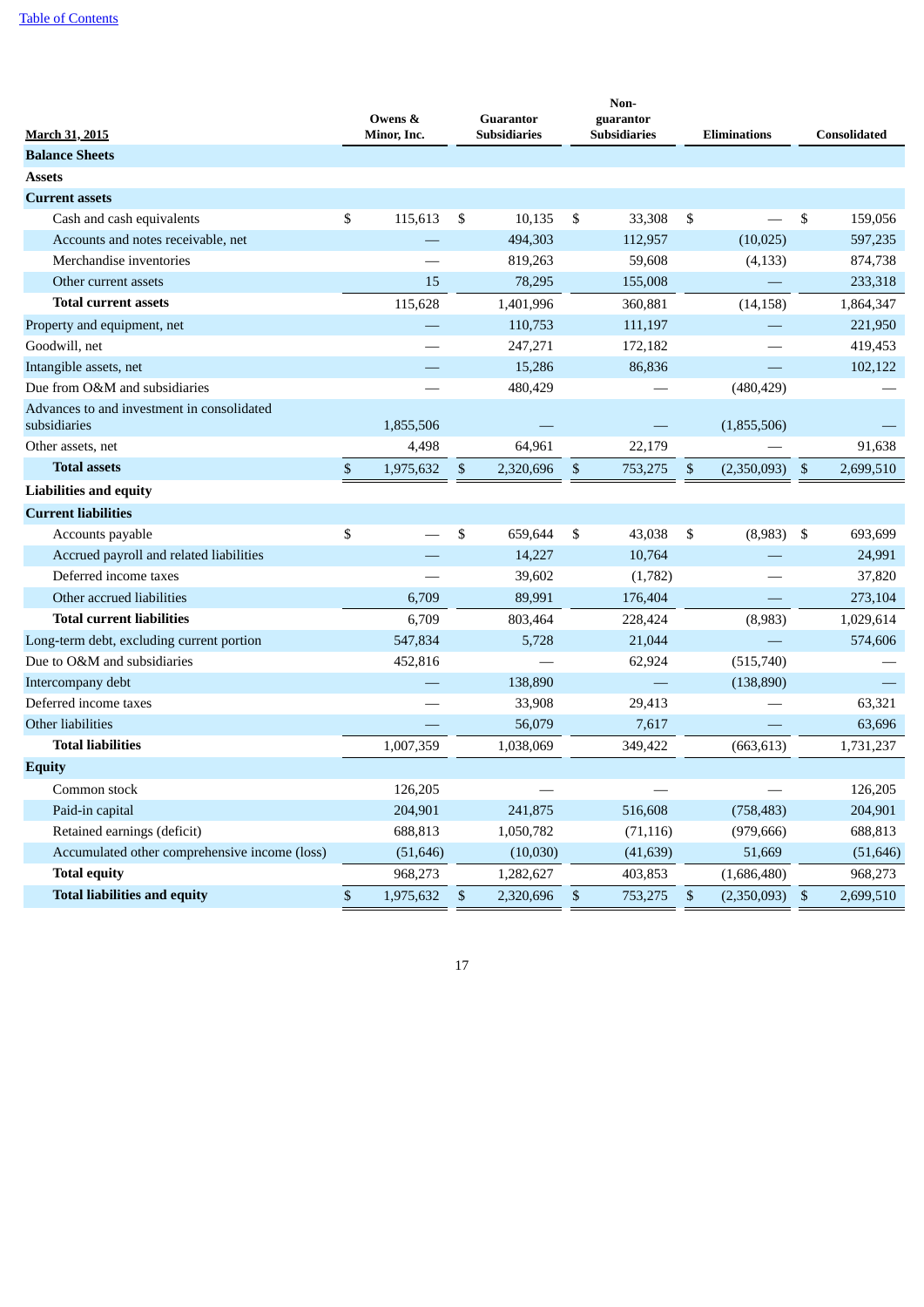| December 31, 2014                                           |                           | Owens &<br>Minor, Inc. | <b>Guarantor</b><br><b>Subsidiaries</b> | Non-guarantor<br><b>Subsidiaries</b> | <b>Eliminations</b> |                | <b>Consolidated</b> |
|-------------------------------------------------------------|---------------------------|------------------------|-----------------------------------------|--------------------------------------|---------------------|----------------|---------------------|
| <b>Balance Sheets</b>                                       |                           |                        |                                         |                                      |                     |                |                     |
| <b>Assets</b>                                               |                           |                        |                                         |                                      |                     |                |                     |
| <b>Current assets</b>                                       |                           |                        |                                         |                                      |                     |                |                     |
| Cash and cash equivalents                                   | \$                        | 22,013                 | \$<br>3,912                             | \$<br>30,847                         | \$                  | \$             | 56,772              |
| Accounts and notes receivable, net                          |                           |                        | 519,951                                 | 144,463                              | (38, 222)           |                | 626,192             |
| Merchandise inventories                                     |                           |                        | 816,915                                 | 60,061                               | (4,519)             |                | 872,457             |
| Other current assets                                        |                           | (24,748)               | 90,733                                  | 224,220                              | 25,080              |                | 315,285             |
| <b>Total current assets</b>                                 |                           | (2,735)                | 1,431,511                               | 459,591                              | (17,661)            |                | 1,870,706           |
| Property and equipment, net                                 |                           |                        | 110,076                                 | 122,903                              |                     |                | 232,979             |
| Goodwill, net                                               |                           |                        | 247,271                                 | 176,005                              |                     |                | 423,276             |
| Intangible assets, net                                      |                           |                        | 15,805                                  | 92,788                               |                     |                | 108,593             |
| Due from O&M and subsidiaries                               |                           |                        | 357,304                                 |                                      | (357, 304)          |                |                     |
| Advances to and investments in consolidated<br>subsidiaries |                           | 1,893,767              |                                         |                                      | (1,893,767)         |                |                     |
| Other assets, net                                           |                           | 4,637                  | 66,836                                  | 28,379                               |                     |                | 99,852              |
| <b>Total assets</b>                                         | \$                        | 1,895,669              | \$<br>2,228,803                         | \$<br>879,666                        | \$<br>(2,268,732)   | $\mathfrak{S}$ | 2,735,406           |
| <b>Liabilities and equity</b>                               |                           |                        |                                         |                                      |                     |                |                     |
| <b>Current liabilities</b>                                  |                           |                        |                                         |                                      |                     |                |                     |
| Accounts payable                                            | \$                        |                        | \$<br>567,285                           | \$<br>54,898                         | \$<br>(13, 337)     | \$             | 608,846             |
| Accrued payroll and related liabilities                     |                           |                        | 16,434                                  | 15,073                               |                     |                | 31,507              |
| Deferred income taxes                                       |                           |                        | 39,667                                  | (1,688)                              |                     |                | 37,979              |
| Other current liabilities                                   |                           | 6,441                  | 83,698                                  | 236,084                              |                     |                | 326,223             |
| <b>Total current liabilities</b>                            |                           | 6,441                  | 707,084                                 | 304,367                              | (13, 337)           |                | 1,004,555           |
| Long-term debt, excluding current portion                   |                           | 547,763                | 39,915                                  | 20,873                               |                     |                | 608,551             |
| Due to O&M and subsidiaries                                 |                           | 350,627                |                                         | 77,788                               | (428, 415)          |                |                     |
| Intercompany debt                                           |                           |                        | 138,890                                 |                                      | (138, 890)          |                |                     |
| Deferred income taxes                                       |                           |                        | 33,162                                  | 30,739                               |                     |                | 63,901              |
| Other liabilities                                           |                           |                        | 55,794                                  | 11,767                               |                     |                | 67,561              |
| <b>Total liabilities</b>                                    |                           | 904,831                | 974,845                                 | 445,534                              | (580, 642)          |                | 1,744,568           |
| <b>Equity</b>                                               |                           |                        |                                         |                                      |                     |                |                     |
| Common stock                                                |                           | 126,140                |                                         |                                      |                     |                | 126,140             |
| Paid-in capital                                             |                           | 202,934                | 241,877                                 | 514,314                              | (756, 191)          |                | 202,934             |
| Retained earnings (deficit)                                 |                           | 685,765                | 1,022,379                               | (66, 479)                            | (955, 900)          |                | 685,765             |
| Accumulated other comprehensive income (loss)               |                           | (24,001)               | (10, 298)                               | (13,703)                             | 24,001              |                | (24,001)            |
| <b>Total equity</b>                                         |                           | 990,838                | 1,253,958                               | 434,132                              | (1,688,090)         |                | 990,838             |
| <b>Total liabilities and equity</b>                         | $\boldsymbol{\mathsf{S}}$ | 1,895,669              | \$<br>2,228,803                         | \$<br>879,666                        | \$<br>(2,268,732)   | $\mathfrak{S}$ | 2,735,406           |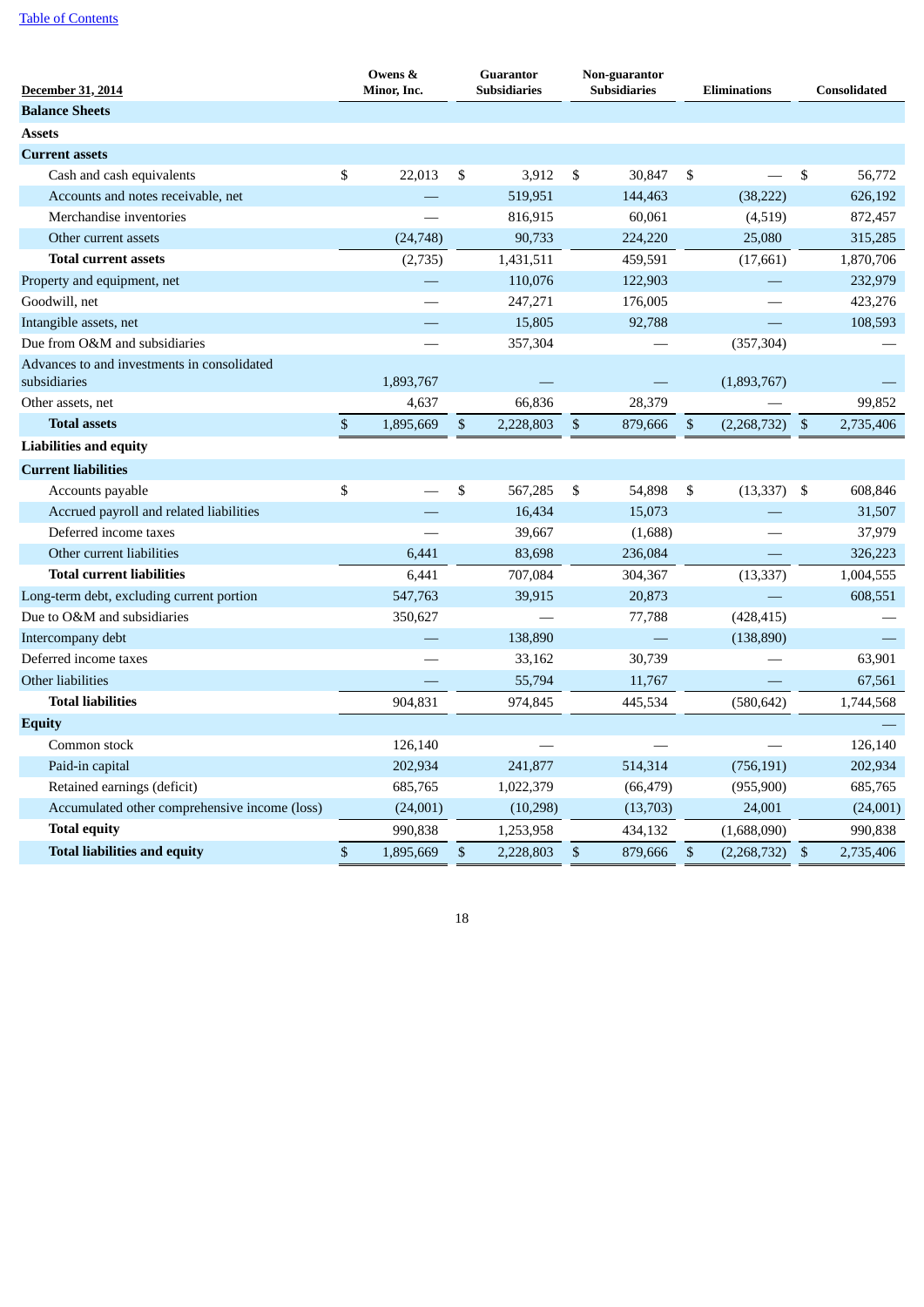| <b>Three Months Ended March 31, 2015</b>                                                    | Owens &<br>Minor, Inc. | Guarantor<br><b>Subsidiaries</b> |      | Non-guarantor<br><b>Subsidiaries</b> |              | <b>Eliminations</b> | <b>Consolidated</b> |
|---------------------------------------------------------------------------------------------|------------------------|----------------------------------|------|--------------------------------------|--------------|---------------------|---------------------|
| <b>Statements of Cash Flows</b>                                                             |                        |                                  |      |                                      |              |                     |                     |
| <b>Operating activities:</b>                                                                |                        |                                  |      |                                      |              |                     |                     |
| Net income (loss)                                                                           | \$<br>18,940           | \$<br>28,396                     | $\$$ | (4,629)                              | $\mathbb{S}$ | (23,767)            | \$<br>18,940        |
| Adjustments to reconcile net income to cash provided<br>by (used for) operating activities: |                        |                                  |      |                                      |              |                     |                     |
| Equity in earnings of subsidiaries                                                          | (24, 153)              |                                  |      |                                      |              | 24,153              |                     |
| Depreciation and amortization                                                               |                        | 9,105                            |      | 10,018                               |              |                     | 19,123              |
| Share-based compensation expense                                                            |                        | 2,597                            |      |                                      |              |                     | 2,597               |
| Provision for losses on accounts and notes<br>receivable                                    |                        | (36)                             |      | 256                                  |              |                     | 220                 |
| Deferred income tax expense (benefit)                                                       |                        | (373)                            |      | 883                                  |              |                     | 510                 |
| Changes in operating assets and liabilities:                                                |                        |                                  |      |                                      |              |                     |                     |
| Accounts and notes receivable                                                               |                        | 26,519                           |      | (5, 561)                             |              | 6,398               | 27,356              |
| Merchandise inventories                                                                     |                        | (2,348)                          |      | (3,928)                              |              | 2,388               | (3,888)             |
| Accounts payable                                                                            |                        | 92,359                           |      | 3,424                                |              | (6, 839)            | 88,944              |
| Net change in other assets and liabilities                                                  | 541                    | 16,418                           |      | (1,046)                              |              | (2, 333)            | 13,580              |
| Other, net                                                                                  | 209                    | 636                              |      | 476                                  |              |                     | 1,321               |
| Cash provided by (used for) operating activities                                            | (4, 463)               | 173,273                          |      | (107)                                |              |                     | 168,703             |
| <b>Investing activities:</b>                                                                |                        |                                  |      |                                      |              |                     |                     |
| Additions to property and equipment                                                         |                        | (6, 552)                         |      | (1,067)                              |              |                     | (7,619)             |
| Additions to computer software and intangible assets                                        |                        | (1, 457)                         |      | (2,490)                              |              |                     | (3,947)             |
| Proceeds from the sale of property and equipment                                            |                        | 50                               |      |                                      |              |                     | 50                  |
| <b>Cash used for investing activities</b>                                                   |                        | (7,959)                          |      | (3,557)                              |              |                     | (11,516)            |
| <b>Financing activities:</b>                                                                |                        |                                  |      |                                      |              |                     |                     |
| Change in bank overdraft                                                                    |                        |                                  |      | 1,179                                |              |                     | 1,179               |
| Change in intercompany advances                                                             | 114,499                | (124, 681)                       |      | 10,182                               |              |                     |                     |
| Repayment of revolving credit facility                                                      |                        | (33,700)                         |      |                                      |              |                     | (33,700)            |
| Cash dividends paid                                                                         | (15, 934)              |                                  |      |                                      |              |                     | (15, 934)           |
| Excess tax benefits related to share-based compensation                                     | 240                    |                                  |      |                                      |              |                     | 240                 |
| Proceeds from exercise of stock options                                                     | 125                    |                                  |      |                                      |              |                     | 125                 |
| Other, net                                                                                  | (867)                  | (710)                            |      | (747)                                |              |                     | (2,324)             |
| Cash provided by (used for) financing activities                                            | 98,063                 | (159,091)                        |      | 10,614                               |              |                     | (50, 414)           |
| Effect of exchange rate changes on cash and<br>cash equivalents                             |                        |                                  |      | (4, 489)                             |              |                     | (4,489)             |
| Net increase (decrease) in cash and cash equivalents                                        | 93,600                 | 6,223                            |      | 2,461                                |              |                     | 102,284             |
| Cash and cash equivalents at beginning of period                                            | 22,013                 | 3,912                            |      | 30,847                               |              |                     | 56,772              |
| Cash and cash equivalents at end of period                                                  | \$<br>115,613          | \$<br>10,135                     | \$   | 33,308                               | \$           |                     | \$<br>159,056       |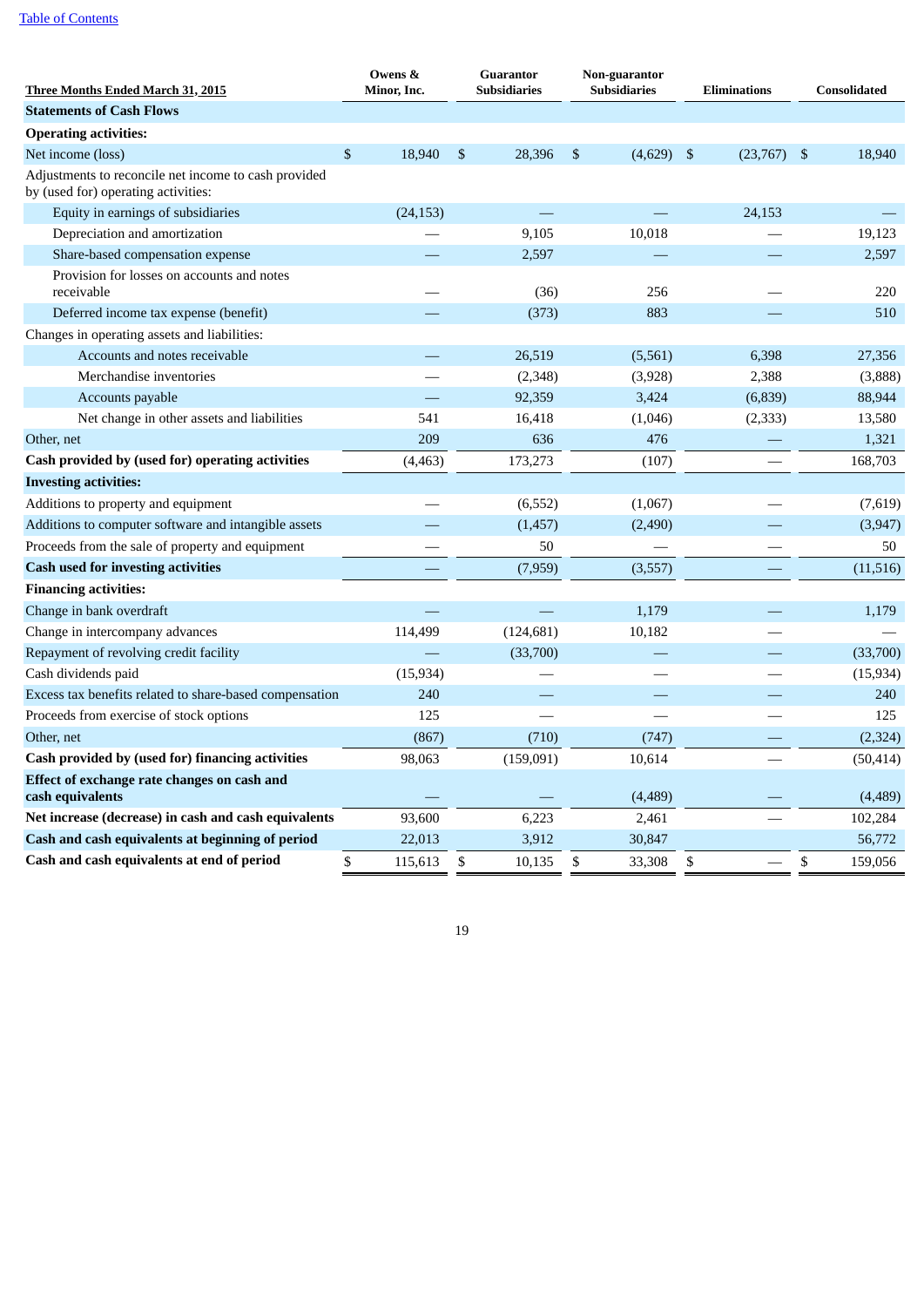| <b>Three Months Ended March 31, 2014</b>                                                    |              | Owens &<br>Minor, Inc. |                           | <b>Guarantor</b><br><b>Subsidiaries</b> |             | Non-guarantor<br><b>Subsidiaries</b> |                | <b>Eliminations</b> |              | <b>Consolidated</b> |
|---------------------------------------------------------------------------------------------|--------------|------------------------|---------------------------|-----------------------------------------|-------------|--------------------------------------|----------------|---------------------|--------------|---------------------|
| <b>Statements of Cash Flows</b>                                                             |              |                        |                           |                                         |             |                                      |                |                     |              |                     |
| <b>Operating activities:</b>                                                                |              |                        |                           |                                         |             |                                      |                |                     |              |                     |
| Net income (loss)                                                                           | \$           | 25,485                 | \$                        | 30,158                                  | \$          | $(3,124)$ \$                         |                | (27, 034)           | \$           | 25,485              |
| Adjustments to reconcile net income to cash provided<br>by (used for) operating activities: |              |                        |                           |                                         |             |                                      |                |                     |              |                     |
| Equity in earnings of subsidiaries                                                          |              | (27,054)               |                           |                                         |             |                                      |                | 27,054              |              |                     |
| Depreciation and amortization                                                               |              | $\overline{2}$         |                           | 8,952                                   |             | 4,910                                |                |                     |              | 13,864              |
| Share-based compensation expense                                                            |              |                        |                           | 2,570                                   |             | 72                                   |                |                     |              | 2,642               |
| Provision for losses on accounts and notes<br>receivable                                    |              |                        |                           | 96                                      |             | (42)                                 |                |                     |              | 54                  |
| Deferred income tax expense (benefit)                                                       |              |                        |                           | (588)                                   |             | (234)                                |                |                     |              | (822)               |
| Changes in operating assets and liabilities:                                                |              |                        |                           |                                         |             |                                      |                |                     |              |                     |
| Accounts and notes receivable                                                               |              |                        |                           | 26,879                                  |             | 2,530                                |                | 419                 |              | 29,828              |
| Merchandise inventories                                                                     |              |                        |                           | 7,563                                   |             | (3,835)                              |                | (21)                |              | 3,707               |
| Accounts payable                                                                            |              |                        |                           | 23,375                                  |             | (7, 142)                             |                | (418)               |              | 15,815              |
| Net change in other assets and liabilities                                                  |              | 3,138                  |                           | 12,734                                  |             | (11, 951)                            |                |                     |              | 3,921               |
| Other, net                                                                                  |              | (388)                  |                           | (745)                                   |             | (159)                                |                |                     |              | (1,292)             |
| Cash provided by (used for) operating activities                                            |              | 1,183                  |                           | 110,994                                 |             | (18, 975)                            |                |                     |              | 93,202              |
| <b>Investing activities:</b>                                                                |              |                        |                           |                                         |             |                                      |                |                     |              |                     |
| Additions to property and equipment                                                         |              |                        |                           | (4,036)                                 |             | (3,263)                              |                |                     |              | (7,299)             |
| Additions to computer software and intangible assets                                        |              |                        |                           | (6, 139)                                |             | (791)                                |                |                     |              | (6,930)             |
| Proceeds from investment sale                                                               |              |                        |                           | 1,937                                   |             |                                      |                |                     |              | 1,937               |
| Proceeds from the sale of property and equipment                                            |              |                        |                           | 11                                      |             | 94                                   |                |                     |              | 105                 |
| <b>Cash used for investing activities</b>                                                   |              |                        |                           | (8,227)                                 |             | (3,960)                              |                |                     |              | (12, 187)           |
| <b>Financing activities:</b>                                                                |              |                        |                           |                                         |             |                                      |                |                     |              |                     |
| Change in bank overdraft                                                                    |              |                        |                           |                                         |             | 20,578                               |                |                     |              | 20,578              |
| Change in intercompany advances                                                             |              | 78,263                 |                           | (78, 631)                               |             | 368                                  |                |                     |              |                     |
| Cash dividends paid                                                                         |              | (15,785)               |                           |                                         |             |                                      |                |                     |              | (15,785)            |
| Repurchases of common stock                                                                 |              | (5,000)                |                           |                                         |             |                                      |                |                     |              | (5,000)             |
| Excess tax benefits related to share-based compensation                                     |              | 346                    |                           |                                         |             |                                      |                |                     |              | 346                 |
| Proceeds from exercise of stock options                                                     |              | 937                    |                           |                                         |             |                                      |                |                     |              | 937                 |
| Other, net                                                                                  |              | (1,035)                |                           | (579)                                   |             | (254)                                |                |                     |              | (1,868)             |
| Cash provided by (used for) financing activities                                            |              | 57,726                 |                           | (79,210)                                |             | 20,692                               |                |                     |              | (792)               |
| Effect of exchange rate changes on cash and<br>cash equivalents                             |              |                        |                           |                                         |             | 245                                  |                |                     |              | 245                 |
| Net increase (decrease) in cash and cash equivalents                                        |              | 58,909                 |                           | 23,557                                  |             | (1,998)                              |                |                     |              | 80,468              |
| Cash and cash equivalents at beginning of period                                            |              | 74,391                 |                           | 2,012                                   |             | 25,502                               |                |                     |              | 101,905             |
| Cash and cash equivalents at end of period                                                  | $\mathbb{S}$ | 133,300                | $\boldsymbol{\mathsf{S}}$ | 25,569                                  | $\mathbb S$ | 23,504                               | $\mathfrak{S}$ |                     | $\mathbb{S}$ | 182,373             |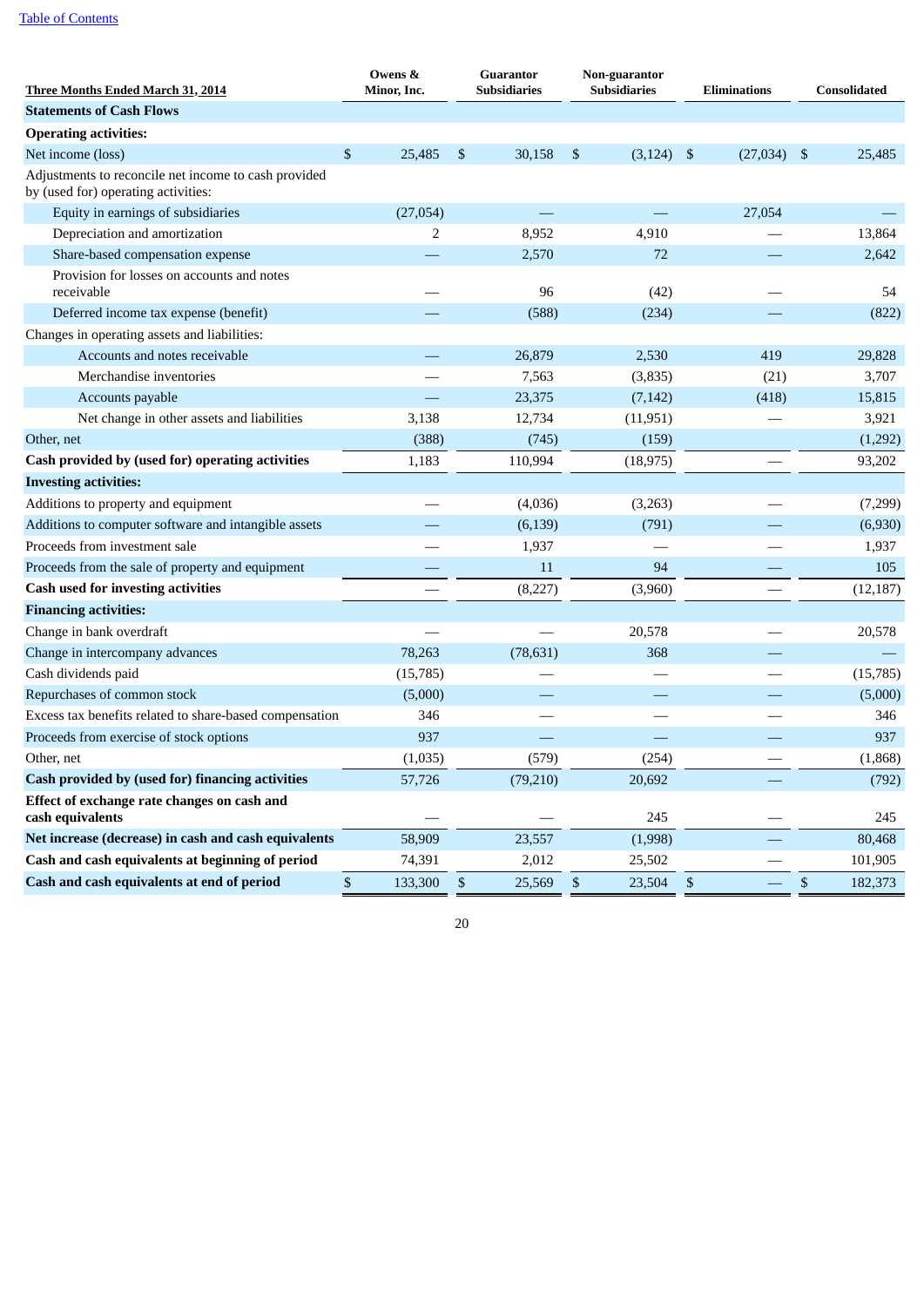#### **Note 17—Recent Accounting Pronouncements**

There has been no change in our significant accounting policies from those contained in our Annual Report on Form 10-K for the year ended December 31, 2014. There are no new accounting pronouncements that we anticipate will have a material impact on our financial statements.

#### <span id="page-20-0"></span>**Item 2. Management's Discussion and Analysis of Financial Condition and Results of Operations**

The following discussion and analysis describes results of operations and material changes in the financial condition of Owens & Minor, Inc. and its subsidiaries since December 31, 2014. Trends of a material nature are discussed to the extent known and considered relevant. This discussion should be read in conjunction with the consolidated financial statements, related notes thereto, and management's discussion and analysis of financial condition and results of operations included in our Annual Report on Form 10-K for the year ended December 31, 2014.

#### **Overview**

Owens & Minor, Inc., along with its subsidiaries, (we, us, or our) is a leading national distributor of name-brand medical and surgical supplies and a healthcare logistics company. We report our business under two segments: Domestic and International. The Domestic segment includes all functions relating to our role as a medical supply logistics company providing distribution, packaging and logistics services to healthcare providers and manufacturers in the United States. The International segment consists of our European third-party logistics and packaging businesses. Segment financial information is provided in Note 15 of Notes to Consolidated Financial Statements included in this quarterly report.

*Financial highlights.* The following table provides a reconciliation of reported operating earnings, net income and net income per diluted common share to non-GAAP measures used by management.

|                                                                                | Three Months Ended March 31, |        |    |        |
|--------------------------------------------------------------------------------|------------------------------|--------|----|--------|
| (Dollars in thousands except per share data)                                   |                              | 2015   |    | 2014   |
| Operating earnings, as reported (GAAP)                                         | S                            | 40,975 | \$ | 46,284 |
| Acquisition-related and exit and realignment charges                           |                              | 9,916  |    | 3,262  |
| Operating earnings, adjusted (non-GAAP) (Adjusted Operated Earnings)           |                              | 50,891 | \$ | 49,546 |
| Adjusted Operating Earnings as a percent of revenue (non-GAAP)                 |                              | 2.13%  |    | 2.20%  |
| Net income, as reported (GAAP)                                                 | \$                           | 18,940 | \$ | 25,485 |
| Acquisition-related and exit and realignment charges, net of tax               |                              | 8,592  |    | 2,222  |
| Net income, adjusted (non-GAAP) (Adjusted Net Income)                          |                              | 27,532 | \$ | 27,707 |
| Net income per diluted common share, as reported (GAAP)                        | \$                           | 0.30   | \$ | 0.41   |
| Acquisition-related and exit and realignment charges, per diluted common share |                              | 0.14   |    | 0.03   |
| Net income per diluted common share, adjusted (non-GAAP)(Adjusted EPS)         | \$                           | 0.44   | \$ | 0.44   |

Adjusted EPS (non-GAAP) was \$0.44 in the first quarter of 2015, unchanged when compared with prior year. Domestic segment operating earnings of \$50.5 million decreased \$2.2 million from the first quarter of 2014. The prior year included the recovery of \$5.3 million related to the settlement of a direct purchaser anti-trust class action lawsuit. The International segment improved in the first quarter of 2015 to operating income of \$0.4 million compared to a loss of \$3.2 million in the same period of 2014.

#### **Use of Non-GAAP Measures**

Adjusted operating earnings, adjusted net income and adjusted EPS are an alternative view of performance used by management, and we believe that investors' understanding of our performance is enhanced by disclosing these performance measures In general, the measures exclude items and charges that (i) management does not believe reflect our core business and relate more to strategic, multi-year corporate activities; or (ii) relate to activities or actions that may have occurred over multiple or in prior periods without predictable trends. Management uses these non-GAAP financial measures internally to evaluate our performance, evaluate the balance sheet, engage in financial and operational planning and determine incentive compensation.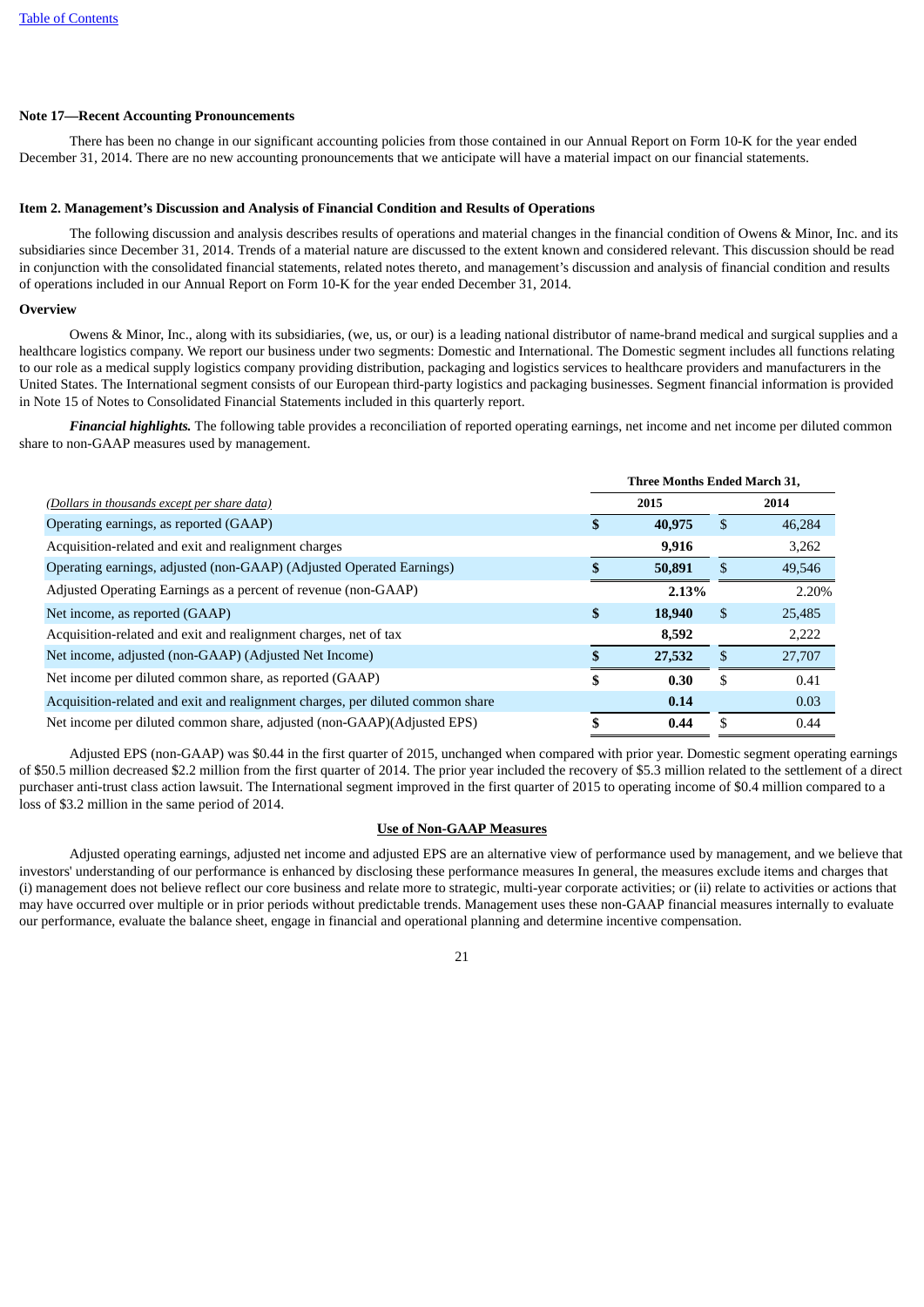Management provides these non-GAAP financial measures to investors as supplemental metrics to assist readers in assessing the effects of items and events on our financial and operating results and in comparing our performance to that of our competitors. However, the non-GAAP financial measures used by us may be calculated differently from, and therefore may not be comparable to, similarly titled measures used by other companies.

The non-GAAP financial measures disclosed by us should not be considered a substitute for, or superior to, financial measures calculated in accordance with GAAP, and the financial results calculated in accordance with GAAP and reconciliations to those financial statements set forth above should be carefully evaluated.

Acquisition-related charges, pre-tax, were \$2.6 million and \$0.6 million in the first quarter of 2015 and 2014. Current quarter charges consist primarily of costs to continue the integration of Medical Action and ArcRoyal which were acquired in the fourth quarter of 2014 including certain severance and contractual payments to former management and costs to transition information technology and other administrative functions.

Exit and realignment charges, pre-tax, of \$7.3 million and \$2.6 million in the first quarter of 2015 and 2014 were associated with optimizing our operations and include the consolidation of distribution and logistics centers and closure of offsite warehouses in the United States and Europe, as well as other costs associated with our strategic organizational realignment which include certain professional fees and costs to streamline administrative functions and processes in Europe.

These charges have been tax effected in the preceding table by determining the income tax rate depending on the amount of charges incurred in different tax jurisdictions and the deductibility of those charges for income tax purposes. Unless otherwise stated, our analysis hereinafter excludes acquisition-related and exit and realignment charges. More information about these charges is provided in Notes 3 and 6 of Notes to Consolidated Financial Statements included in this quarterly report.

#### **Results of Operations**

#### *Net revenue.*

|                        |      | Three Months Ended March 31, |  |           |  | Change  |         |  |  |
|------------------------|------|------------------------------|--|-----------|--|---------|---------|--|--|
| (Dollars in thousands) | 2015 |                              |  | 2014      |  |         | $\%$    |  |  |
| Domestic               |      | 2,285,635                    |  | 2,148,915 |  | 136,720 | $6.4\%$ |  |  |
| International          |      | 105,561                      |  | 107.465   |  | (1,904) | (1.8)%  |  |  |
| Net revenue            |      | 2,391,196                    |  | 2,256,380 |  | 134,816 | 6.0 $%$ |  |  |

Consolidated net revenue improved in the first quarter of 2015 as a result of strong growth in our Domestic segment. Excluding the impact of the 2014 fourth quarter acquisitions, net revenue increased by 4.7% in our Domestic segment and declined by 11.1% in our International segment. In the Domestic segment, the continued trend of growth in our existing large healthcare provider customer accounts and new business exceeded declines from smaller customers and lost business when compared to prior year. Domestic segment growth rates are impacted by ongoing market trends including healthcare utilization rates. The decrease in the International segment was driven by unfavorable foreign currency translation impacts of \$17.0 million which was partially offset by organic growth. Fee-for-service business generally represents approximately two-thirds of net revenue in the International segment.

#### *Cost of goods sold.*

|                        | Three Months Ended March 31. |           |  |           |   | Change |         |  |         |
|------------------------|------------------------------|-----------|--|-----------|---|--------|---------|--|---------|
| (Dollars in thousands) | 2015<br>2014                 |           |  |           | % |        |         |  |         |
| Cost of goods sold     |                              | 2.093.595 |  | 1.975.185 |   |        | 118.410 |  | $6.0\%$ |

Cost of goods sold includes the cost of the product (net of supplier incentives and cash discounts) and all costs incurred for shipments of products from manufacturers to our distribution centers for all customer arrangements where we are the primary obligor, bear risk of general and physical inventory loss and carry all credit risk associated with sales. These are sometimes referred to as distribution or buy/sell contracts. Beginning in the fourth quarter of 2014, cost of goods sold also includes direct and certain indirect labor, material and overhead costs associated with our packaging operations. There is no cost of goods sold associated with our fee-for-service business. As a result of the increase in sales activity through our distribution and packaging businesses, cost of goods sold increased \$118.4 million compared to the first quarter of 2014.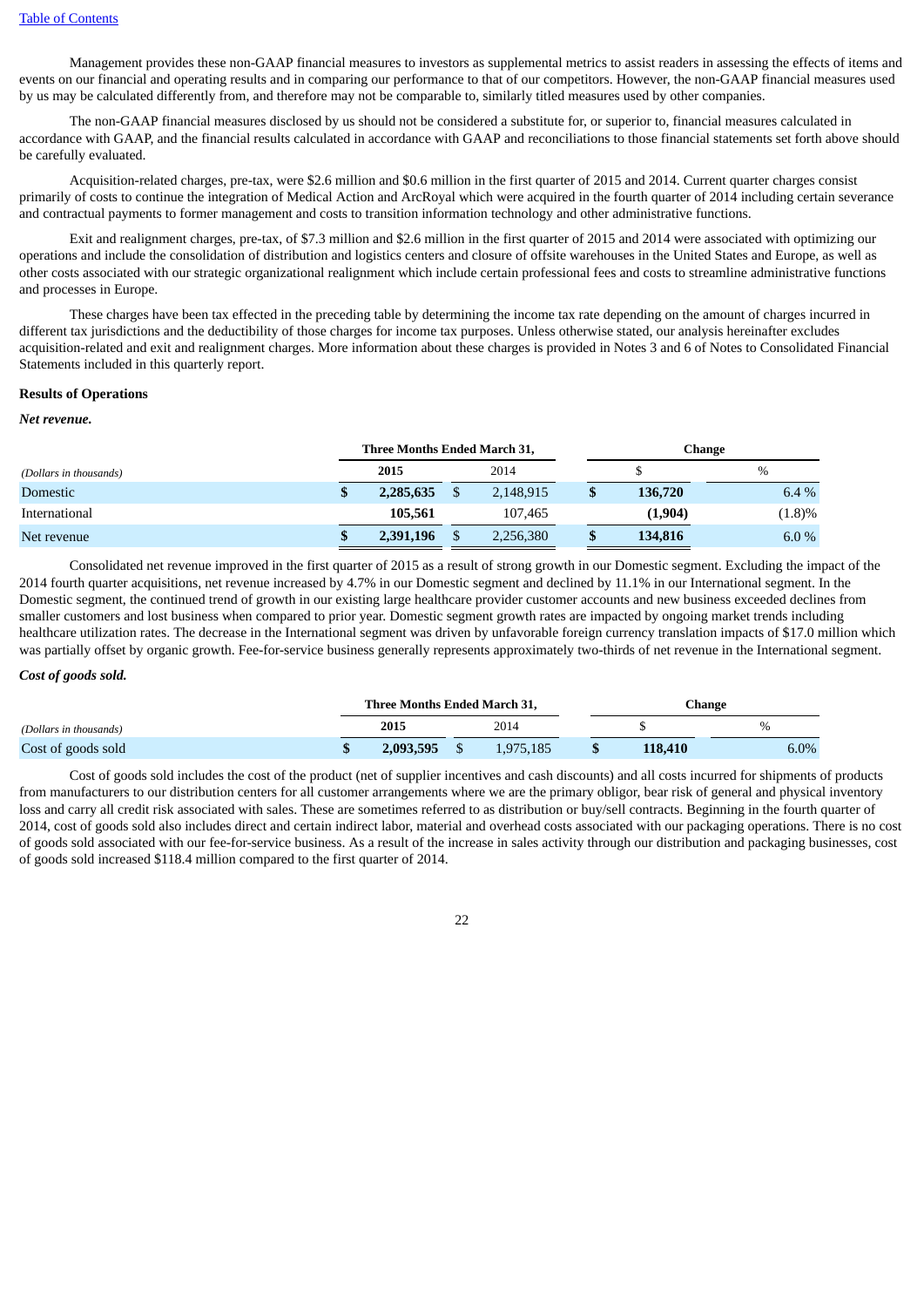#### *Gross margin.*

|                        |  | Three Months Ended March 31,<br>Change |      |         |    |        |      |  |
|------------------------|--|----------------------------------------|------|---------|----|--------|------|--|
| (Dollars in thousands) |  | 2015                                   | 2014 |         |    |        | $\%$ |  |
| Gross margin           |  | 297,601                                |      | 281.195 | J. | 16,406 | 5.8% |  |
| As a % of net revenue  |  | 12.45%                                 |      | 12.46%  |    |        |      |  |

The increase in gross margin compared to the first quarter of 2014 is largely attributable to revenue growth in the Domestic segment as described above. The International segment also experienced an increase in gross margin from revenue growth though these benefits were offset by \$11.9 million in unfavorable impacts of foreign currency translation.

#### *Operating expenses.*

|                               | Three Months Ended March 31, |      |          | Change |       |               |  |
|-------------------------------|------------------------------|------|----------|--------|-------|---------------|--|
| (Dollars in thousands)        | 2015                         | 2014 |          |        |       | $\frac{0}{0}$ |  |
| SG&A expenses                 | 233,825                      |      | 225,610  |        | 8,215 | $3.6\%$       |  |
| As a % of net revenue         | 9.78%                        |      | 10.00%   |        |       |               |  |
| Depreciation and amortization | 15,869                       |      | 13.864   |        | 2,005 | 14.5 %        |  |
| Other operating income, net   | (2,984)                      |      | (7, 825) |        | 4,841 | $(61.9)\%$    |  |

Selling, general and administrative (SG&A) expenses include labor and warehousing costs associated with our distribution and logistics services and all costs associated with our fee-for-service arrangements. Shipping and handling costs are included in SG&A expenses and include costs to store, move, and prepare products for shipment, as well as costs to deliver products to customers. The costs to convert new customers to our information systems are generally incurred prior to the recognition of revenues from the new customers.

The increase in SG&A expenses compared to prior year is largely attributable to increased warehouse expenses, salaries and transportation costs associated with incremental sales activity in both segments partially offset by favorable foreign currency translation impacts of \$11.1 million in the International segment. The Domestic segment also incurred \$0.4 million in costs associated with our previously announced CEO search which includes professional fees, consulting, meeting and travel expenses and other costs associated with the leadership succession plan.

Depreciation and amortization expense increased in the first quarter of 2015 compared to the same period of the prior year as a result of property, equipment and intangible assets acquired with business combinations in the fourth quarter of 2014. In connection with our packaging businesses, approximately \$0.3 million in depreciation for the first quarter of 2015 and \$0.0 million for the first quarter of 2014 is also included in cost of goods sold. Additional amortization of \$3.0 million related to the accelerated amortization of an information system which is being replaced in the International segment is included in acquisition-related and exit and realignment charges for the current quarter.

The decrease in other operating income, net compared to 2014 is attributed primarily to the benefit in the prior year of \$5.3 million from the settlement of a direct purchaser anti-trust class action lawsuit which did not re-occur in the current year.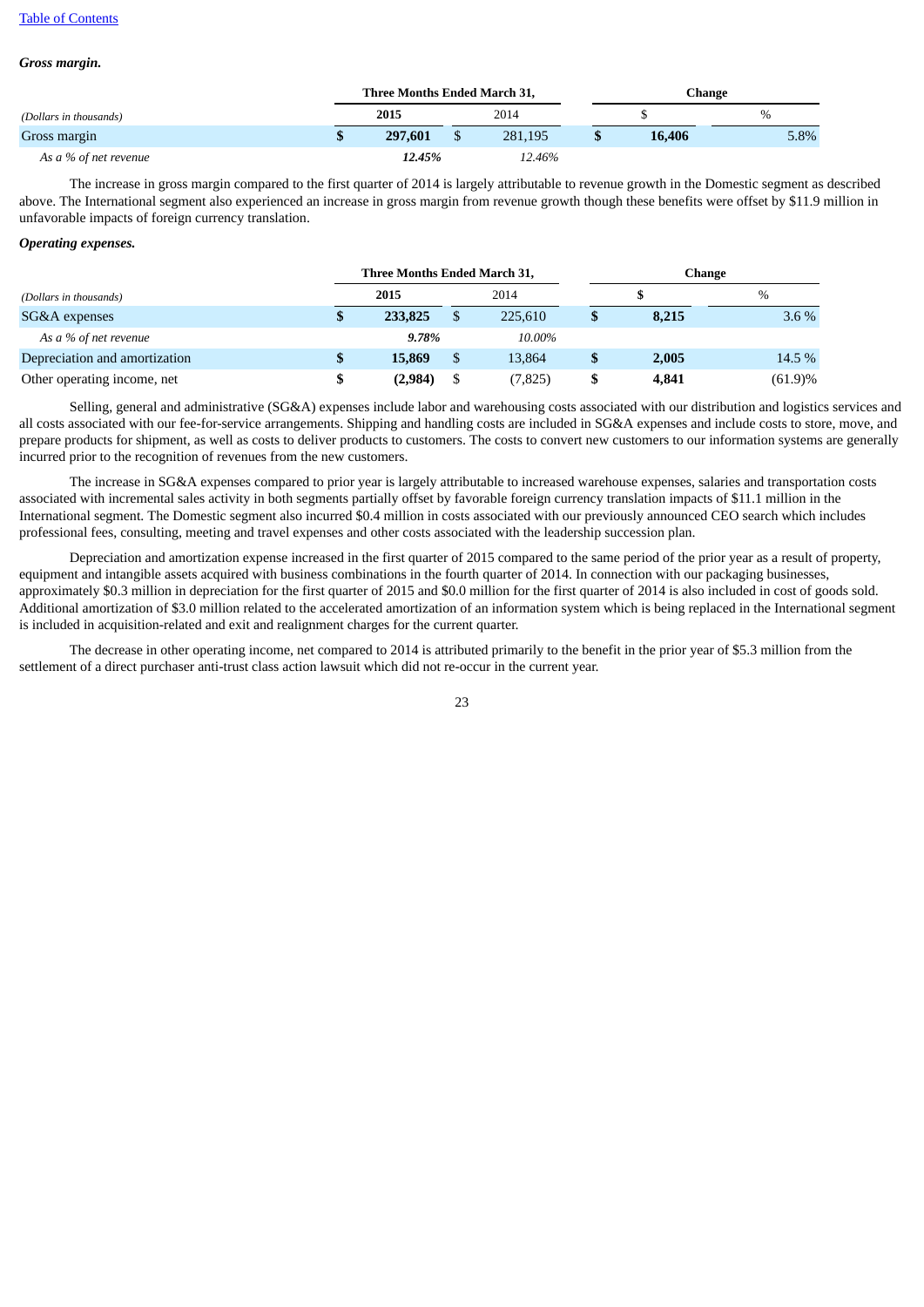#### *Interest expense, net***.**

|                         | Three Months Ended March 31, |       | Change |       |               |  |
|-------------------------|------------------------------|-------|--------|-------|---------------|--|
| (Dollars in thousands)  | 2015                         | 2014  |        |       | $\frac{0}{0}$ |  |
| Interest expense, net   | 6,880                        | 3.246 |        | 3.634 | 112.0%        |  |
| Effective interest rate | 4.73%                        | 6.08% |        |       |               |  |

The increase in interest expense in the first quarter of 2015 compared to the same period of 2014 is a result of the new Senior Notes issued on September 16, 2014.

#### *Income taxes.*

|                        | Three Months Ended March 31, |      |        |  |         | Change     |  |  |
|------------------------|------------------------------|------|--------|--|---------|------------|--|--|
| (Dollars in thousands) | 2015                         | 2014 |        |  |         | $\%$       |  |  |
| Income tax provision   | 15,155                       |      | 17.553 |  | (2,398) | $(13.7)\%$ |  |  |
| Effective tax rate     | 44.4%                        |      | 40.8%  |  |         |            |  |  |

The change in the provision for income taxes compared to 2014, including income taxes on acquisition-related and exit and realignment charges, is a result of the amount of pretax income earned in different tax jurisdictions and the deductibility of certain acquisition-related charges for income tax purposes.

#### **Financial Condition, Liquidity and Capital Resources**

*Financial condition***.** We monitor operating working capital through days sales outstanding (DSO) and merchandise inventory turnover. We estimate a hypothetical increase (decrease) in DSO of one day would result in a decrease (increase) in our cash balances, an increase (decrease) in borrowings against our revolving credit facility, or a combination thereof of approximately \$25 million.

The majority of our cash and cash equivalents are held in cash depository accounts with major banks in the United States and Europe or invested in high-quality, short-term liquid investments. Changes in our working capital can vary in the normal course of business based upon the timing of inventory purchases, collection of accounts receivable, and payment to suppliers.

|                                                     |     |                | December 31. |         | Change |           |           |
|-----------------------------------------------------|-----|----------------|--------------|---------|--------|-----------|-----------|
| (Dollars in thousands)                              |     | March 31, 2015 |              | 2014    |        | \$        | $\%$      |
| Cash and cash equivalents                           | S   | 159,056        | - \$         | 56,772  | \$     | 102.284   | 180.2 %   |
| Accounts and notes receivable, net of allowances \$ |     | 597,235        | - \$         | 626,192 | \$     | (28, 957) | $(4.6)\%$ |
| Consolidated DSO $(1)$                              |     | 21.2           |              | 22.1    |        |           |           |
| Merchandise inventories                             | \$  | 874,738        | -\$          | 872.457 | S      | 2.281     | $0.3\%$   |
| Consolidated inventory turnover (2)                 |     | 9.7            |              | 10.1    |        |           |           |
| Accounts payable                                    | \$. | 693.699        | -S           | 608.846 | \$     | 84.853    | 13.9%     |

*(1) Based on period end accounts receivable and net revenue for the quarter*

(2) Based on average annual inventory and costs of goods sold for the quarter ended March 31, 2015 and December 31, 2014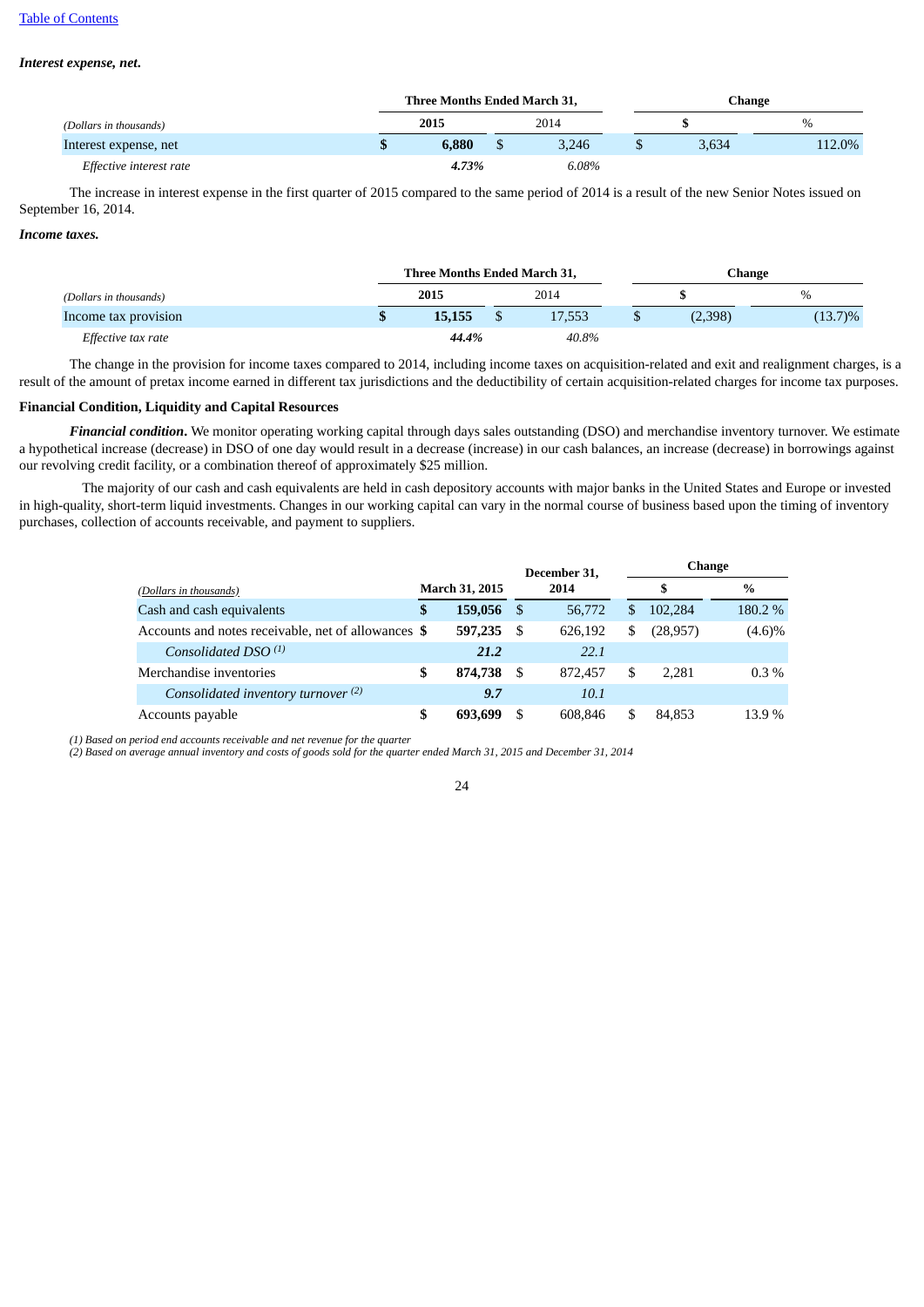*Liquidity and capital expenditures.* The following table summarizes our consolidated statements of cash flows for the three months ended March 31, 2015 and 2014:

| (Dollars in thousands)                | 2015      |      | 2014      |
|---------------------------------------|-----------|------|-----------|
| Net cash provided by (used for):      |           |      |           |
| Operating activities                  | 168,703   | - \$ | 93,202    |
| Investing activities                  | (11,516)  |      | (12, 187) |
| <b>Financing activities</b>           | (50, 414) |      | (792)     |
| Effect of exchange rate changes       | (4,489)   |      | 245       |
| Increase in cash and cash equivalents | 102,284   |      | 80,468    |

Cash provided by operating activities was \$168.7 million in the first three months of 2015, compared to \$93.2 million in the same period of 2014. The increase in cash from operating activities for the first three months of 2015 compared to the same period in 2014 was primarily due to routine changes in working capital including timing of payments to vendors.

Cash used for investing activities was \$11.5 million in the first three months of 2015, compared to \$12.2 million in the same period of 2014. Investing activities in 2015 and 2014 relate to capital expenditures for our strategic and operational efficiency initiatives, particularly initiatives relating to information technology enhancements and optimizing our distribution network.

Cash used for financing activities in the first three months of 2015 was \$50.4 million, compared to \$0.8 million used in the same period of 2014. During the first three months of 2015, we paid dividends of \$15.9 million (compared to \$15.8 million in the same period of 2014) and repaid \$33.7 million in borrowings on our Amended Credit Agreement. Financing activities in the first quarter of 2014 also included \$20.6 million in a bank overdraft related to timing of payments and collections in our order-to-cash business at March 31, 2014.

*Capital resources.* Our sources of liquidity include cash and cash equivalents and a revolving credit facility. On September 17, 2014, we amended our existing Credit Agreement with Wells Fargo Bank, N.A., JPMorgan Chase Bank, N.A., Bank of America, N.A. and a syndicate of financial institutions (the Amended Credit Agreement) increasing our borrowing capacity from \$350 million to \$450 million and extending the term through 2019. Under the Amended Credit Agreement, we have the ability to request two one-year extensions and to request an increase in aggregate commitments by up to \$200 million. The interest rate on the Amended Credit Agreement, which is subject to adjustment quarterly, is based on the London Interbank Offered Rate (LIBOR), the Federal Funds Rate or the Prime Rate, plus an adjustment based on the better of our debt ratings or leverage ratio (Credit Spread) as defined by the Amended Credit Agreement. We are charged a commitment fee of between 12.5 and 25.0 basis points on the unused portion of the facility. The terms of the Amended Credit Agreement limit the amount of indebtedness that we may incur and require us to maintain ratios for leverage and interest coverage, including on a pro forma basis in the event of an acquisition. We may utilize the revolving credit facility for long-term strategic growth, capital expenditures, working capital and general corporate purposes. If we were unable to access the revolving credit facility, it could impact our ability to fund these needs. Based on our leverage ratio at March 31, 2015, the interest rate under the credit facility is LIBOR plus 1.375%.

At March 31, 2015 , we had no borrowings and letters of credit of approximately \$5.0 million outstanding under the Amended Credit Agreement, leaving \$445 million available for borrowing. We also have a \$1.2 million letter of credit outstanding as of March 31, 2015 and December 31, 2014 which supports our facilities leased in Europe.

On September 16, 2014, we issued \$275 million of 3.875% senior notes due 2021 (the "2021 Notes") and \$275 million of 4.375% senior notes due 2024 (the "2024 Notes"). The 2021 Notes were sold at 99.5% of the principal amount with an effective yield of 3.951%. The 2024 Notes were sold at 99.6% of the principal amount with an effective yield of 4.422%. Interest on the 2021 Notes and 2024 Notes is payable semiannually in arrears, commencing on March 15, 2015 and December 15, 2014, respectively. We have the option to redeem the 2021 Notes and 2024 Notes in part or in whole prior to maturity at a redemption price equal to the greater of 100% of the principal amount or the present value of the remaining scheduled payments discounted at the Treasury Rate plus 30 basis points.

In the first quarter of 2015, we paid cash dividends on our outstanding common stock at the rate of \$0.2525 per share, which represents a 1.0% increase over the rate of \$0.25 per share paid in the first quarter of 2014. We anticipate continuing to pay quarterly cash dividends in the future. However, the payment of future dividends remains within the discretion of the Board of Directors and will depend upon our results of operations, financial condition, capital requirements and other factors.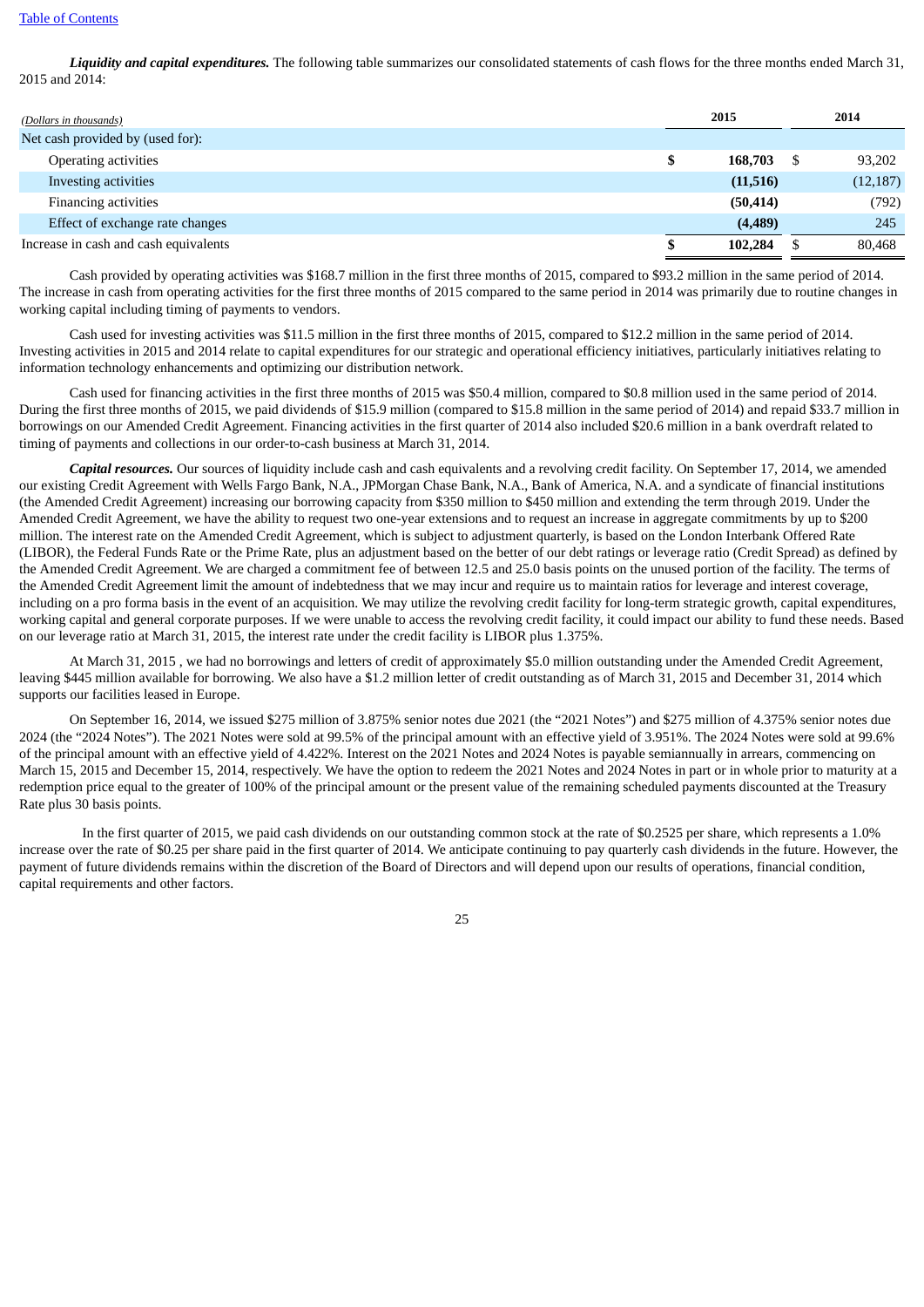In February 2014, the Board of Directors authorized a share repurchase program of up to \$100 million of our outstanding common stock to be executed at the discretion of management over a three-year period, expiring in February 2017. The program is intended to offset shares issued in conjunction with our stock incentive plan and may be suspended or discontinued at any time. During the first quarter of 2015, we did not repurchase any shares under this program. At March 31, 2015, the remaining amount authorized for repurchase under this program was \$90.1 million.

We earn a portion of our operating earnings in foreign jurisdictions outside the U.S., which we consider to be indefinitely reinvested. Accordingly, no U.S. federal and state income taxes and withholding taxes have been provided on these earnings. Our cash, cash-equivalents, short-term investments, and marketable securities held by our foreign subsidiaries totaled \$33.0 million and \$31.5 million as of March 31, 2015 and December 31, 2014. We do not intend, nor do we foresee a need, to repatriate these funds or other assets held outside the U.S. In the future, should we require more capital to fund discretionary activities in the U.S. than is generated by our domestic operations and is available through our borrowings, we could elect to repatriate cash or other assets from foreign jurisdictions that have previously been considered to be indefinitely reinvested.

We believe available financing sources, including cash generated by operating activities and borrowings under the Amended Credit Agreement, will be sufficient to fund our working capital needs, capital expenditures, long-term strategic growth, payments under long-term debt and lease arrangements, payments of quarterly cash dividends, share repurchases and other cash requirements. While we believe that we will have the ability to meet our financing needs in the foreseeable future, changes in economic conditions may impact (i) the ability of financial institutions to meet their contractual commitments to us, (ii) the ability of our customers and suppliers to meet their obligations to us or (iii) our cost of borrowing.

#### **Recent Accounting Pronouncements**

For a discussion of recent accounting pronouncements, see Note 16 in the Notes to Consolidated Financial Statements, included in this Quarterly Report on Form 10-Q for the quarterly period ended on March 31, 2015.

#### **Forward-looking Statements**

Certain statements in this discussion constitute "forward-looking statements" within the meaning of the Private Securities Litigation Reform Act of 1995. Although we believe our expectations with respect to the forward-looking statements are based upon reasonable assumptions within the bounds of our knowledge of our business and operations, all forward-looking statements involve risks and uncertainties and, as a result, actual results could differ materially from those projected, anticipated or implied by these statements. Such forward-looking statements involve known and unknown risks, including, but not limited to:

- competitive pressures in the marketplace, including intense pricing pressure;
- our ability to retain existing and attract new customers in a market characterized by significant customer consolidation and intense costcontainment initiatives;
- our dependence on sales to certain customers or the loss or material reduction in purchases by key customers;
- our dependence on distribution of product of certain suppliers;
- our ability to successfully identify, manage or integrate acquisitions;
- our ability to successfully manage our international operations, including risks associated with changes in international trade regulations, foreign currency volatility, changes in regulatory conditions, deteriorating economic conditions, adverse tax consequences, and other risks of operating in international markets;
- uncertainties related to and our ability to adapt to changes in government regulations, including healthcare laws and regulations (including the Affordable Care Act);
- risks arising from possible violations of legal, regulatory or licensing requirements of the markets in which we operate;
- uncertainties related to general economic, regulatory and business conditions;
- our ability to successfully implement our strategic initiatives;
- the availability of and modifications to existing supplier funding programs and our ability to meet the terms to qualify for certain of these programs;
- our ability to adapt to changes in product pricing and other terms of purchase by suppliers of product;
- the ability of customers and suppliers to meet financial commitments due to us;
- changes in manufacturer preferences between direct sales and wholesale distribution;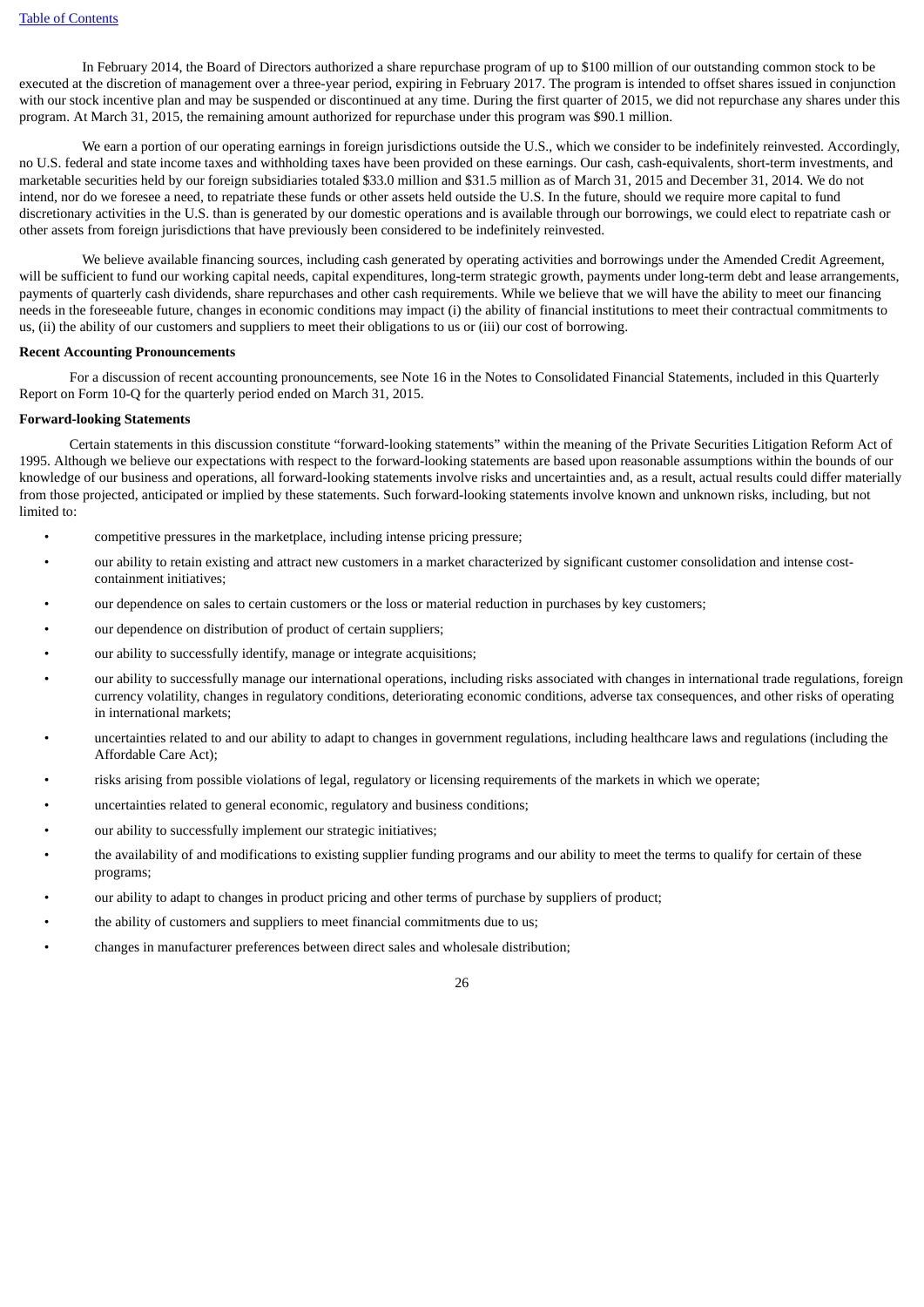- changing trends in customer profiles and ordering patterns and our ability to meet customer demand for additional value-added services;
- our ability to manage operating expenses and improve operational efficiencies in response to changing customer profiles;
- our ability to meet performance targets specified by customer contracts under contractual commitments;
- availability of and our ability to access special inventory buying opportunities;
- the ability of business partners and financial institutions to perform their contractual responsibilities;
- the effect of price volatility in the commodities markets, including fuel price fluctuations, on our operating costs and supplier product prices;
- our ability to continue to obtain financing at reasonable rates and to manage financing costs and interest rate risk;
- the risk that information systems are interrupted or damaged or fail for any extended period of time or that there is a data security breach;
- the risk that a decline in business volume or profitability could result in an impairment of goodwill or other long-lived assets;
- our ability to timely or adequately respond to technological advances in the medical supply industry;
- the costs associated with and outcome of outstanding and any future litigation, including product and professional liability claims;
- adverse changes in U.S. and foreign tax laws and the outcome of outstanding tax contingencies and legislative and tax proposals; and
- other factors described in "Item 1A. Risk Factors" of our Annual Report on Form 10-K for the year ended December 31, 2014.

We undertake no obligation to update or revise any forward-looking statements, except as required by applicable law.

#### <span id="page-26-0"></span>**Item 3. Quantitative and Qualitative Disclosures About Market Risk**

We are exposed to market risk from changes in interest rates related to our revolving credit facility. We had no outstanding borrowings and approximately \$5 million in letters of credit under the revolving credit facility at March 31, 2015. A hypothetical increase in interest rates of 100 basis points would result in a potential reduction in future pre-tax earnings of approximately \$0.1 million per year for every \$10 million of outstanding borrowings under the revolving credit facility.

Due to the nature and pricing of our Domestic segment distribution services, we are exposed to potential volatility in fuel prices. Our strategies for helping to mitigate our exposure to changing domestic fuel prices has included entering into leases for trucks with improved fuel efficiency and entering into fixed–price agreements for diesel fuel. We benchmark our domestic diesel fuel purchase prices against the U.S. Weekly Retail On-Highway Diesel Prices (benchmark) as quoted by the U.S. Energy Information Administration. The benchmark averaged \$2.92 per gallon in the first three months of 2015, a decrease from \$3.96 per gallon in the first three months of 2014. Based on our fuel consumption in the first three months of 2015, we estimate that every 10 cents per gallon increase in the benchmark would reduce our Domestic segment operating earnings by approximately \$0.3 million on an annualized basis.

<span id="page-26-1"></span>In the normal course of business, we are exposed to foreign currency translation and transaction risks. Our business transactions outside of the United States are primarily denominated in the Euro and British Pound. We may use foreign currency forwards, swaps and options, where possible, to manage our risk related to certain foreign currency fluctuations. However, we believe that our foreign currency transaction risks are low since our revenues and expenses are typically denominated in the same currency.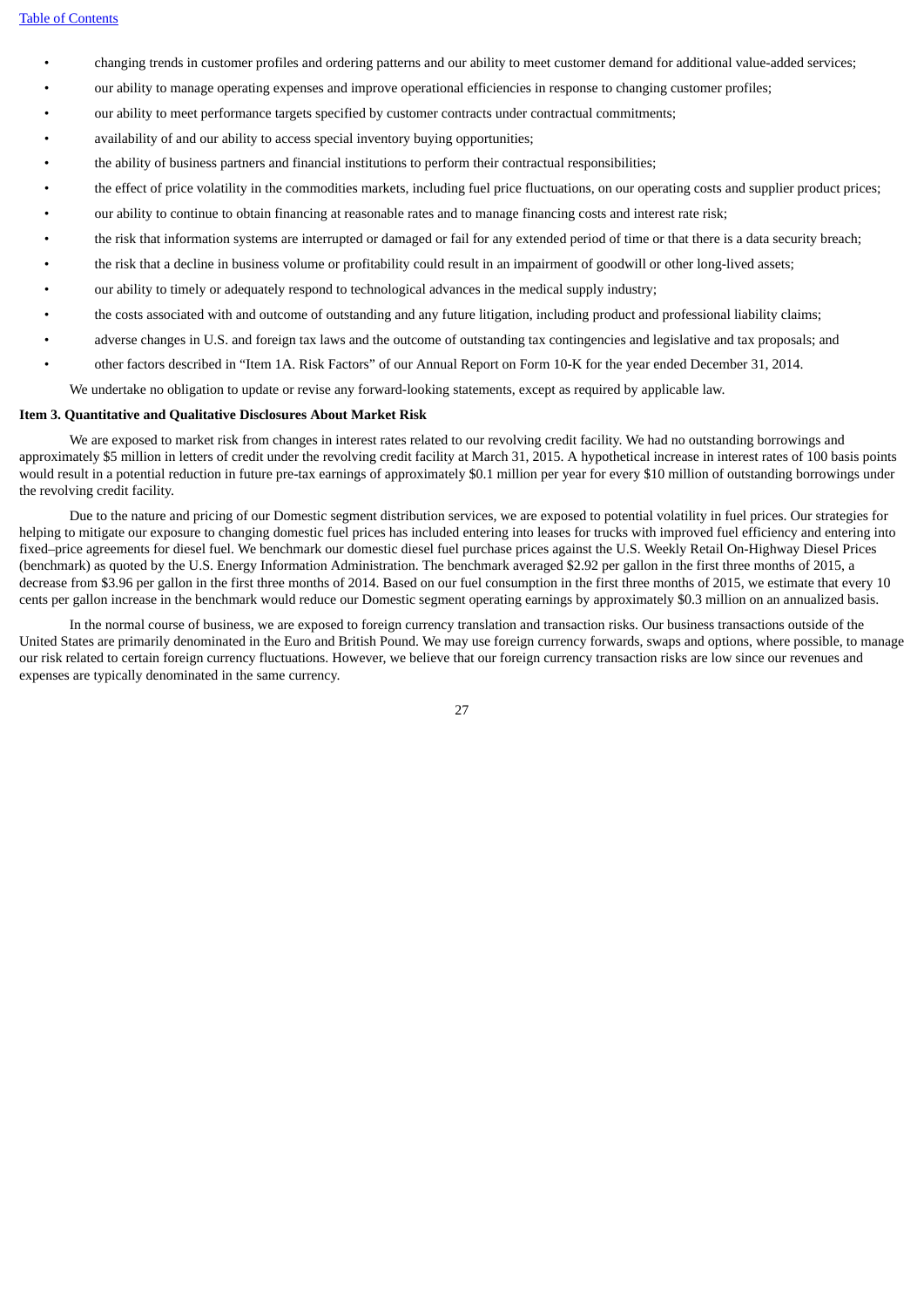### **Item 4. Controls and Procedures**

We carried out an evaluation, with the participation of management, including our principal executive officer and principal financial officer, of the effectiveness of our disclosure controls and procedures (pursuant to Rule 13a-15(e) under the Securities Exchange Act of 1934, as amended) as of the end of the period covered by this report. Based upon that evaluation, the principal executive officer and principal financial officer concluded that our disclosure controls and procedures were effective as of March 31, 2015. There has been no change in our internal control over financial reporting during the quarter ended March 31, 2015, that has materially affected, or is reasonably likely to materially affect, our internal control over financial reporting.

SEC guidance permits the exclusion of an evaluation of the effectiveness of a registrant's disclosure controls and procedures as they relate to the internal control over financial reporting for an acquired business during the first year following such acquisition. In the fourth quarter of 2014, we acquired Medical Action and ArcRoyal. These acquisitions represent \$333 million of total assets and \$45.6 million of revenues as of and for the three months ended March 31, 2015. Management's evaluation and conclusion as to the effectiveness of the design and operation of the Company's disclosure controls and procedures as of and for the period covered by this report excludes any evaluation of the internal control over financial reporting of these acquisitions.

#### <span id="page-27-0"></span>**Part II. Other Information**

#### <span id="page-27-1"></span>**Item 1. Legal Proceedings**

Certain legal proceedings pending against us are described in our Annual Report on Form 10-K for the year ended December 31, 2014. Through March 31, 2015, there have been no material developments in any legal proceedings reported in such Annual Report.

#### <span id="page-27-2"></span>**Item 1A. Risk Factors**

Certain risk factors that we believe could affect our business and prospects are described in our Annual Report on Form 10-K for the year ended December 31, 2014. Through March 31, 2015, there have been no material changes in the risk factors described in such Annual Report.

#### <span id="page-27-3"></span>**Item 2. Unregistered Sales of Equity Securities, Use of Proceeds and Issuer Purchases of Equity Securities**

In February 2014, our Board of Directors authorized a share repurchase program of up to \$100 million of our outstanding common stock to be executed at the discretion of management over a three-year period, expiring in February 2017. The program is intended to offset shares issued in conjunction with our stock incentive plan and return capital to shareholders. The program may be suspended or discontinued at any time.

<span id="page-27-4"></span>We did not repurchase any shares during the first quarter of 2015.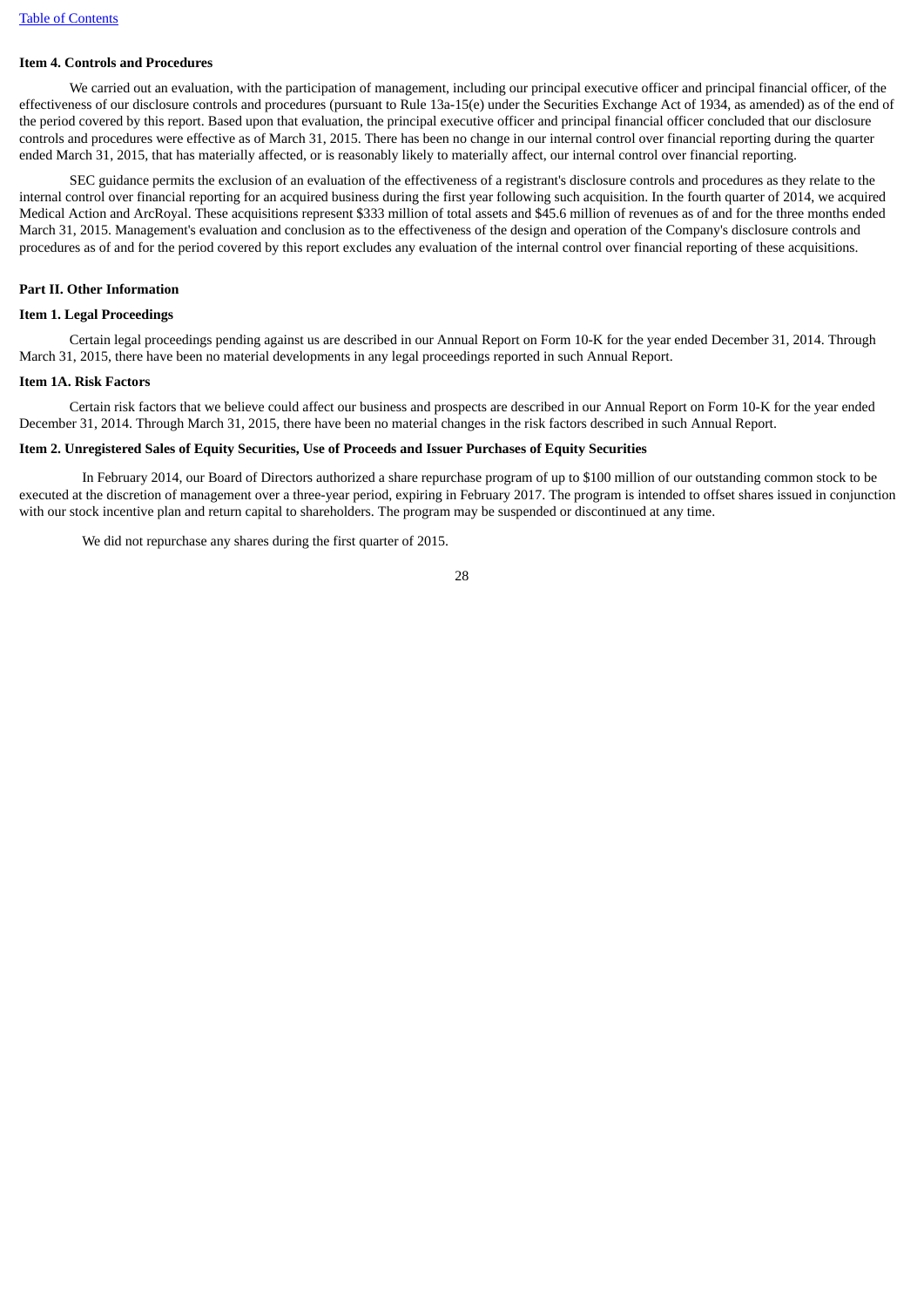### **SIGNATURES**

Pursuant to the requirements of the Securities Exchange Act of 1934, the Registrant has duly caused this report to be signed on its behalf by the undersigned thereunto duly authorized.

Date: April 28, 2015 /s/ James L. Bierman

<span id="page-28-0"></span>Date: April 28, 2015 /s/ Richard A. Meier

Owens & Minor, Inc. (Registrant)

James L. Bierman President & Chief Executive Officer

Richard A. Meier Executive Vice President & Chief Financial Officer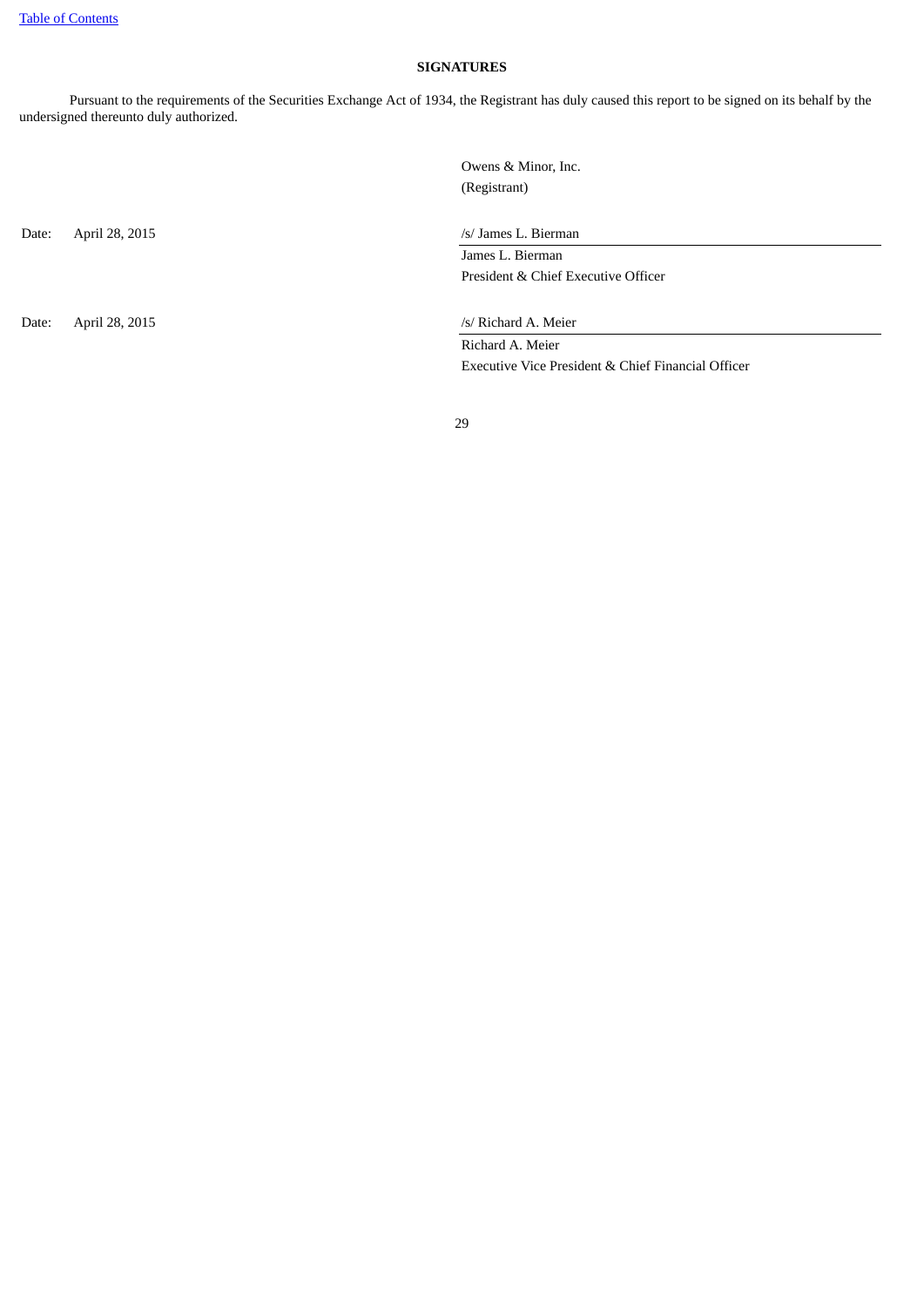### **Item 6. Exhibits**

(a) Exhibits

| 10.1    | Form of Performance Share Award Agreement                                                                                                                                               |
|---------|-----------------------------------------------------------------------------------------------------------------------------------------------------------------------------------------|
| 10.2    | Form of Annual Executive Incentive Program                                                                                                                                              |
| 31.1    | Certification of Chief Executive Officer pursuant to Rule 13a-14(a) under the Securities Exchange Act of 1934, as adopted<br>pursuant to Section 302 of the Sarbanes-Oxley Act of 2002. |
| 31.2    | Certification of Chief Financial Officer pursuant to Rule 13a-14(a) under the Securities Exchange Act of 1934, as adopted<br>pursuant to Section 302 of the Sarbanes-Oxley Act of 2002. |
| 32.1    | Certification of Chief Executive Officer pursuant to 18 U.S.C. Section 1350, as adopted pursuant to Section 906 of the<br>Sarbanes-Oxley Act of 2002.                                   |
| 32.2    | Certification of Chief Financial Officer pursuant to 18 U.S.C. Section 1350, as adopted pursuant to Section 906 of the<br>Sarbanes-Oxley Act of 2002.                                   |
| 101.INS | <b>XBRL Instance Document</b>                                                                                                                                                           |
| 101.SCH | XBRL Taxonomy Extension Schema Document                                                                                                                                                 |
| 101.CAL | XBRL Taxonomy Extension Calculation Linkbase Document                                                                                                                                   |
| 101.DEF | XBRL Taxonomy Definition Linkbase Document                                                                                                                                              |
| 101.LAB | XBRL Taxonomy Extension Label Linkbase Document                                                                                                                                         |
| 101.PRE | XBRL Taxonomy Extension Presentation Linkbase Document                                                                                                                                  |
|         |                                                                                                                                                                                         |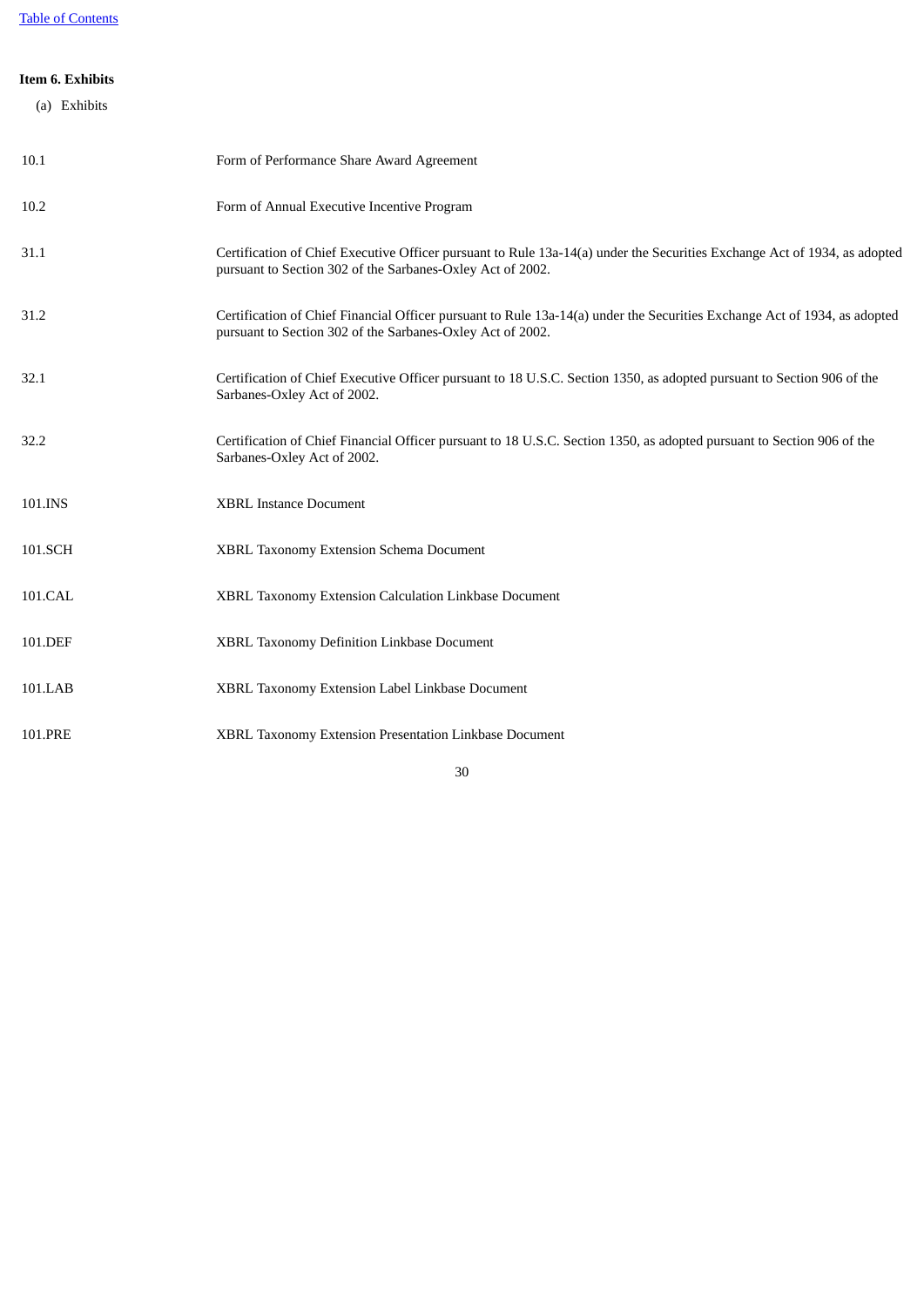### **OWENS & MINOR, INC.**

### **PERFORMANCE SHARE AWARD AGREEMENT**

THIS PERFORMANCE SHARE AWARD AGREEMENT ("Agreement") dated as of \_\_\_\_\_\_\_\_\_\_\_\_, 20\_\_ between Owens & Minor, Inc., a Virginia corporation (the "Company"), and \_\_\_\_\_\_\_\_\_\_\_\_\_\_\_ ("Participant") is made pursuant to and subject to the provisions of the Company's 2005 Stock Incentive Plan (the "Plan"). All capitalized terms used in this Agreement that are not otherwise defined shall have the same meanings given to them in the Plan.

1. **Grant of Performance Share Award.** In accordance with the Plan, on  $\qquad \qquad$ , 20 (the "Date of Grant"), the Company granted to the Participant, subject to the terms and conditions of the Plan and the terms and conditions set forth in this Agreement, Performance Shares, subject to adjustment as provided in Section 2 (the "Performance Shares"). The Participant will earn the Performance Shares to the extent that the requirements of Section 2 are satisfied. The Company will issue shares of Common Stock in accordance with Section 3 in settlement of the Performance Shares, if any, that the Participant earns in accordance with Section 2, which shares of Common Stock (the "Restricted Stock") will be further subject to the vesting and forfeiture provisions described in Section 4 (except as otherwise specifically provided in Section 3(b)).

2. **Earning Performance Shares.** This Section 2 determines the number of Performance Shares that the Participant may earn under this Agreement.

(a) The Participant will earn Performance Shares based on achievement by the Company of the Performance Metrics (defined below) for fiscal years 20\_\_ and 20\_\_. The number of Performance Shares earned by the Participant will be determined based upon the following formula, the terms of which are further defined below:

### **(Weighted Performance Multiple) x (Target Shares)**

The Weighted Performance Multiple will be determined based on the following Performance Metrics and the definitions below:

| Performance Metrics          | Weight | Threshold     | Target | Maximum |
|------------------------------|--------|---------------|--------|---------|
| <b>ROAA</b>                  | $\%$   | $\frac{0}{6}$ | $\%$   | $\%$    |
| Company Adjusted Diluted EPS | $\%$   |               |        |         |

#### **Definitions:**

**"Company Return on Average Assets"** shall mean Company Net Income divided by the Company's average total assets (calculated by averaging the Company's total assets as of each month-end during the Performance Period).

**"Company Adjusted Diluted EPS"** shall mean, for the Performance Period, the Company's net income per diluted common share as presented in the Company's consolidated audited income statement for the Performance Period, adjusted to eliminate or exclude the after-tax effects of unusual or non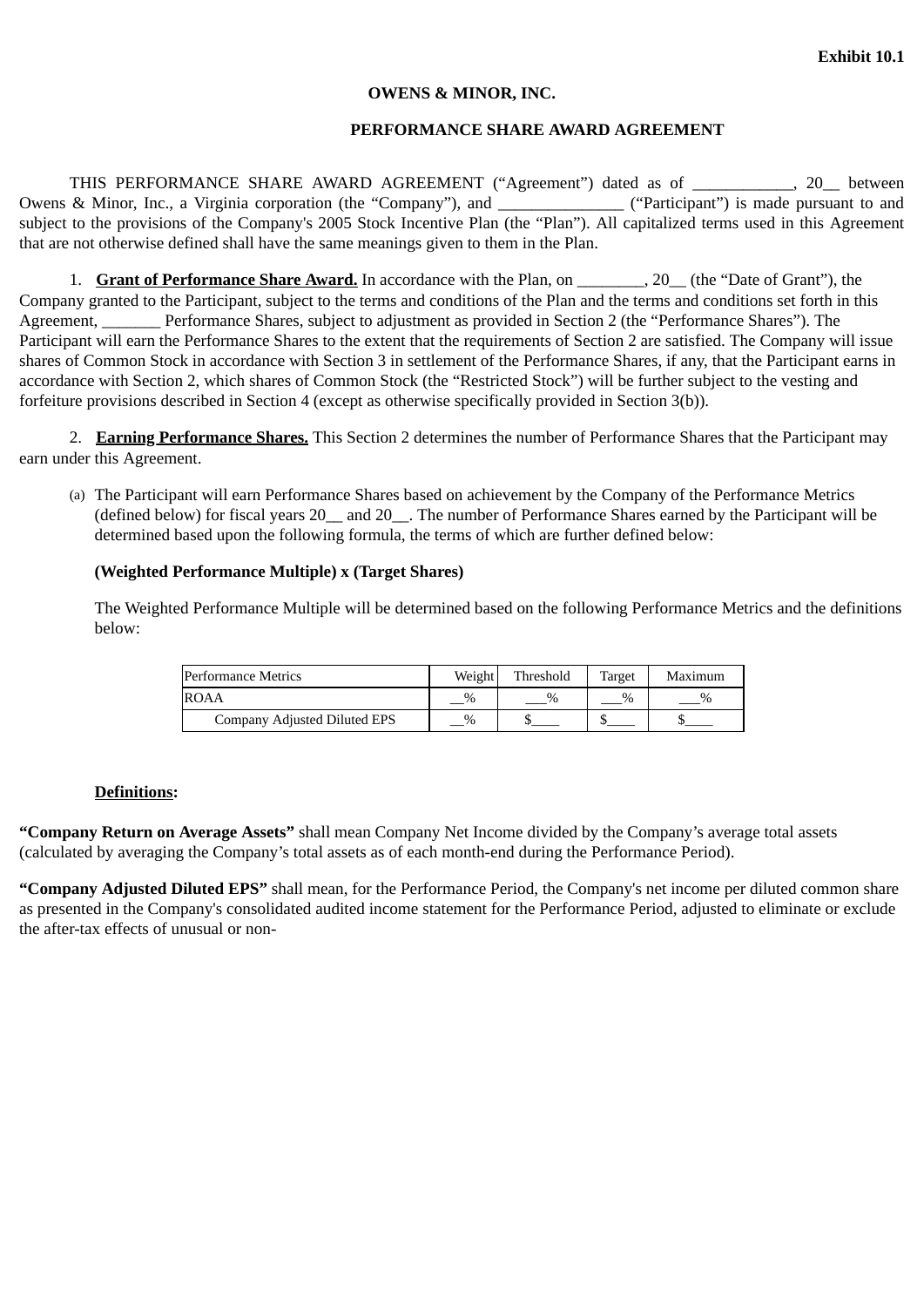recurring items, including but not limited to, the effect of accounting and/or tax changes; tangible and intangible asset impairment charges; fees, expenses and charges associated with debt and/or equity financing transactions,, merger and acquisition activity (including the purchase or sale of a business unit or its assets) and exit and realignment activities; gains/losses from asset sales not made in the ordinary course of business; retirement plan gains/losses; and gains/losses or charges associated with material litigation, regulatory, tax or insurance settlements. Adjustments to the Company's net income per diluted common share for purposes of determining any Award earned hereunder shall be taken into account only to the extent that they are separately identified or quantified in the Company's consolidated audited financial statements, the notes to the consolidated financial statements, "Management's Discussion and Analysis" in the Company's Annual Report on Form 10-K or in other Company filings with the Securities and Exchange Commission.

**"Metric Target"** means, with respect to any Performance Metric, the applicable Metric Target specified in the table above.

**"Performance Metric"** means each of (i) ROAA; and (ii) Company Adjusted Diluted EPS.

**"Target Shares"** means \_\_\_\_\_\_\_\_ shares.

**"Weight"** means, with respect to any Performance Metric, the applicable Weight specified in the table above.

**"Weighted Performance Multiple"** means the weighted average of the Performance Multiples for each Performance Metric (based on the Weight for each such metric in the table above), the maximum of which shall be capped at two (2) and the minimum of which shall be zero.

(b) Effect of Termination Prior to Issuance of Restricted Stock. Except as provided in subparagraphs (c), (d) and (e), no Performance Shares will be earned if the Participant's employment with, and service to, the Company and its Affiliates terminates or is terminated before January 1, 20\_\_ or the date on which Restricted Stock is issued as provided in Section 3(b).

(c) Death or Disability. This subparagraph (c) applies if the Participant's employment with, and service to, the Company and its Affiliates terminates before\_\_\_\_\_\_\_\_\_\_\_\_, 20\_\_ or the date on which Restricted Stock is issued as provided in Section 3(b), on account of the Participant's death or permanent and total disability (as defined in Section 22(e) (3) of the Code). In the event of the Participant's death prior to  $\qquad \qquad$ , 20 or the date on which Restricted Stock is issued as provided in Section 3(b), the number of Performance Shares earned by the Participant shall equal the number determined in accordance with subparagraph (a). In the event the Participant's employment terminates before 20\_\_ or the date on which Restricted Stock is issued as provided in Section 3(b) due to permanent and total disability, the number of Performance Shares earned by the Participant shall equal the number determined in accordance with subparagraph (a) multiplied by a fraction. The numerator of the fraction shall be the number of whole months that the Participant was employed by, or providing services to, the Company or an Affiliate during the 24-month period beginning \_\_\_\_\_\_\_\_\_\_, 20\_\_ and ending \_\_\_\_\_\_\_\_\_\_\_, 20\_\_ (including any period that the Participant was absent from work for illness, injury or short term disability prior to termination of employment) and the denominator shall be 24.

(d) Retirement. This subparagraph (d) applies if the Participant's employment with, and service to, the Company and its Affiliates terminates before \_\_\_\_\_\_\_\_\_, 20\_\_ or the date on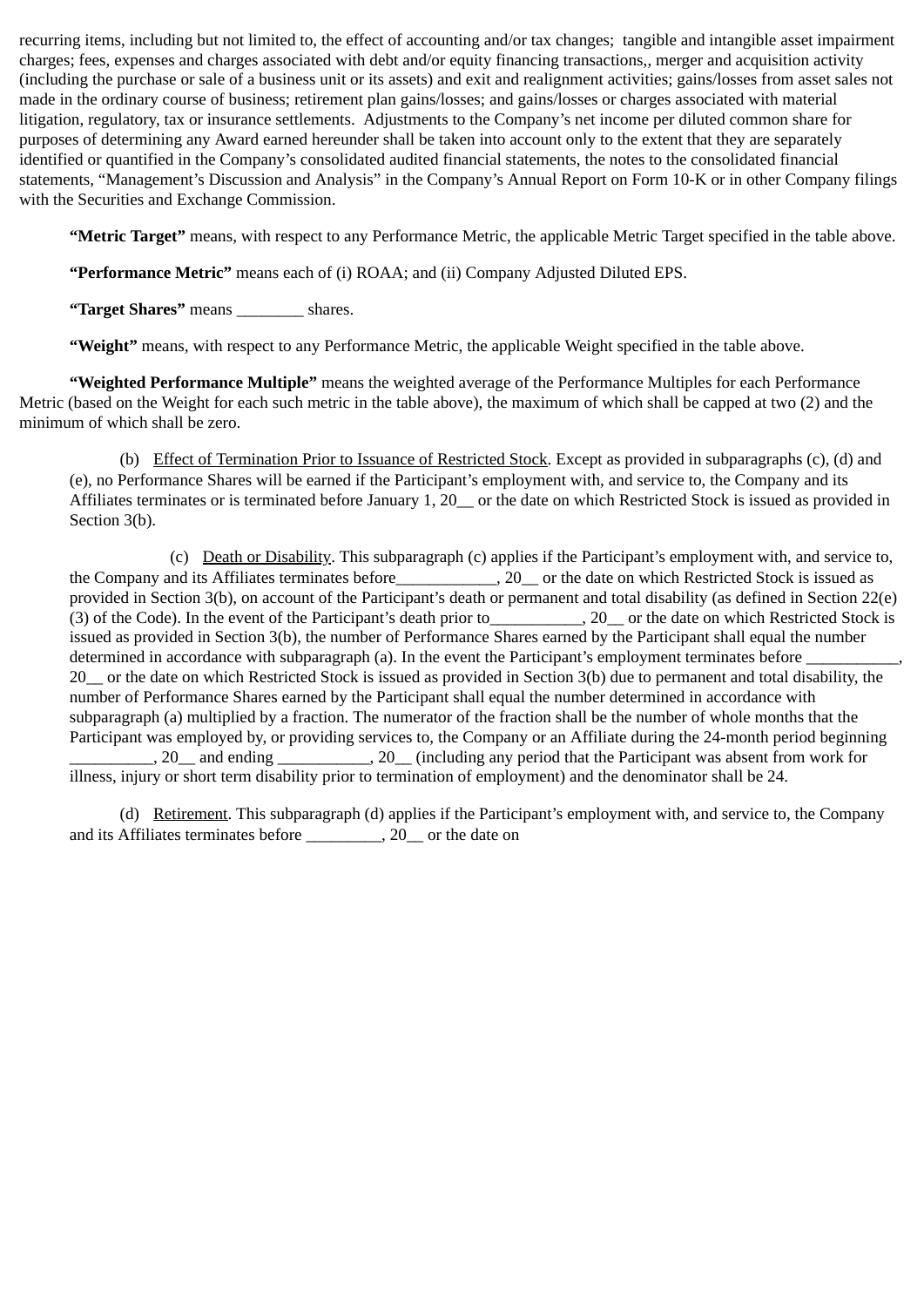which Restricted Stock is issued as provided in Section 3(b), on account of the Participant's retirement (defined below). In the event of the Participant's retirement before \_\_\_\_\_\_\_\_\_\_, 20\_\_ or the date on which Restricted Stock is issued as provided in Section 3(b), the number of Performance Shares earned by the Participant shall equal the number determined in accordance with subparagraph (a) multiplied by a fraction. The numerator of the fraction shall be the number of whole months that the Participant was employed by, or providing services to, the Company or an Affiliate during the 24-month period beginning \_\_\_\_\_\_\_\_, 20\_\_ and ending \_\_\_\_\_\_\_\_, 20\_\_ and the denominator shall be 24. For purposes of this Section 2(d), retirement shall mean severance from the employment of the Company and its Affiliates (i) at or after the attainment of age 55 and after completing a number of years of service (the total years of service credited to Participant for purposes of determining vested or nontransferable interest in a defined benefit pension plan maintained by the Company or an Affiliate which satisfies the requirements of Section 401(a) of the Code) that, when added to Participant's age at the time of severance from employment, equals at least 65 or (ii) at or after the attainment of age 65.

(e) Change in Control. The Participant will earn the number of Performance Shares equal to Target Shares if there is a Change in Control before \_\_\_\_\_\_\_, 20\_\_ or the date on which Restricted Stock is issued as provided in Section 3(b).

# 3. **Settlement of Performance Shares.** The Performance Shares will be settled in accordance with this Section 3.

(a) Committee Certification. As soon as practicable after \_\_\_\_\_\_\_\_\_\_, 20 (but no later than \_ 20\_\_), the Committee will determine the number of Performance Shares that are earned under the provisions of Section 2. The Committee's determination shall be set forth in writing, as part of the minutes of a meeting of the Committee, by unanimous consent or otherwise. Notwithstanding the preceding sentences, a written determination of the Committee shall not be required in the case of Performance Shares that are earned pursuant to the provisions of Section 2(e).

(b) Issuance of Restricted Stock. As soon as practicable after the Committee's certification under subparagraph (a) (but no later than March 15, 20\_\_), the Committee shall issue shares of Restricted Stock under the Plan in settlement of the Performance Shares earned by the Participant. The number of shares of Restricted Stock issued shall equal the number of Performance Shares earned by the Participant. Notwithstanding the preceding sentences, (i) if the Performance Shares are earned pursuant to the provisions of Section 2(c) or 2(d), such Performance Shares shall be settled in shares of Common Stock that are not subject to the restrictions set forth in Section 4 and (ii) if the Performance Shares are earned pursuant to the provisions of Section 2(e), the number of shares of Restricted Stock indicated in Section 2(e) shall be issued to the Participant on the Control Change Date, and such shares of Restricted Stock shall otherwise be treated as provided in Section 4(c)(vi).

(c) Registration, etc. Shares of Restricted Stock issued in settlement of the Performance Shares shall be registered in the name of the Participant on the stock transfer books of the Company but shall be held by the Company (or its transfer agent) during the Restricted Period (defined below). The Company's Secretary and its General Counsel shall serve as attorney-in-fact for Participant during the Restricted Period with full power and authority in Participant's name to assign and convey to the Company any shares of Restricted Stock that Participant forfeits under Section 4(c) or that are recovered under Section 5. Each certificate representing shares of Restricted Stock may bear a legend referring to the risk of forfeiture of the shares and stating that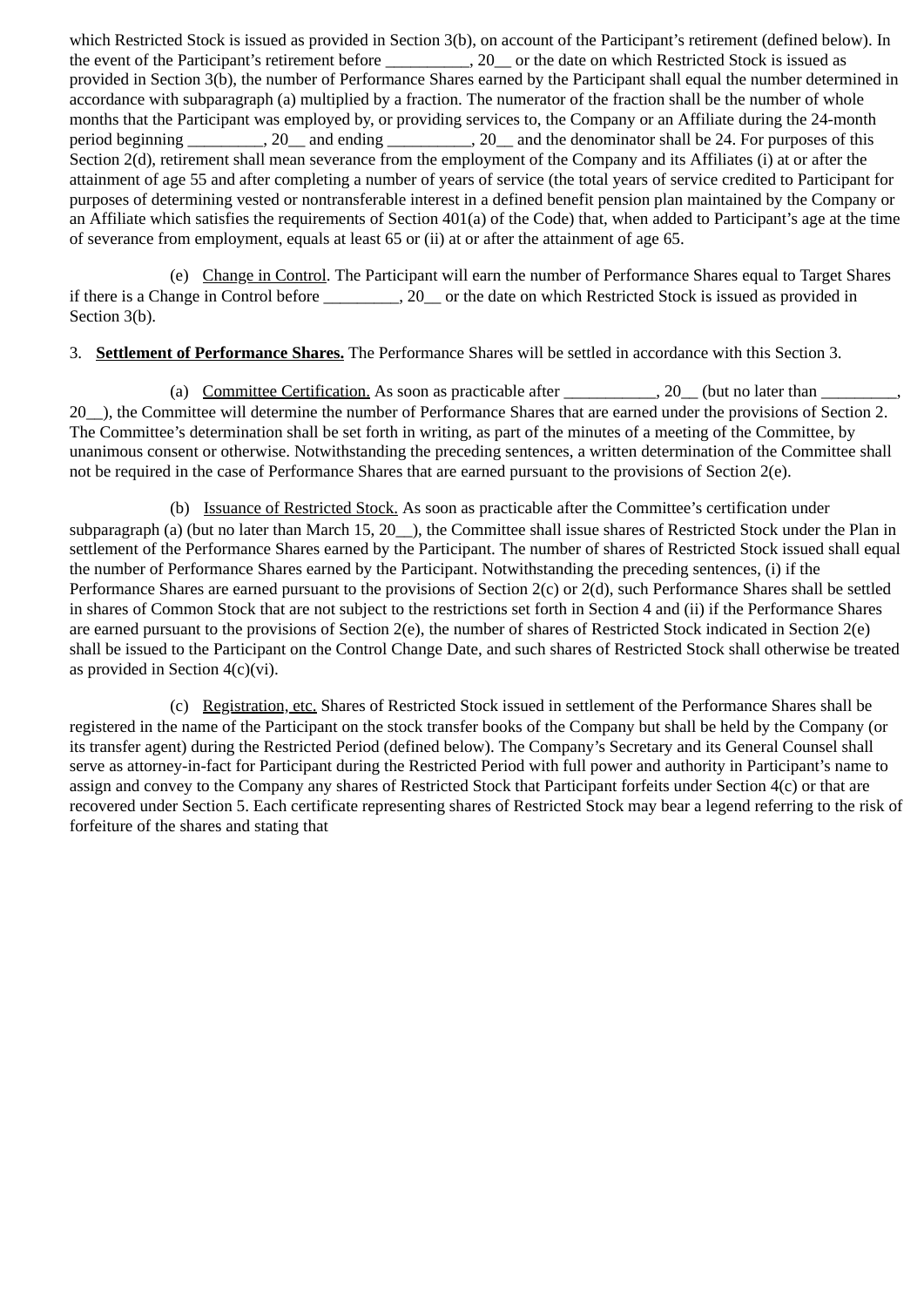such shares are nontransferable until all restrictions have been satisfied and the legend has been removed.

(d) Dividends. Upon issuance of shares of Restricted Stock in settlement of the Performance Shares earned by the Participant, the Company shall pay Participant in cash the amount of any dividends that would have been paid on the Performance Shares prior to settlement if the Performance Shares had been actual shares of Restricted Stock outstanding during the period from \_\_\_\_\_\_\_\_, 20\_\_\_ through \_\_\_\_\_\_\_\_, 20\_\_. No dividends will be paid on the Performance Shares if Restricted Stock is not earned and issued hereunder.

4. **Terms of Restricted Stock.** The shares of Restricted Stock issued in settlement of the Performance Shares are subject to the following terms and conditions:

(a) Restricted Period. Until \_\_\_\_\_\_\_\_\_\_, 20\_\_ (the "Restricted Period") or the lapse of restrictions as provided in subparagraph (c) hereof, the Restricted Stock shall be subject to the following restrictions:

|                            | (i) Participant shall not be entitled to receive the certificate or certificates | evidencing the Restricted Stock; |
|----------------------------|----------------------------------------------------------------------------------|----------------------------------|
| otherwise disposed of; and | (ii) Shares of Restricted Stock may not be sold, transferred, assigned, pledged, | conveyed, hypothecated or        |

(iii) Shares of Restricted Stock may be forfeited immediately as provided in subparagraph (c) hereof.

(b) Distribution of Restricted Stock. If Participant remains in the continuous employment of the Company or an Affiliate during the entire Restricted Period and otherwise does not forfeit such shares pursuant to subparagraph (c) hereof, all restrictions applicable to the shares of Restricted Stock shall lapse upon expiration of the Restricted Period and a certificate or certificates representing the shares of Common Stock that were granted to Participant in the form of shares of Restricted Stock shall be delivered to Participant.

- (c) Lapse of Restrictions or Forfeiture.
- (i) Death. If Participant's employment with the Company and its Affiliates is terminated before the expiration of the Restricted Period by reason of Participant's death, all restrictions applicable to the shares of Restricted Stock shall immediately lapse on the date of Participant's death and the certificate or certificates representing the shares of Common Stock shall be delivered to Participant's estate.
- (ii) Disability. If Participant's employment with the Company and its Affiliates is terminated before the expiration of the Restricted Period by reason of "total and permanent disability" (as such term is defined in Section 22(e)(3) of the Code), all restrictions on a pro rata number of shares of Restricted Stock shall lapse. The "pro rata number" shall be the number of shares of Restricted Stock multiplied by a fraction, the numerator of which is the number of months (including a fractional month) of Participant's employment after the Date of Grant and the denominator of which is 36. The certificate or certificates representing the shares of Common Stock upon which the restrictions have lapsed shall be delivered to Participant.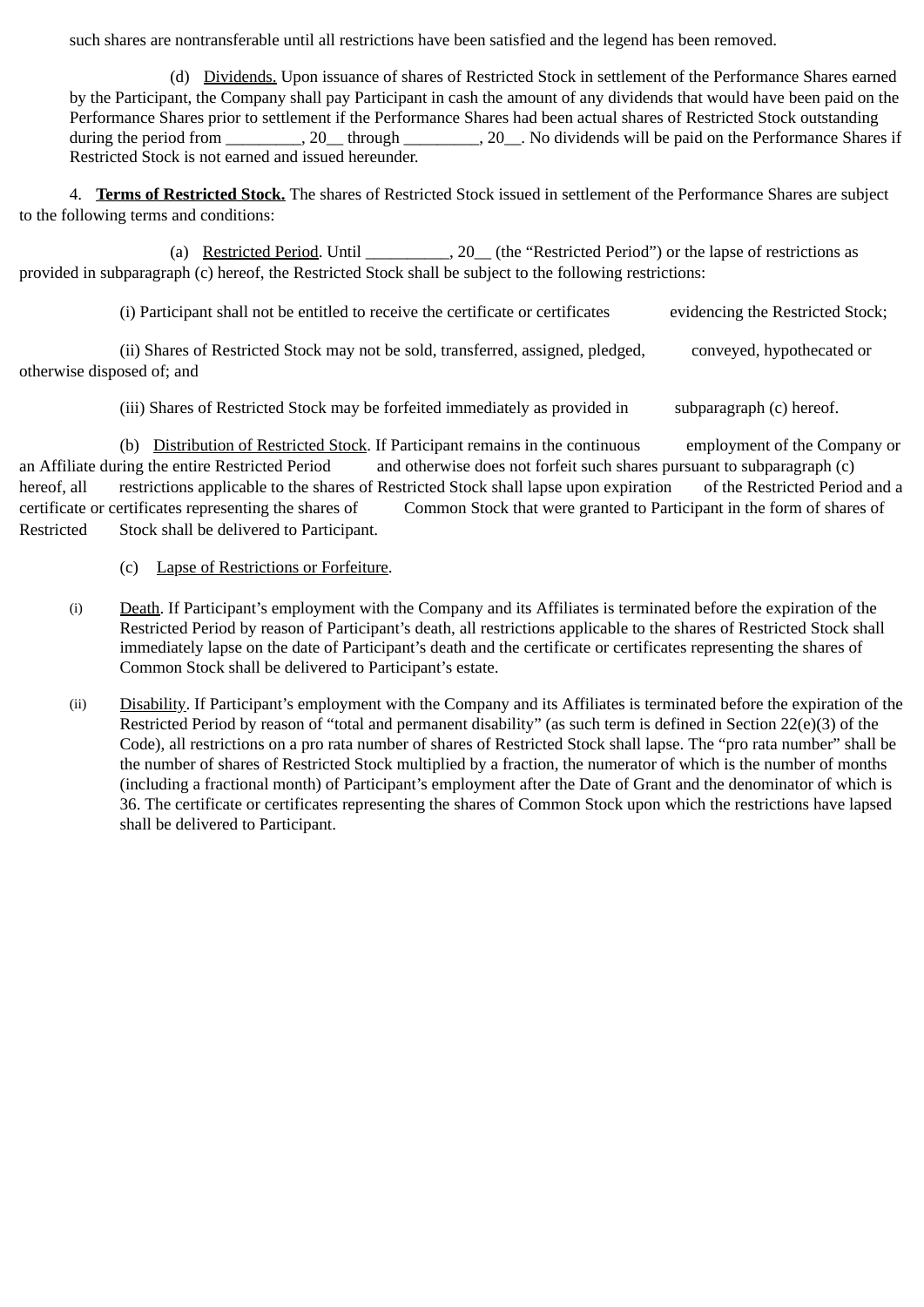(iii) Retirement. If Participant's employment with the Company and its Affiliates is terminated before the expiration of the Restricted Period by reason of retirement (defined below), all shares of Restricted Stock shall be forfeited immediately and all rights of Participant to such shares shall terminate immediately without further obligation on the part of the Company. Notwithstanding the foregoing, if Participant's service to the Company or an Affiliate continues from and after the date of retirement through (i) membership on the Board, (ii) a written consulting services arrangement with the Company or an Affiliate or (iii) at the Company's discretion, a written confidentiality and non-solicitation agreement with the Company ("Post-Retirement Service"), shares of Restricted Stock shall not be forfeited but shall continue to be held by the Company until the earlier of (i) the end of the Restricted Period at which time such shares shall be delivered to the Participant or (ii) the date Participant ceases to provide Post-Retirement Service at which time such shares shall be forfeited. For purposes of this subparagraph 4(c)(iii), retirement shall mean severance from the employment of the Company and its Affiliates (i) at or after the attainment of age 55 and after completing a number of years of service (the total years of service credited to Participant for purposes of determining vested or nontransferable interest in a defined benefit pension plan maintained by the Company or an Affiliate which satisfies the requirements of Section 401(a) of the Code) that, when added to Participant's age at the time of severance from employment, equals at least 65 or (ii) at or after the attainment of age 65.

### (iv) Termination of Employment by Company or Affiliate.

- (a) With Cause. If the Company or an Affiliate terminates Participant's employment with the Company and its Affiliates with "cause," all shares of Restricted Stock shall be forfeited immediately and all rights of Participant to such shares shall terminate immediately without further obligation on the part of the Company. For purposes of this Agreement, "cause" means: (i) misappropriation, theft or embezzlement of funds or property from the Company or an Affiliate or securing or attempting to secure personally any profit in connection with any transaction entered into on behalf of the Company or an Affiliate, (ii) conviction of, or entry of a plea of "*nolo contendere*" with respect to, a felony which, in the reasonable opinion of the Company, is likely to cause material harm to the Company's or an Affiliate's business, customer or supplier relations, financial condition or prospects, (iii) violation of the Company's Code of Honor or any successor code of conduct; or (iv) failure to substantially perform (other than by reason of illness or temporary disability, regardless of whether such temporary disability is or becomes a total and permanent disability (as defined in subparagraph  $4(c)$ (ii) above), or by reason of approved leave of absence) the duties of Participant's job.
- (b) Without Cause. If Participant's employment with the Company and its Affiliates is terminated by the Company or an Affiliate without "cause," all restrictions on a pro rata number of shares of Restricted Stock shall lapse. The "pro rata number" shall be the number of shares of Restricted Stock multiplied by a fraction, the numerator of which is the number of months (including a fractional month) of Participant's employment after the Date of Grant and the denominator of which is 36. The certificate or certificates representing the shares of Common Stock upon which the restrictions have lapsed shall be delivered to Participant.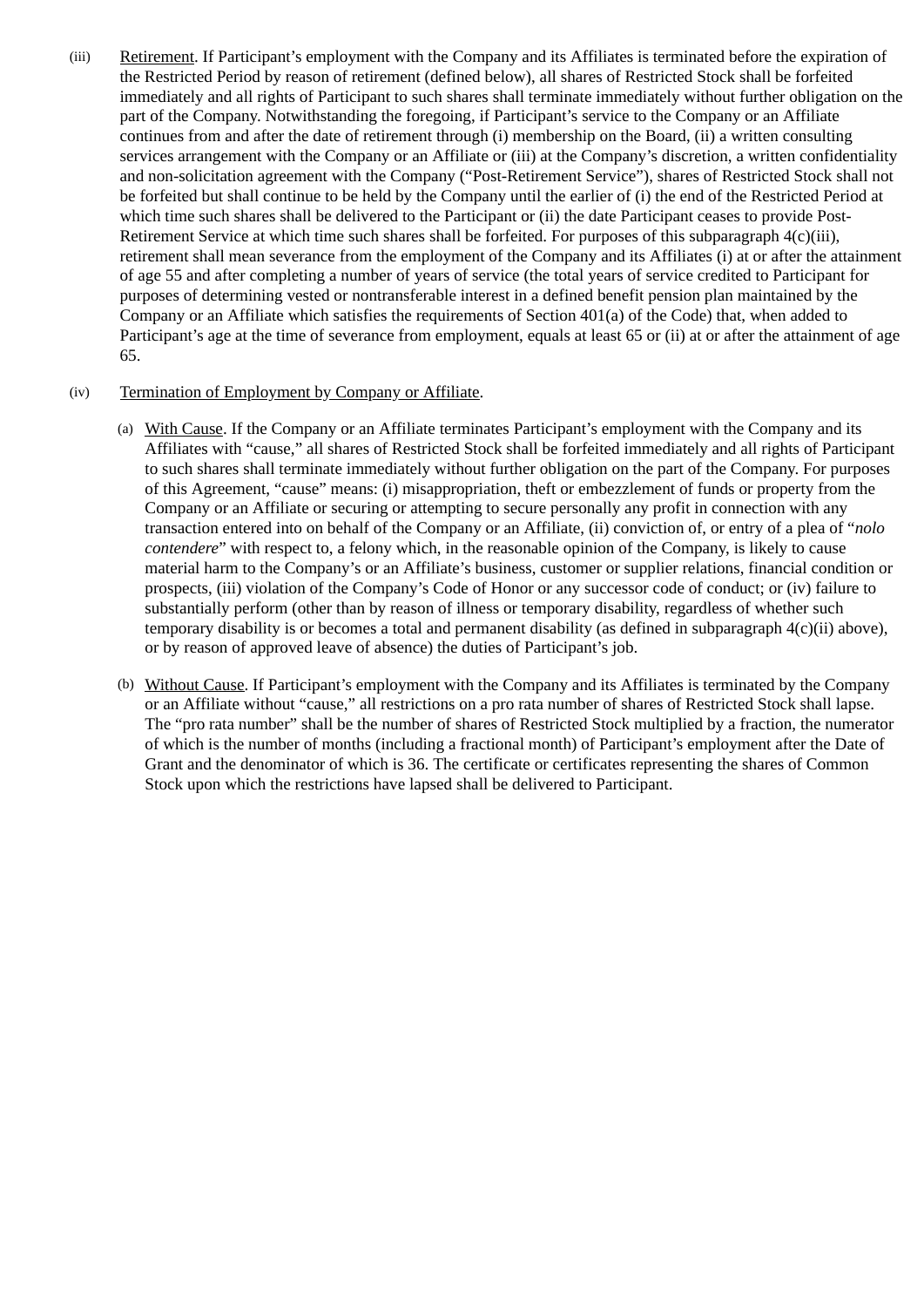- (v) Termination of Employment by Participant. If Participant resigns from employment with the Company and its Affiliates before the expiration of the Restricted Period, without regard to the reason for such resignation (other than death, disability or retirement as provided in subsections (i), (ii) and (iii) above), all of the shares of Restricted Stock shall be forfeited immediately and all rights of Participant to such shares shall terminate immediately without further obligation on the part of the Company.
- (vi) Change in Control.
	- (a) If, upon a Change in Control, (i) the Restricted Stock is assumed by, or a substitute award granted by, the surviving entity (together with its Related Entities, the "Surviving Entity") in the Change in Control (such assumed or substituted award to be of the same type of award as this Restricted Stock with a value as of the Control Change Date substantially equal to the value of this Restricted Stock) and (ii) within 24 months of the Control Change Date, Participant's employment with the Surviving Entity is terminated by the Surviving Entity without Cause (defined below) or by Participant for Good Reason (defined below), all restrictions applicable to the shares of Restricted Stock shall immediately lapse on the date of employment termination and the certificate or certificates representing the shares of Common Stock upon which the restrictions have lapsed shall be delivered to Participant.
	- (b) For purposes of this subsection  $4(c)(vi)$ , "Cause" shall mean (i) the willful and continued failure by Participant to substantially perform his or her duties with the Surviving Entity (other than any such failure resulting from Participant's incapacity due to physical or mental illness) after a written demand for substantial performance is delivered to Participant by the Surviving Entity, which demand specifically identifies the manner in which the Surviving Entity believes that Participant has not substantially performed his or her duties, or (ii) the willful engaging by Participant in conduct which is demonstrably and materially injurious to the Surviving Entity, monetarily or otherwise. For purposes of this paragraph, no act, or failure to act, on Participant's part shall be deemed "willful" unless done, or omitted to be done, not in good faith and without reasonable belief that the action or omission was in the best interest of the Surviving Entity.
	- (c) For purposes of this subparagraph 4(c)(vi), "Good Reason" shall have the meaning given to such term in the Executive Severance Agreement between Participant and the Company effective \_\_\_\_\_\_\_\_\_, 20\_, as such agreement from time to time may be amended, modified, extended or replaced by a successor agreement or plan.
	- (d) If, upon a Change in Control, the Restricted Stock is not assumed by, or a substitute award granted by, the Surviving Entity in the Change in Control as provided in subparagraph  $4(c)(vi)(a)$  above, all restrictions applicable to the shares of Restricted Stock shall immediately lapse on the Control Change Date and the certificate or certificates representing the shares of Common Stock upon which the restrictions have lapsed shall be delivered to Participant.

5. **Recoupment Policy.** Notwithstanding any other provision in this Agreement to the contrary, the Stock Award and underlying Restricted Stock granted under this Agreement are subject to recoupment by the Company in accordance with the Company's Policy on Recoupment of Executive Incentive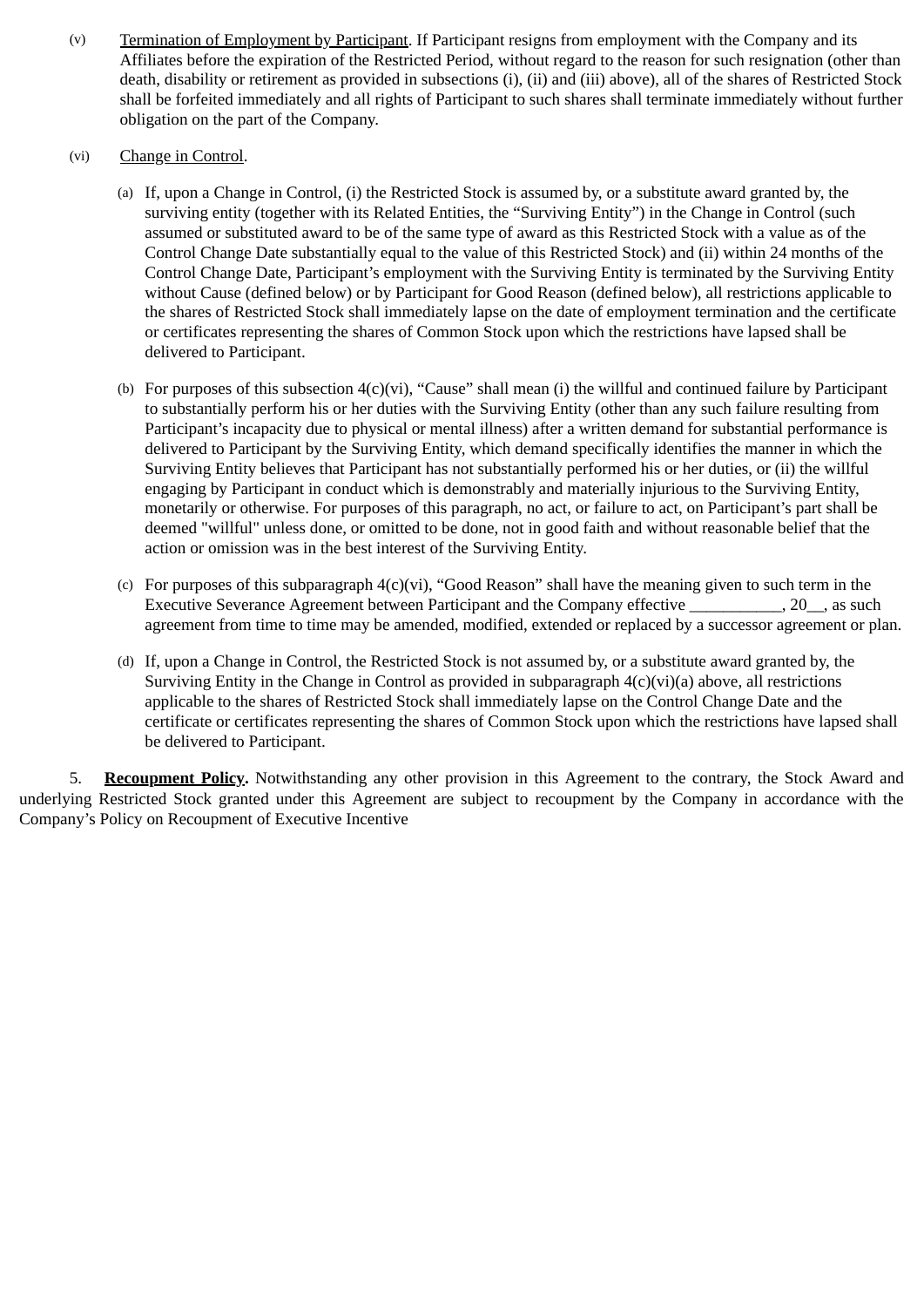Compensation in effect on the date of this Agreement, as such policy is interpreted and applied by the Company's board of directors.

6. **Nontransferability.** The Performance Shares are nontransferable except by will or by the laws of descent and distribution. Shares of Restricted Stock issued in settlement of the Performance Shares cannot be transferred before the Restricted Period lapses except by will or by the laws of descent and distribution.

7. **Shareholder Rights.** Except as otherwise specifically provided herein, the Participant shall not have any rights as a shareholder of the Company with respect to the Performance Shares. Upon the issuance of shares of Restricted Stock in settlement of the Performance Shares, the Participant shall have all of the rights of a shareholder of the Company with respect to those shares, including the right to vote the shares and to receive, free of all restrictions, ordinary cash dividends. Stock received as a dividend on, or in connection with a stock split of any shares of Restricted Stock issued in settlement of the Performance Shares shall be subject to the same vesting restrictions as the underlying shares of Restricted Stock. The Participant's right to receive any extraordinary dividends or distributions with respect to shares of Restricted Stock issued in settlement of the Performance Shares shall be at the sole discretion of the Committee, but in the event of any such extraordinary event, the Committee shall take action appropriate to preserve the value of, and to prevent the unintended enhancement of value in, such shares of Restricted Stock.

8. **Withholding.** The Participant shall pay the Company any amount of taxes as may be necessary in the opinion of the Company to satisfy tax withholding required under the laws of any country, state, province, city or other jurisdiction, including but not limited to income taxes, capital gains taxes, transfer taxes, and social security contributions. In lieu thereof, the Company shall have the right to retain, from the shares of Restricted Stock to be issued under Section 3, the number of shares of Restricted Stock with Fair Market Value equal to the minimum amount required to be withheld. In any event, the Company shall have the right to deduct from all amounts paid to a Participant in cash (whether under the Plan or otherwise) any taxes required to be withheld. The Participant shall promptly notify the Company of any election made pursuant of Section 83(b) of the Code.

9. **No Right to Continued Employment.** The award and settlement of the Performance Shares does not give Participant any right with respect to continuance of employment by the Company or an Affiliate, nor shall it interfere in any way with the right of the Company or an Affiliate to terminate his or her employment at any time.

10. **Change in Capital Structure.** The number of Performance Shares and the performance criteria in Section 2 (or, after any settlement of the Performance Shares, the number of shares of Restricted Stock) shall be adjusted as the Committee determines is equitably required in the event the Company effects one or more stock dividends, stock split-ups subdivisions or consolidations of shares, other similar changes in capitalization or such other events as are described in the Plan.

11. **Governing Law.** This Agreement shall be governed by the laws of the Commonwealth of Virginia.

12. **Conflicts.** In the event of any conflict between the provisions of the Plan as in effect on the Date of Grant and the provisions of this Agreement, the provisions of the Plan shall govern. All references herein to the Plan shall mean the plan as in effect on the Date of Grant.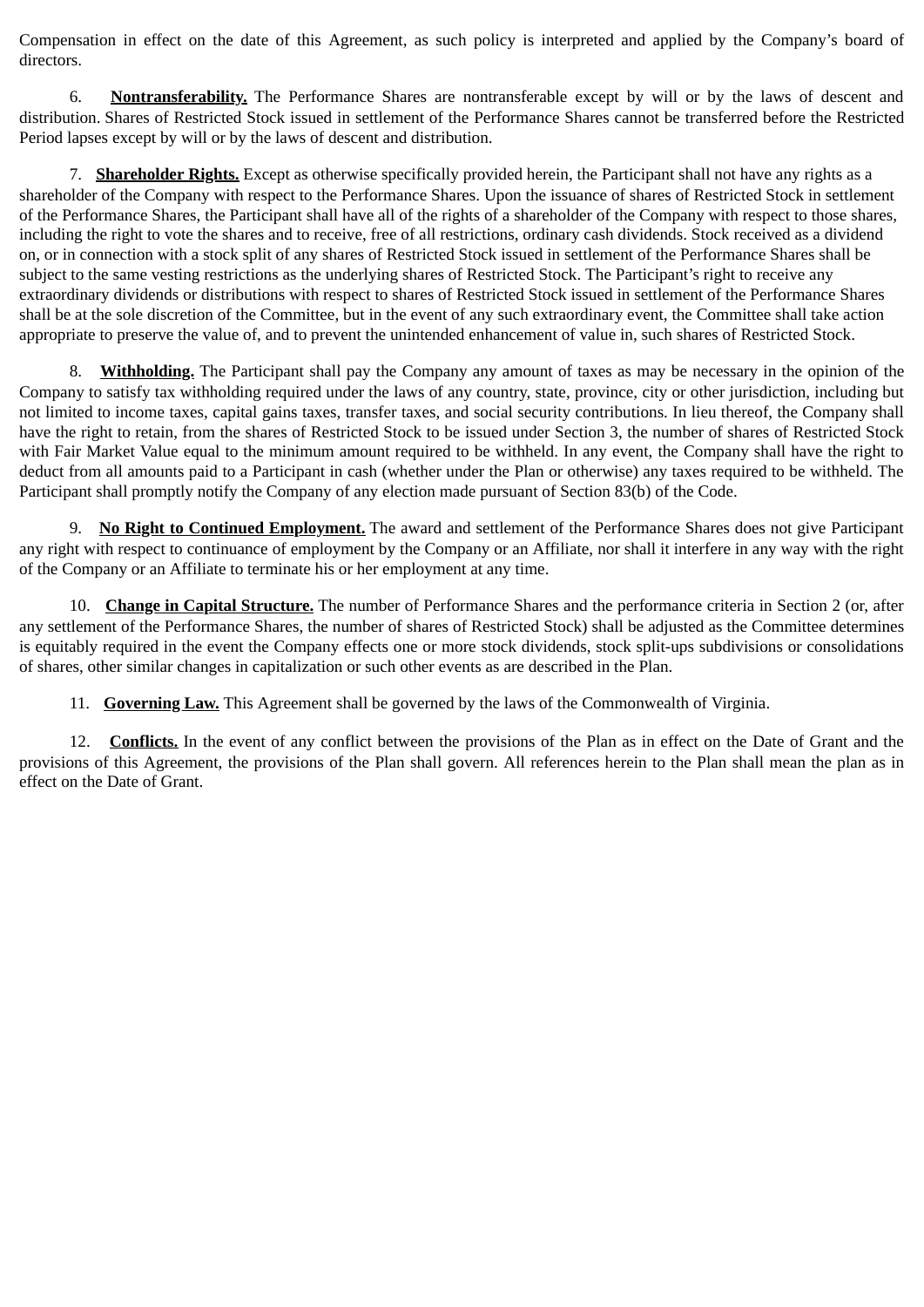13. **Participant Bound by Plan.** Participant hereby acknowledges that a copy of the Plan has been made available to him or her and he or she agrees to be bound by all the terms and provisions of the Plan.

14. **Binding Effect.** Subject to the limitations stated above and in the Plan, this Agreement shall be binding upon Participant and his or her successors in interest and the successors of the Company.

IN WITNESS WHEREOF, the parties have executed this Agreement as of the date first above written.

OWENS & MINOR, INC.

By:\_\_\_\_\_\_\_\_\_\_\_\_\_\_\_\_\_\_\_\_\_\_\_\_\_\_\_\_\_\_\_\_\_ President & Chief Executive Officer

 $\overline{\phantom{a}}$  , and the set of the set of the set of the set of the set of the set of the set of the set of the set of the set of the set of the set of the set of the set of the set of the set of the set of the set of the s

Participant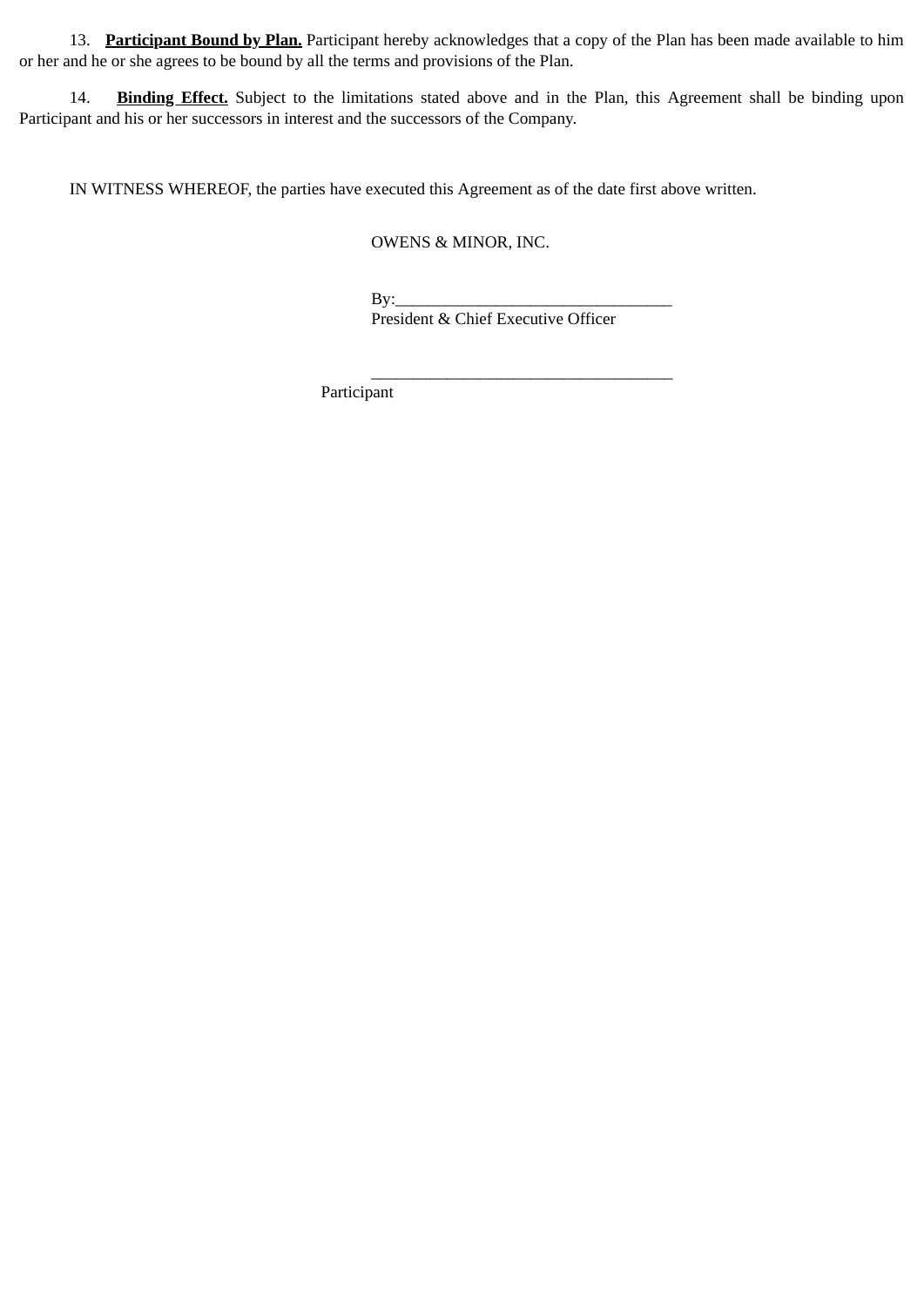### **OWENS & MINOR, INC. 20\_\_ EXECUTIVE INCENTIVE PROGRAM**

### **1. PURPOSE**

The purpose of the Owens & Minor, Inc. 20\_\_ Executive Incentive Program (the "Program") is to permit Owens & Minor, Inc. and its Subsidiaries (the "Company") to provide awards of annual incentive compensation which satisfy the requirements for "performance-based compensation" under Section 162(m) of the Internal Revenue Code. This Program evidences the terms and conditions of "Incentive Awards" granted under and pursuant to the terms of the Owens & Minor, Inc. 2005 Stock Incentive Plan and/or any prior and successor stock plans adopted or assumed by the Company ("Stock Plan"). This Program and the Awards granted hereunder shall be administered in accordance with the terms of the Stock Plan.

### **2. DEFINITIONS**

"20 COMPANY ADJUSTED DILUTED EPS" shall mean, for the Performance Period, the Company's net income per diluted common share as presented in the Company's consolidated audited income statement for the Performance Period, adjusted to eliminate or exclude the after-tax effects of unusual or non-recurring items, including but not limited to, the effect of accounting and/or tax changes; tangible and intangible asset impairment charges; fees, expenses and charges associated with debt and/or equity financing transactions,, merger and acquisition activity (including the purchase or sale of a business unit or its assets) and exit and realignment activities; gains/losses from asset sales not made in the ordinary course of business; retirement plan gains/losses; and gains/losses or charges associated with material litigation, regulatory, tax or insurance settlements. Adjustments to the Company's net income per diluted common share for purposes of determining any Award earned hereunder shall be taken into account only to the extent that they are separately identified or quantified in the Company's consolidated audited financial statements, the notes to the consolidated financial statements, "Management's Discussion and Analysis" in the Company's 20\_\_ Annual Report on Form 10-K or in other Company filings with the Securities and Exchange Commission.

"20\_\_ COMPANY NET REVENUE" shall mean, for the Performance Period, the Company's Net Revenue as reported in the Company's consolidated income statement for the Performance Period, adjusted to include (to the extent not already included) any revenue relating to unusual or non-recurring items, including but not limited to, merger and acquisition activity; revenue associated with material litigation or insurance settlements.

"AWARD" shall mean an Incentive Award (as defined under the Stock Plan) that entitles the Participant to a cash payment in accordance with, and subject to, the terms of this Program.

"BOARD" shall mean the Board of Directors of the Company.

"CODE" shall mean the Internal Revenue Code of 1986, as amended.

"COMMITTEE" shall mean the Compensation & Benefits Committee of the Board or any subcommittee thereof which meets the requirements of Section 162(m)(4)(C) of the Code.

"EXCHANGE ACT" shall mean the Securities Exchange Act of 1934, as amended.

"PARTICIPANT" shall mean each individual serving in one of the positions of the Company identified in Annex A hereto.

"PERFORMANCE PERIOD" shall mean the Company's 20\_\_ fiscal year.

"PERFORMANCE GOAL" shall mean each of 20\_\_ Company Net Revenue, 20\_\_ Company Adjusted Diluted EPS, and the Qualitative Performance Factor.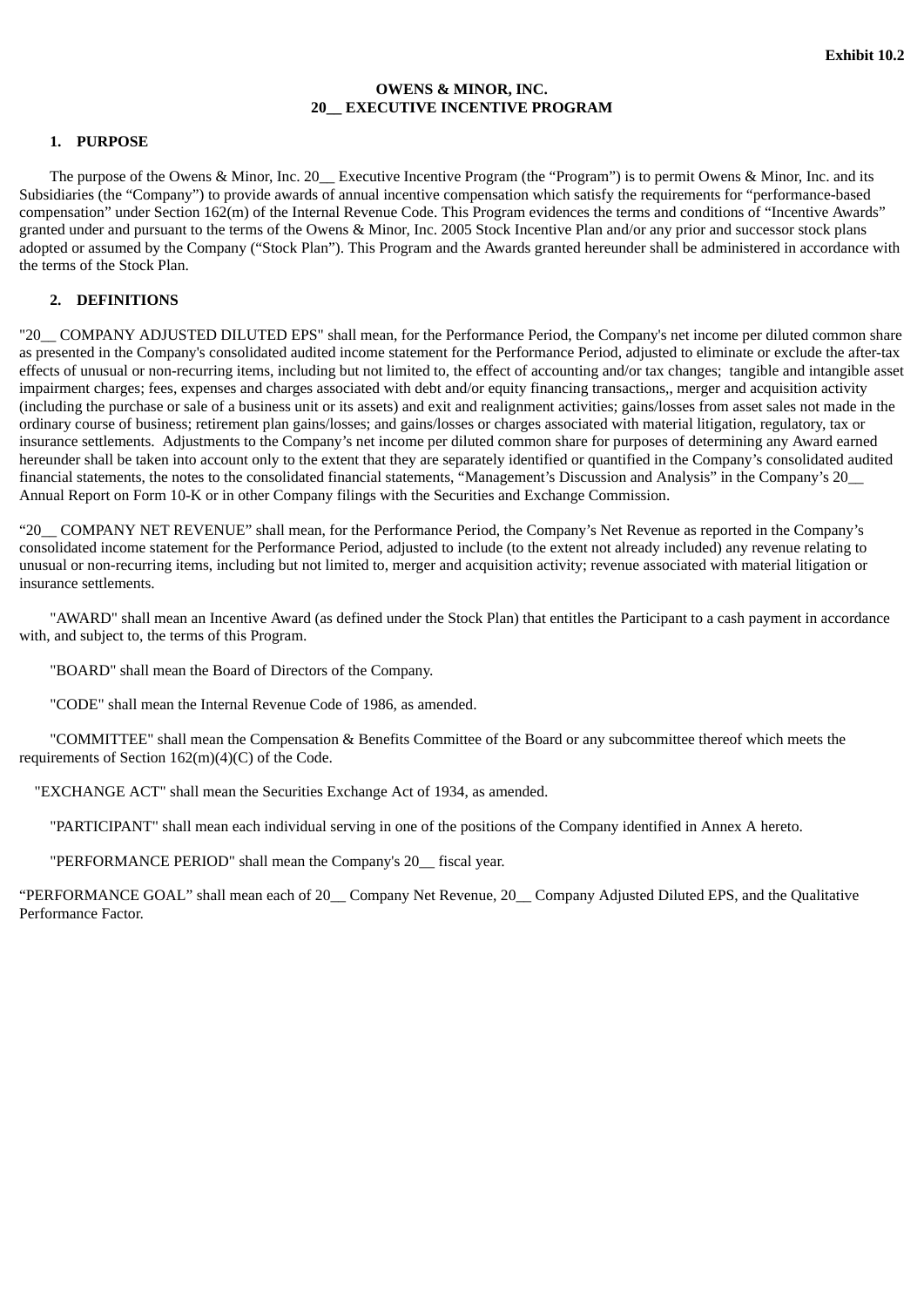"PROGRAM" shall mean this Owens & Minor, Inc. 20\_\_ Executive Incentive Program, as amended from time to time.

"QUALITATIVE PERFORMANCE FACTOR" shall mean, with respect to each Participant, an assessment of his or her job performance based on qualitative measurements such as strength of leadership, goal implementation, strategic focus, overall management skills and other measurements as determined by the Committee in its sole discretion.

"STOCK PLAN" shall mean the Owens & Minor, Inc. 2005 Stock Incentive Plan and/or any prior and successor stock plans adopted or assumed by the Company.

"SUBSIDIARY" shall mean any entity that is directly or indirectly controlled by the Company or any entity, in which the Company has at least a 50% equity interest.

### **3. ADMINISTRATION**

(a) Subject to subsection (b) below, the Program shall be administered by the Compensation Committee, which shall have full authority to interpret and amend the Program, to establish rules and regulations relating to the operation of the Program, to select Participants, to determine the maximum Awards and the amounts of any Awards and to make all determinations and take all other actions necessary or appropriate for the proper administration of the Program. Before any payments are made under the Program, the Committee shall certify in writing the 20\_\_ Performance Goals that have been achieved. The Committee's interpretation of the Program, and all actions taken within the scope of its authority, shall be final and binding on the Company, its stockholders and Participants and their respective successors and assigns.

(b) This Program is intended to comply both by its terms and in its operation with Sections 162(m) and other provisions of the Code in order to make it as tax-efficient for the Company as possible. Accordingly, any modifications to the Performance Goals that would increase the amount of any Award shall be made by the Committee prior to March 31, 20\_\_ and the identification of any unusual, non-recurring or discretionary adjustments to the 20\_\_ Performance Goals shall be made by the Committee on or before the last day of the Performance Period.

### **4. DETERMINATION OF AWARDS**

(a) Each Participant is hereby granted an Award that, contingent upon achievement of the Performance Goals, will entitle the Participant to receive a cash payment calculated as provided in Annex A hereto. Set forth on Annex A hereto are the following: (i) the goal levels established for each Performance Goal, (ii) the weight attributable to each Performance Goal and (iii) the award opportunity for each Participant. Following the end of the Performance Period, the Committee shall certify any achievement of the Performance Goals as specified herein. Notwithstanding the foregoing, the Committee may make any adjustments in its discretion that would reduce the amount paid for any Award earned hereunder.

(b) If 20\_\_ Company Adjusted Diluted EPS is not at least \$\_\_\_\_ as set forth in Annex A, no payments shall be made under this Program.

### **5. PAYMENT OF AWARDS**

Except as provided in the Stock Plan, in the event of a Change in Control (as defined under the Stock Plan), a Participant will receive all or part of the amount payable under an Award, only to the extent that the Committee certifies that the applicable Performance Goals have been achieved. In addition, a Participant will receive the amount payable under an Award only if the Participant is employed on the last day of the Performance Period; provided, however, that the Committee, in its discretion, may determine to make a pro rata payment of an Award for a Participant who is not employed on the last day of the Performance Period in accordance with the Company's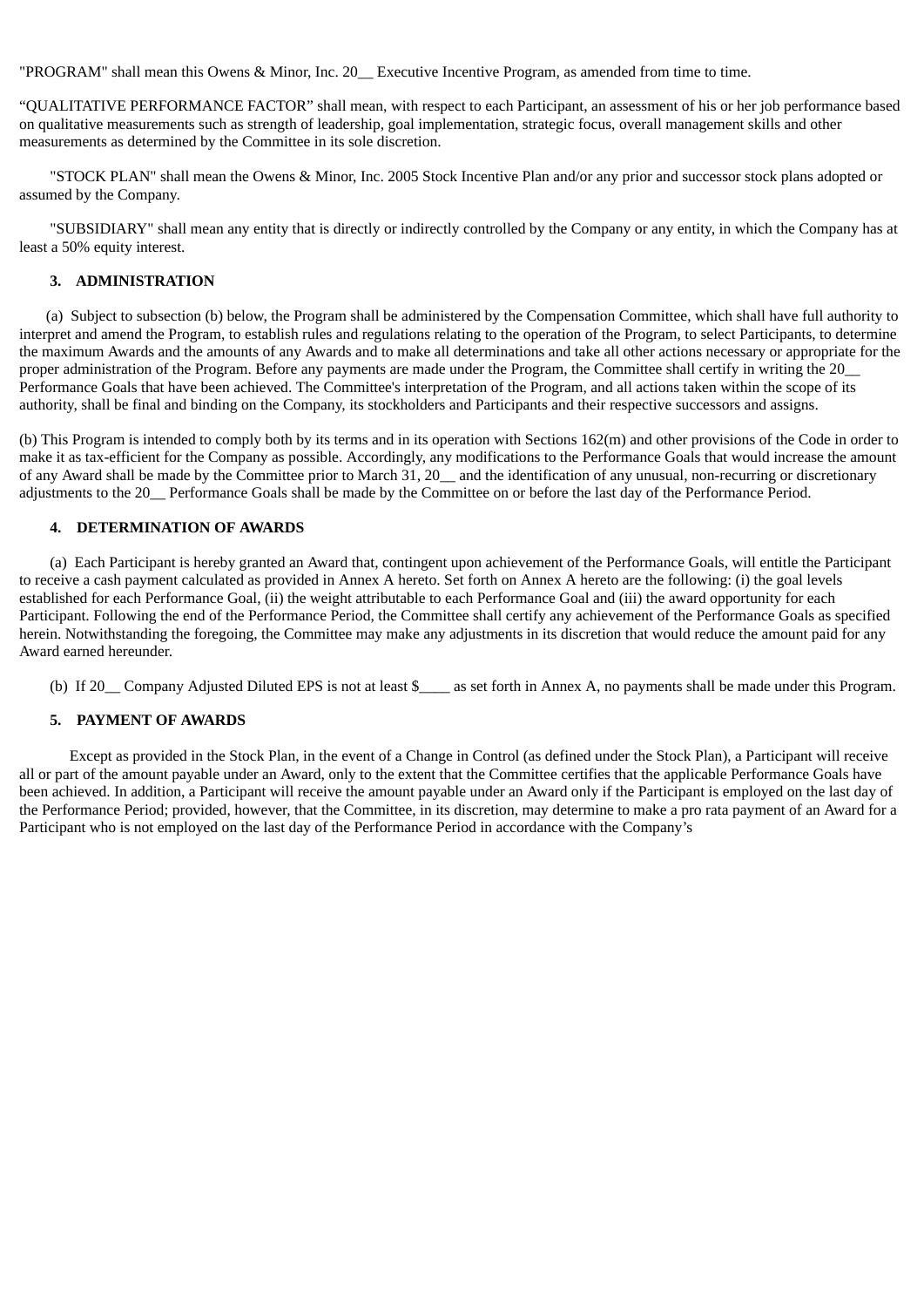executive severance policy. All Awards earned shall be paid in cash in a lump sum no later than March 15, 20\_\_.

### **6. RECOUPMENT POLICY**

Notwithstanding any other provision in this Agreement to the contrary, any Award under this Program is subject to recoupment by the Company in accordance with the Company's Policy on Recoupment of Executive Incentive Compensation in effect on the date of this Agreement, as such policy is interpreted and applied by the Company's board of directors.

### **7. OTHER PROVISIONS**

(a) Neither the establishment of this Program, nor any action taken hereunder, shall be construed as giving any Participant any right to be retained in the employ of the Company. Nothing contained in this Program shall limit the ability of the Company to make payments or awards to Participants under any other plan, agreement or arrangement.

(b) The rights and benefits of a Participant hereunder are personal to the Participant and, except for payments made following a Participant's death, shall not be subject to any voluntary or involuntary alienation, assignment, pledge, transfer, encumbrance, attachment, garnishment or other disposition.

(c) Awards under this Program shall not constitute compensation for the purpose of determining participation or benefits under any other plan of the Company unless specifically included as compensation in such plan.

(d) The Company shall have the right to deduct from Awards any taxes or other amounts required to be withheld by law.

(e) All questions pertaining to the construction, regulation, validity and effect of the provisions of the Program shall be determined in accordance with the laws of the Commonwealth of Virginia without regard to principles of conflict of laws.

(f) If any provision of this Program would cause Awards not to constitute "qualified performance-based compensation" under Section 162(m) of the Code, that provision shall be severed from, and shall be deemed not to be a part of, the Program, but the other provisions hereof shall remain in full force and effect.

(g) No member of the Committee or the Board, and no officer, employee or agent of the Company shall be liable for any act or action hereunder, whether of commission or omission, taken by any other member, or by any officer, agent, or employee, or, except in circumstances involving bad faith, for anything done or omitted to be done in the administration of the Program.

#### **8. EFFECTIVE DATE**

The Program shall be effective as of January 1, 20.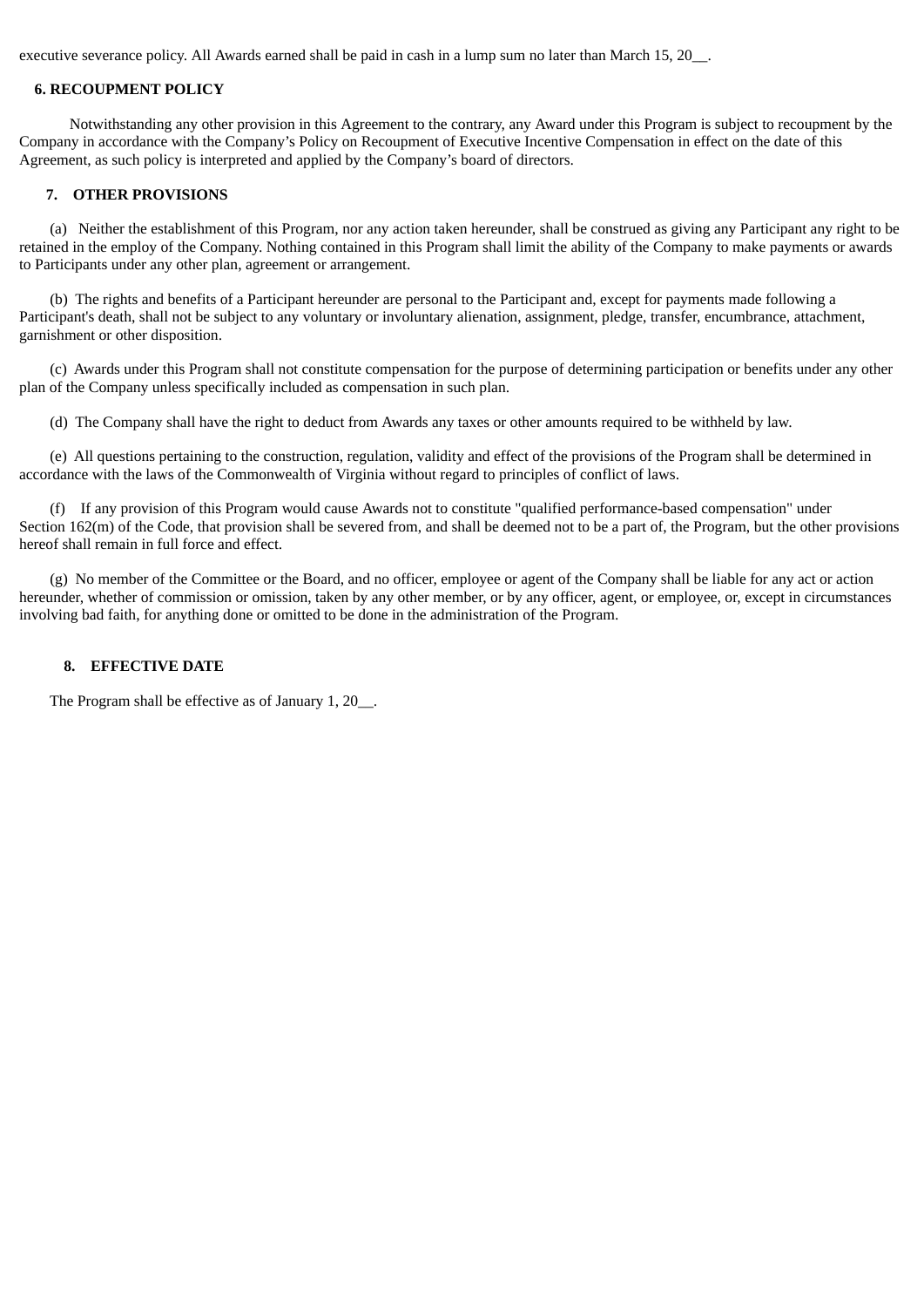## **OWENS & MINOR 20\_\_ EXECUTIVE INCENTIVE PROGRAM**

### **AWARD OPPORTUNITY**

|                                                                               | Cash Target as a                 |  |
|-------------------------------------------------------------------------------|----------------------------------|--|
| <b>Position</b>                                                               | <b>Percentage of Base Salary</b> |  |
| <b>President and CEO</b>                                                      | 75%                              |  |
| Executive Vice President (Grade X2) or Senior Vice President<br>(Grade $X3$ ) | 50%                              |  |
| Senior Vice President (Grade X4)                                              | 40%                              |  |
| Vice President (Grade X5)                                                     | 35%                              |  |

### **GOALS AND WEIGHTS**

| <b>Position</b>     | 20<br>Company<br><b>Net Revenue</b> | <b>20</b><br>Company Adjusted<br><b>Diluted Earnings Per</b><br><b>Share (EPS)</b> | 20 Qualitative<br><b>Performance Factor*</b> |
|---------------------|-------------------------------------|------------------------------------------------------------------------------------|----------------------------------------------|
| All above positions | $\%$                                | $\%$                                                                               | $\%$                                         |

**\*As a condition to any award being made, 20\_\_ Company Adjusted Diluted EPS must be at least \$\_\_\_\_**

### **GOAL LEVELS**

| <b>Achievement Level (1)</b> | 20 <sub>Company</sub><br><b>Net Revenue</b><br>(thousands) | 20_Company Adjusted<br><b>Diluted Earnings Per</b><br><b>Share (EPS)</b> | <b>Qualitative Performance</b><br>Factor                          |
|------------------------------|------------------------------------------------------------|--------------------------------------------------------------------------|-------------------------------------------------------------------|
| 200% (Maximum)               |                                                            |                                                                          | Based on qualitative<br>assessment of performance<br>by Committee |
| 100% (Target)                |                                                            |                                                                          | Based on qualitative<br>assessment of performance<br>by Committee |
| 25% (Threshold)              |                                                            |                                                                          | Based on qualitative<br>assessment of performance<br>by Committee |

(1) If a 20\_\_ Performance Goal is achieved at a level between Threshold and Target or Target and Maximum, then the amount of the Award will be determined based on a straight line interpolation of achievement levels between the Threshold and Target or the Target and Maximum, as applicable. Achievement levels of the Qualitative Performance Factor shall be determined for each Participant by the Committee in its sole discretion. As a condition to any award being made, 20\_\_ Company Adjusted Diluted EPS must be at least \$\_\_\_.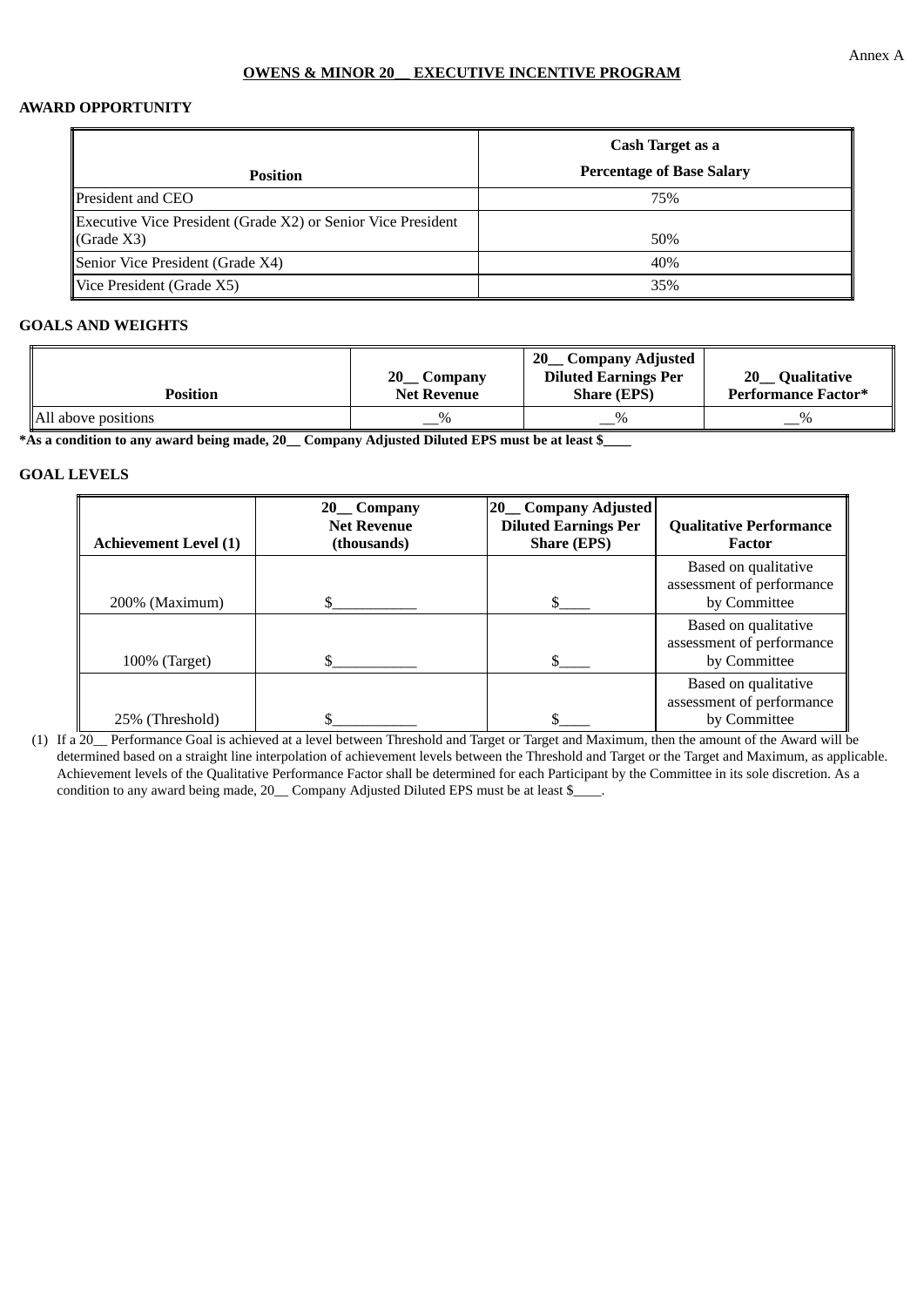### **CERTIFICATION PURSUANT TO RULE 13a-14(a) UNDER THE SECURITIES EXCHANGE ACT OF 1934, AS ADOPTED PURSUANT TO SECTION 302 OF THE SARBANES-OXLEY ACT OF 2002**

### I, James L. Bierman, certify that:

- 1. I have reviewed this Quarterly Report on Form 10-Q for the quarter ended March 31, 2015, of Owens & Minor, Inc.;
- 2. Based on my knowledge, this report does not contain any untrue statement of a material fact or omit to state a material fact necessary to make the statements made, in light of the circumstances under which such statements were made, not misleading with respect to the period covered by this report;
- 3. Based on my knowledge, the financial statements, and other financial information included in this report, fairly present in all material respects the financial condition, results of operations and cash flows of the registrant as of, and for, the periods presented in this report;
- 4. The registrant's other certifying officer and I are responsible for establishing and maintaining disclosure controls and procedures (as defined in Exchange Act Rules 13a-15(e) and 15d-15(e)) and internal control over financial reporting (as defined in Exchange Act Rules 13a-15(f) and 15d- $15(f)$ ) for the registrant and have:
	- a. Designed such disclosure controls and procedures, or caused such disclosure controls and procedures to be designed under our supervision, to ensure that material information relating to the registrant, including its consolidated subsidiaries, is made known to us by others within those entities, particularly during the period in which this report is being prepared;
	- b. Designed such internal control over financial reporting, or caused such internal control over financial reporting to be designed under our supervision, to provide reasonable assurance regarding the reliability of financial reporting and the preparation of financial statements for external purposes in accordance with generally accepted accounting principles;
	- c. Evaluated the effectiveness of the registrant's disclosure controls and procedures and presented in this report our conclusions about the effectiveness of the disclosure controls and procedures, as of the end of the period covered by this report based on such evaluation; and
	- d. Disclosed in this report any change in the registrant's internal control over financial reporting that occurred during the registrant's most recent fiscal quarter (the registrant's fourth fiscal quarter in the case of an annual report) that has materially affected, or is reasonably likely to materially affect, the registrant's internal control over financial reporting; and
- 5. The registrant's other certifying officer and I have disclosed, based on our most recent evaluation of internal control over financial reporting, to the registrant's auditors and the audit committee of the registrant's board of directors (or persons performing the equivalent functions):
	- a. All significant deficiencies and material weaknesses in the design or operation of internal control over financial reporting which are reasonably likely to adversely affect the registrant's ability to record, process, summarize and report financial information; and
	- b. Any fraud, whether or not material, that involves management or other employees who have a significant role in the registrant's internal control over financial reporting.

Date: April 28, 2015

/s/ James L. Bierman

James L. Bierman President & Chief Executive Officer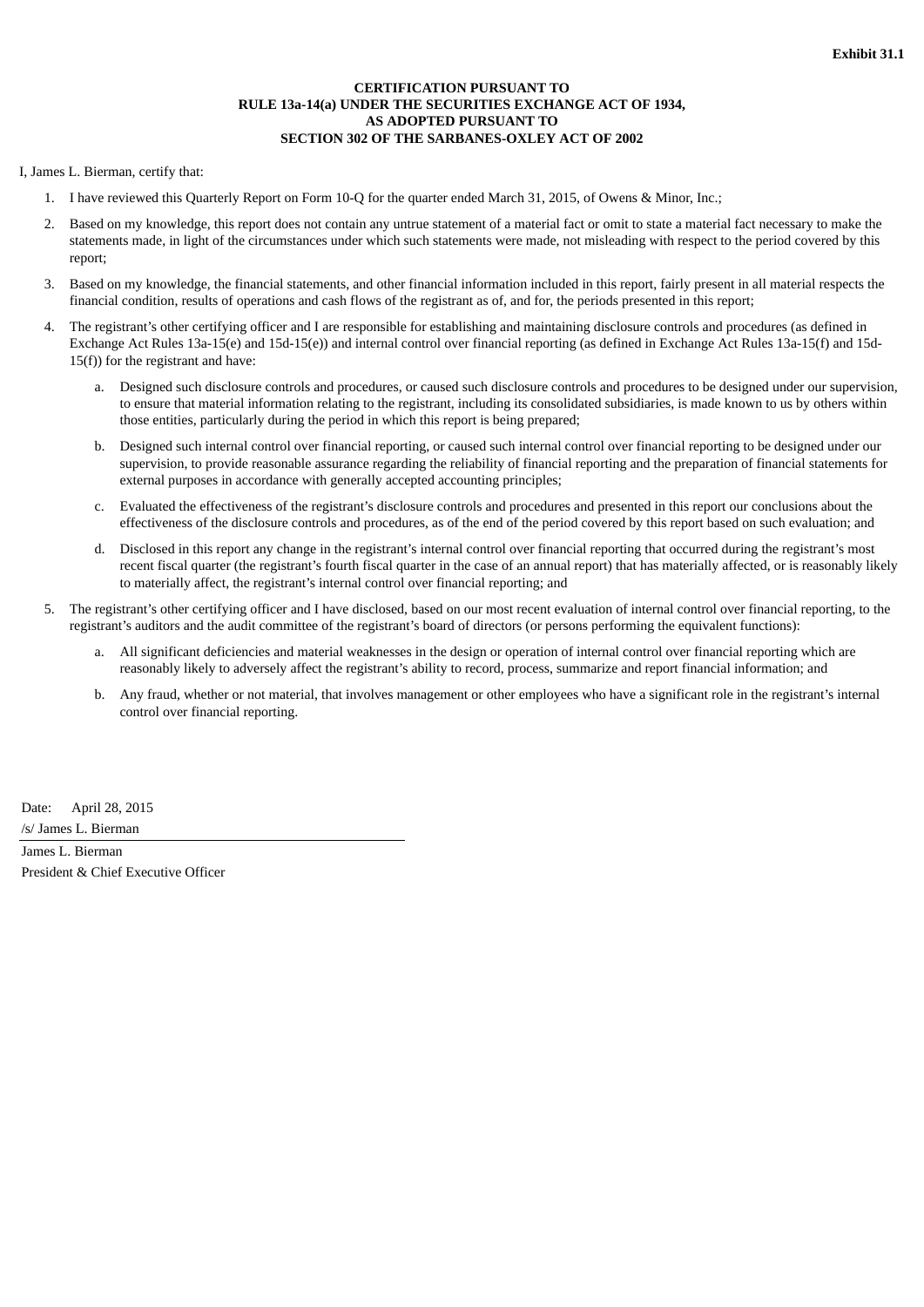### **CERTIFICATION PURSUANT TO RULE 13a-14(a) UNDER THE SECURITIES EXCHANGE ACT OF 1934, AS ADOPTED PURSUANT TO SECTION 302 OF THE SARBANES-OXLEY ACT OF 2002**

#### I, Richard A. Meier, certify that:

- 1. I have reviewed this Quarterly Report on Form 10-Q for the quarter ended March 31, 2015, of Owens & Minor, Inc.;
- 2. Based on my knowledge, this report does not contain any untrue statement of a material fact or omit to state a material fact necessary to make the statements made, in light of the circumstances under which such statements were made, not misleading with respect to the period covered by this report;
- 3. Based on my knowledge, the financial statements, and other financial information included in this report, fairly present in all material respects the financial condition, results of operations and cash flows of the registrant as of, and for, the periods presented in this report;
- 4. The registrant's other certifying officer and I are responsible for establishing and maintaining disclosure controls and procedures (as defined in Exchange Act Rules 13a-15(e) and 15d-15(e)) and internal control over financial reporting (as defined in Exchange Act Rules 13a-15(f) and 15d- $15(f)$ ) for the registrant and have:
	- a. Designed such disclosure controls and procedures, or caused such disclosure controls and procedures to be designed under our supervision, to ensure that material information relating to the registrant, including its consolidated subsidiaries, is made known to us by others within those entities, particularly during the period in which this report is being prepared;
	- b. Designed such internal control over financial reporting, or caused such internal control over financial reporting to be designed under our supervision, to provide reasonable assurance regarding the reliability of financial reporting and the preparation of financial statements for external purposes in accordance with generally accepted accounting principles;
	- c. Evaluated the effectiveness of the registrant's disclosure controls and procedures and presented in this report our conclusions about the effectiveness of the disclosure controls and procedures, as of the end of the period covered by this report based on such evaluation; and
	- d. Disclosed in this report any change in the registrant's internal control over financial reporting that occurred during the registrant's most recent fiscal quarter (the registrant's fourth fiscal quarter in the case of an annual report) that has materially affected, or is reasonably likely to materially affect, the registrant's internal control over financial reporting; and
- 5. The registrant's other certifying officer and I have disclosed, based on our most recent evaluation of internal control over financial reporting, to the registrant's auditors and the audit committee of the registrant's board of directors (or persons performing the equivalent functions):
	- a. All significant deficiencies and material weaknesses in the design or operation of internal control over financial reporting which are reasonably likely to adversely affect the registrant's ability to record, process, summarize and report financial information; and
	- b. Any fraud, whether or not material, that involves management or other employees who have a significant role in the registrant's internal control over financial reporting.

Date: April 28, 2015

/s/ Richard A. Meier

Richard A. Meier Executive Vice President & Chief Financial Officer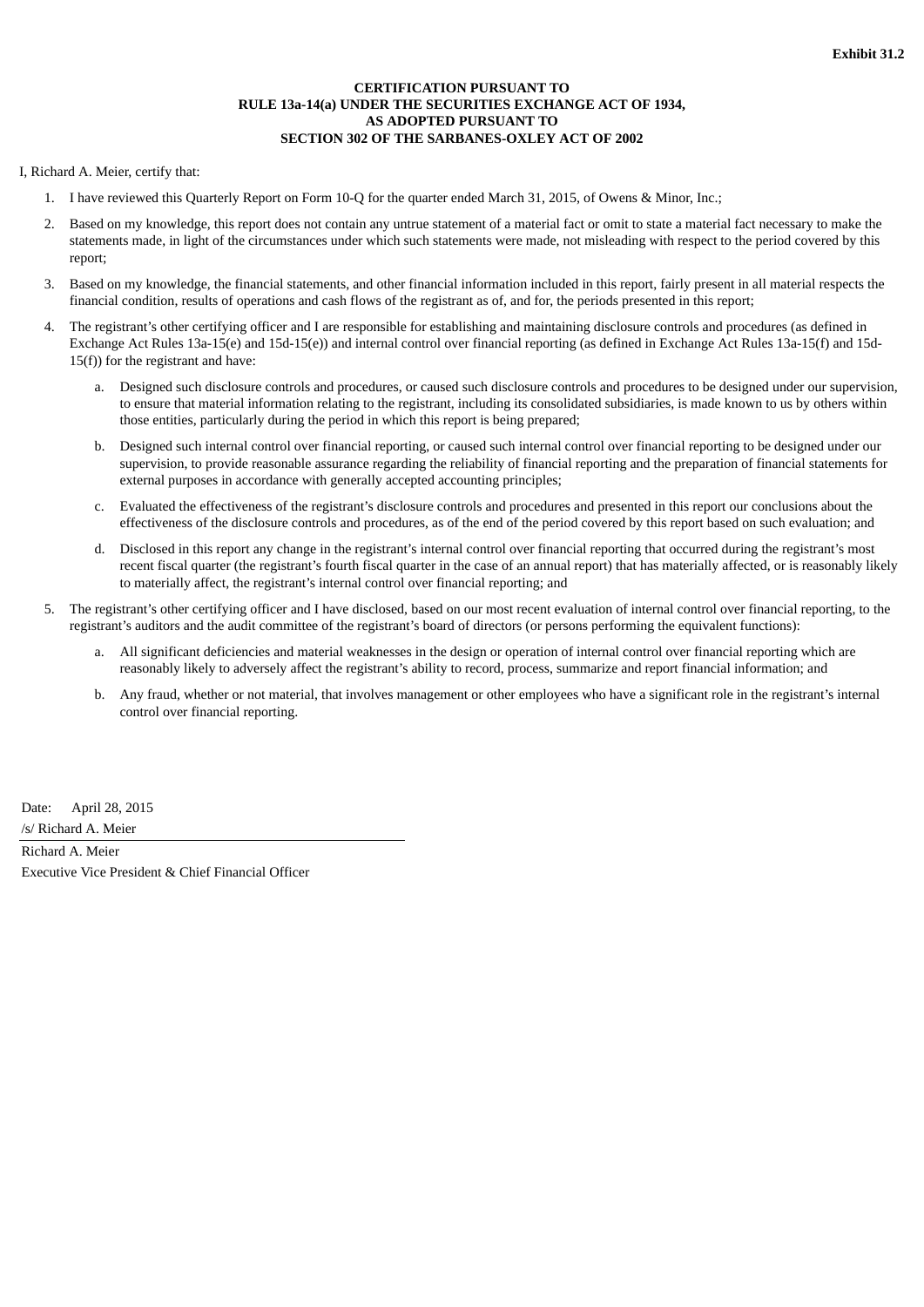### **CERTIFICATION PURSUANT TO 18 U.S.C. SECTION 1350, AS ADOPTED PURSUANT TO SECTION 906 OF THE SARBANES-OXLEY ACT OF 2002**

In connection with the Quarterly Report of Owens & Minor, Inc. (the "Company") on Form 10-Q for the period ended March 31, 2015, as filed with the Securities and Exchange Commission on the date hereof (the "Report"), I, James L. Bierman, President & Chief Executive Officer of the Company, certify, pursuant to 18 U.S.C. Section 1350, as adopted pursuant to Section 906 of the Sarbanes-Oxley Act of 2002, that to the best of my knowledge:

(1) The Report fully complies with the requirements of Section 13(a) or 15(d) of the Securities Exchange Act of 1934, as amended; and

(2) The information contained in the Report fairly presents, in all material respects, the financial condition and results of operations of the Company.

/s/ James L. Bierman

James L. Bierman President & Chief Executive Officer Owens & Minor, Inc.

April 28, 2015